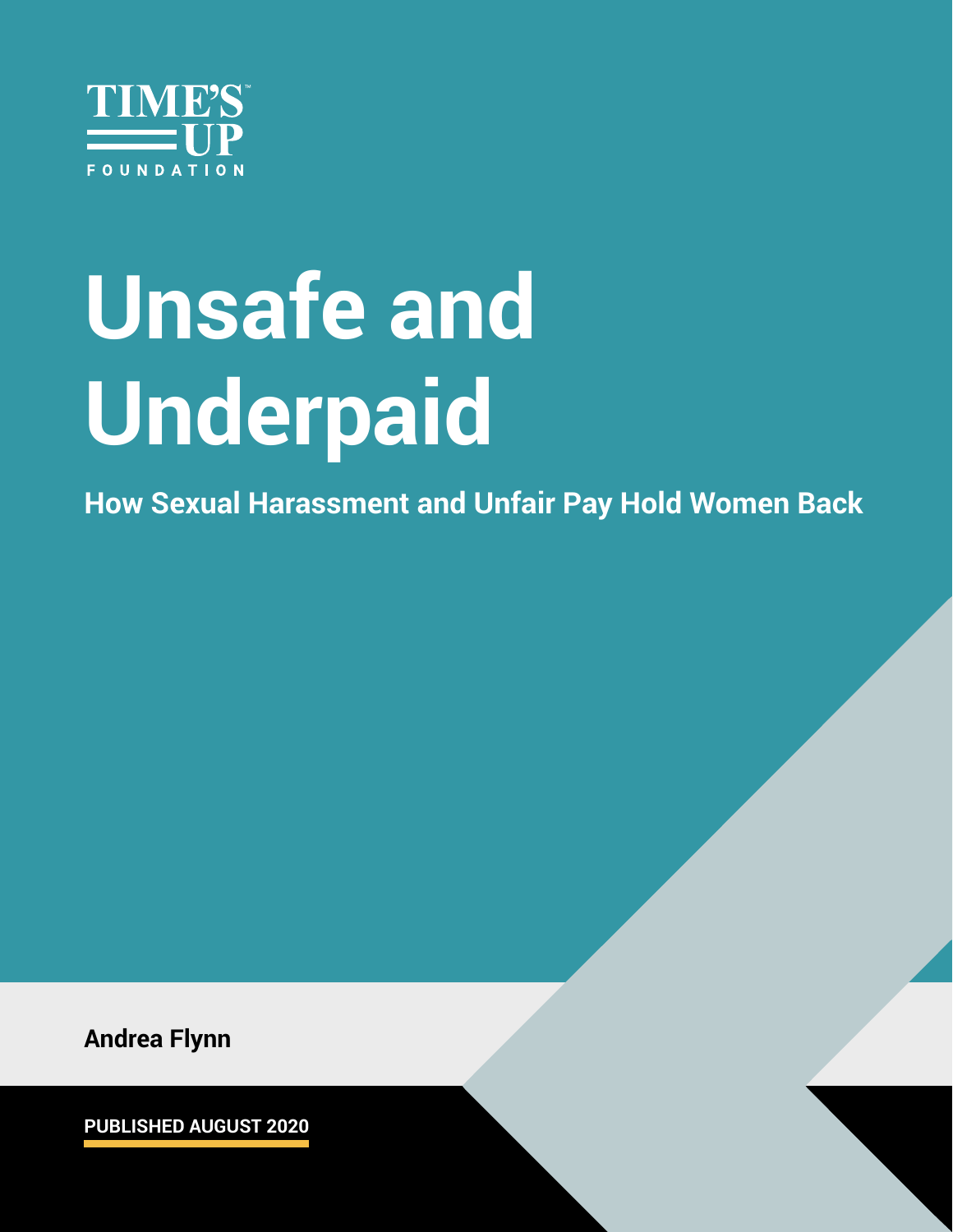### **About TIME'S UP Foundation**

The **TIME'S UP™ Foundation** insists upon safe, fair, and dignified work for all by changing culture, companies, and laws. We enable more people to seek justice through the TIME'S UP Legal Defense Fund™. We pioneer innovative research driving toward solutions to address systemic inequality and injustice in the workplace through the TIME'S UP Impact Lab. And we reshape key industries from within so they serve as a model for all industries. The TIME'S UP Foundation is a 501(c)(3) charitable organization.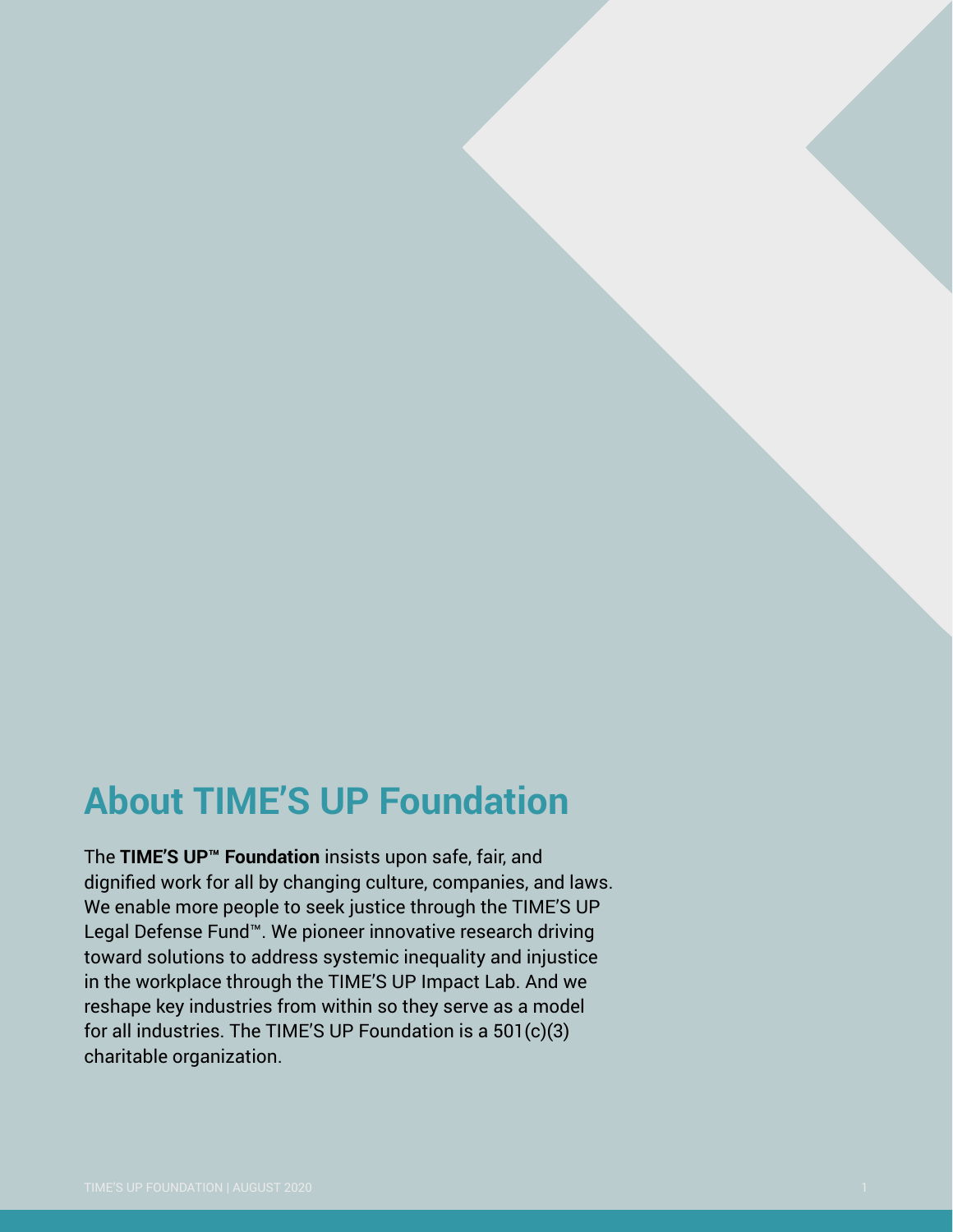### **About the Author**

**Andrea Flynn** researches and writes about gender, race, health,and economic inequality. She was formerly a fellow and the Director of Health Equity at the Roosevelt Institute, and is the incoming director of the Research and Action Hub at the Institute for Women's Policy Research. She is the co-author of *The Hidden Rules of Race* (Cambridge University Press, 2017). Her writing on the race and gender dimensions of economic inequality, reproductive health and justice, and health equity has appeared in *The Washington Post*, *The Atlantic*, *The New Republic*, *Time*, *Teen Vogue*, and *Cosmopolitan*. Andrea teaches courses on reproductive and sexual health and economic inequality at the Mailman School for Public Health at Columbia University. She received her MPA and MPH from Columbia University. You can follow Andrea on Twitter @dreaflynn.

### **Acknowledgements**

The author would like to thank Jae Aron, Amy Castro Baker, Jessica Forden, Rebecca Goldman, Amanda Harrington, Matthew Hughes, Angie Jean-Marie, Devan King, Jennifer Klein, LaShawnda Lindsay-Dennis, Rakeen Mabud, and Tina Tchen for their comments, insights, and support.

This report was made possible with the generous support of Pivotal Ventures.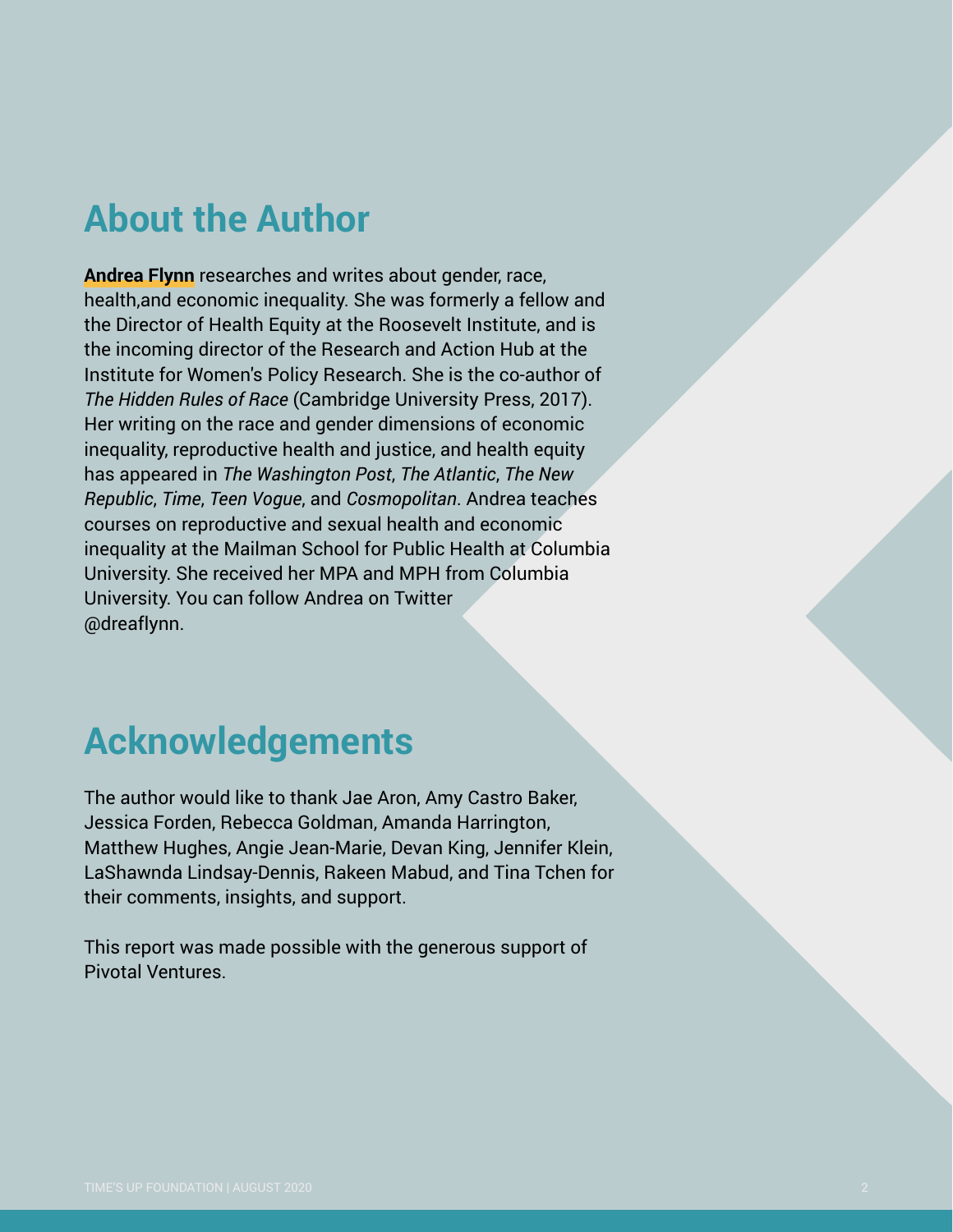## **Table of Contents**

- [Executive Summary](#page-4-0)
- [Introduction](#page-7-0)
- The Scope of Gender Pay Inequity and Sexual Harassment
- Mutually Reinforcing Trends
- Wealth as a Channel That Connects Pay Inequities and Sexual Harassment
- Three Causal Pathways: Culture, Public Policy, and Workplace Policy
- The Undervaluation of Women's Labor and Its Codification in Laws
- Conclusion
- [Works Cited](#page-32-0)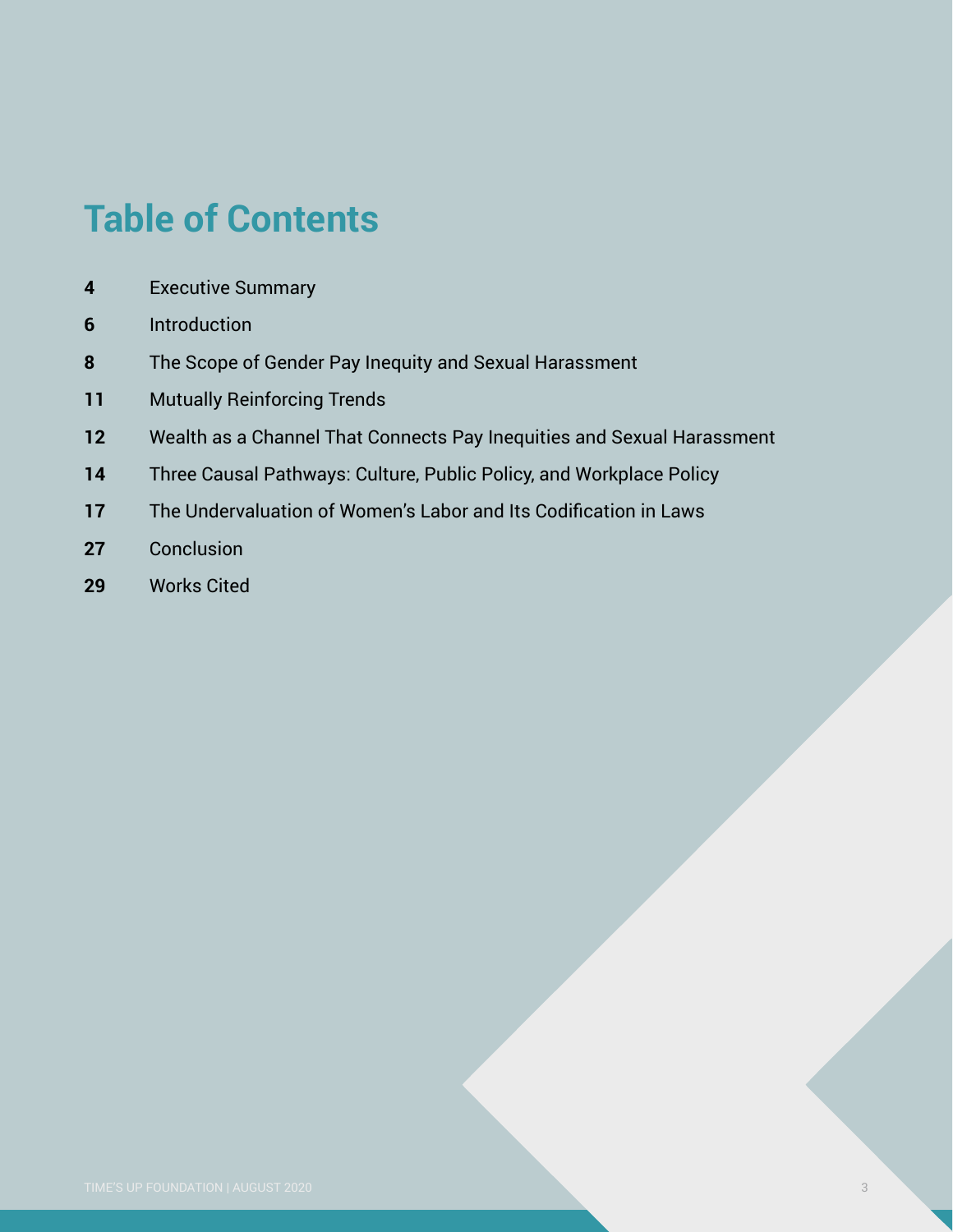### <span id="page-4-0"></span>**Executive Summary**

Though the public, policymakers, and celebrities have paid increased attention to gender inequity in recent years, we have a long way to go when it comes to equal pay and workplaces free of sexual harassment. Women still only make 82 cents on the dollar compared to men, with women of color faring even worse, and the U.S. Equal Employment Opportunity Commission reports that up to 85 percent of women experience sexual harassment over the course of their career (National Partnership, "America's Women"; EEOC).

These two issues, pay inequity and sexual harassment, have often been presented as independent symptoms of a sexist culture, rather than intertwined and iterative coconspirators. This paper challenges that notion. **Instead, it argues that these dynamics are mutually reinforcing, together preventing women from reaching their full potential at work and in society.** 

To illustrate the ties between sexual harassment and pay inequity, this paper investigates these interlocking trends within culture, public policy, and the private sector. It illustrates how embedded social norms, codified laws, and commonplace employer practices have left unequal pay and sexual harassment unchecked and undermined women's safety and economic security:

- ▶ Culture. Historical norms that devalue women's work persist and have been cemented in our labor practices and laws, channeling women into low-wage and undervalued sectors of the economy.
- ▶ **Public Policy.** Emaciated labor policies, from weak nondiscrimination laws to dwindling worker protections, have diminished women's ability to advocate for equity and safety, while a lack of work-family policies continues to reinforce gendered social norms.
- ▶ **Workplace Policy.** From gender discrimination in hiring and promotions to nondisclosure and forced arbitration agreements that actively protect perpetrators of harassment, private sector practices both drive and derive from culture and labor policy.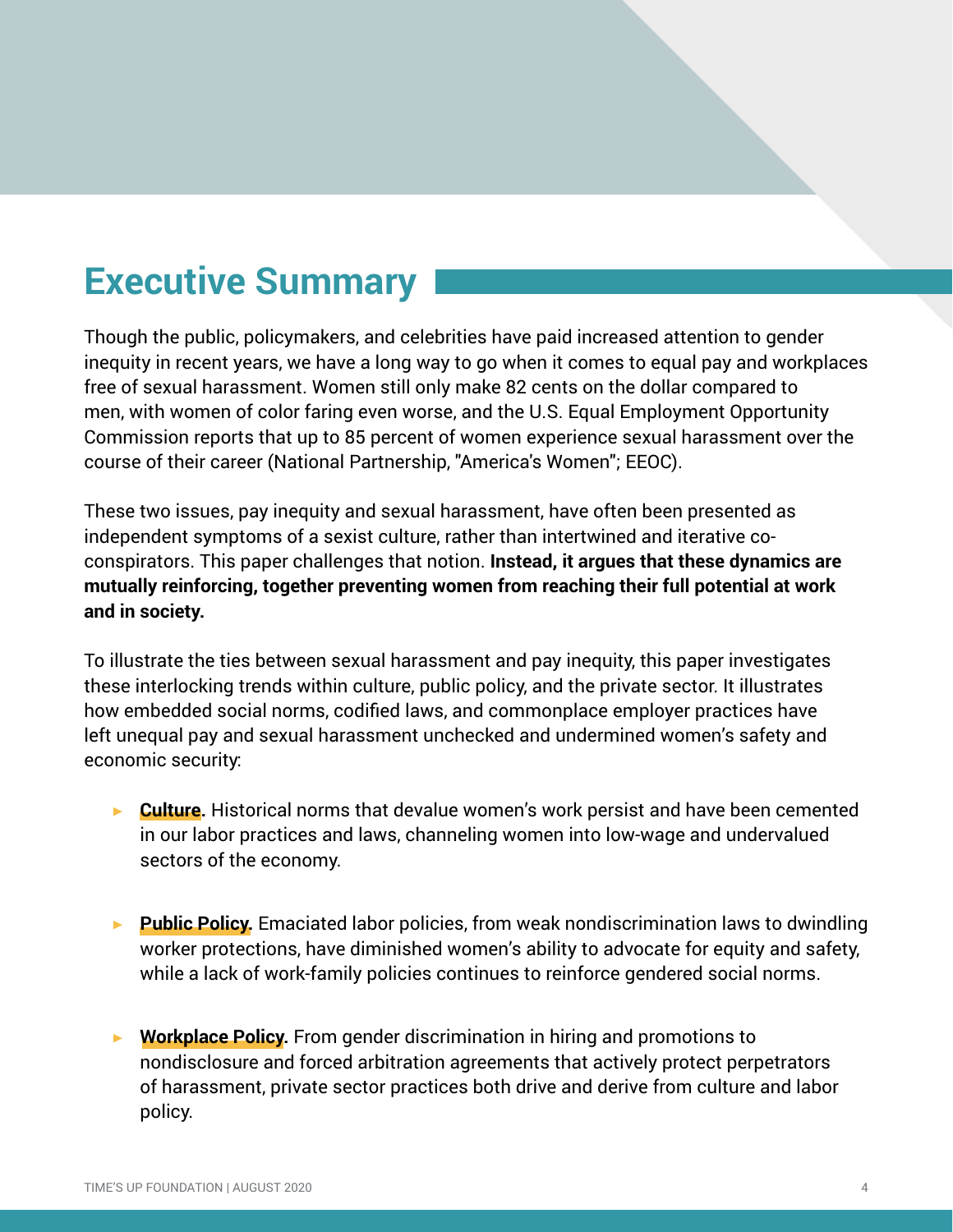Pay inequity and sexual harassment are not just problems in and of themselves; they are *symptoms* of long-broken cultural, legal, and employment systems, which we must rebuild to ensure that women have fair, safe, and dignified work.

Today, COVID-19 has only exacerbated these inequities, limiting women's options to find alternate employment, heightening trade-offs between increased child care needs and work hours, and worsening their burden of economic risk on the front lines. It has never been clearer that combating these problems will require centering women — and women of color, specifically  $-$  in policymaking.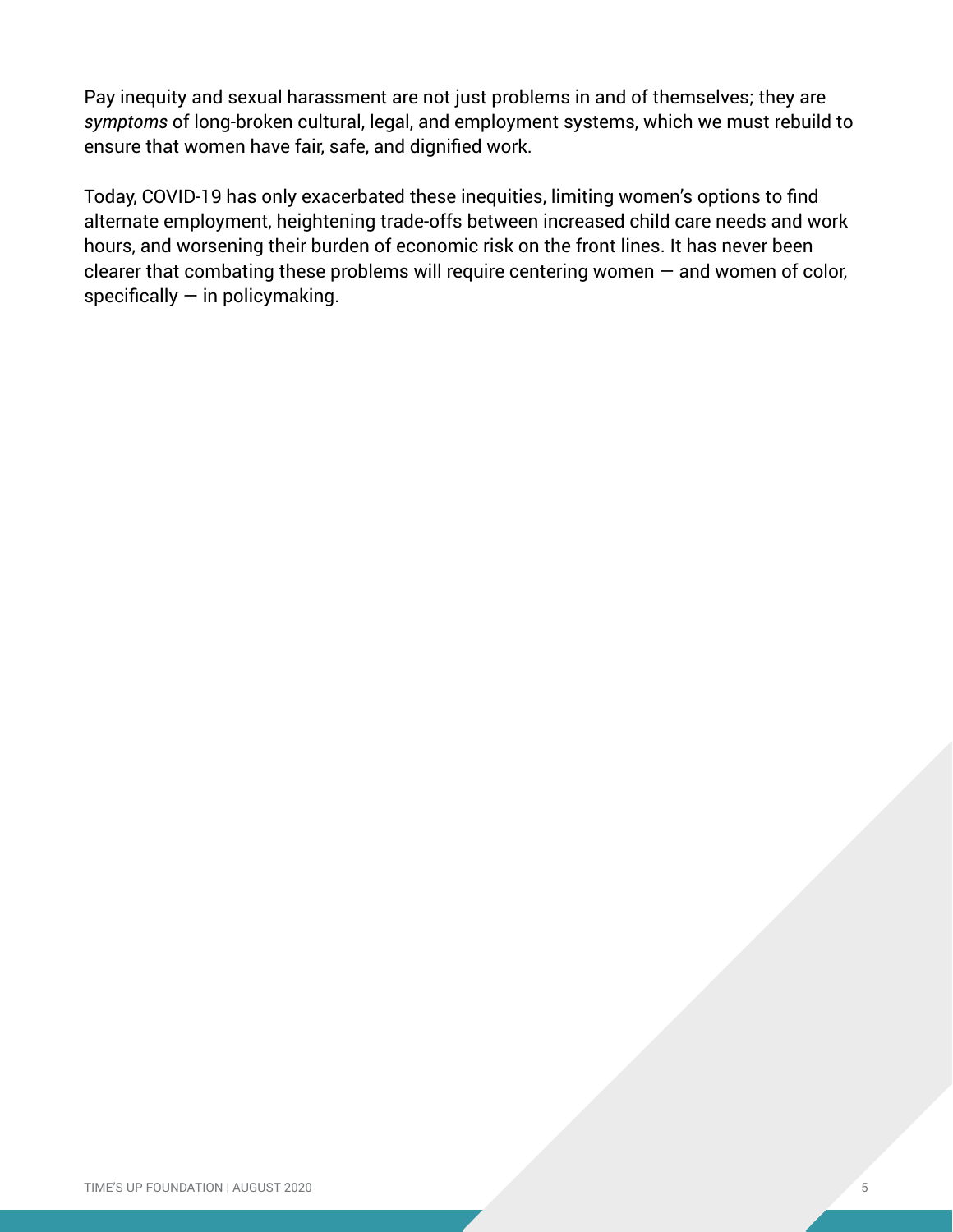### **Introduction**

In recent years, gender pay inequity and sexual harassment have moved to the forefront of our collective conscience, shining a spotlight on the injustice women have endured with little recourse for far too long. Though women comprise nearly half of the workforce and are the sole or co-breadwinner in more than half of U.S. families with children, the conditions and practices they are routinely subjected to threaten their safety, their labor market participation, and their economic mobility and security ("Pay Equity"). This is detrimental to women and their families and is also bad for our economy. Gender inequity alone costs the United States \$2 trillion in lost GDP (Roy).

Although gender pay inequity and sexual harassment have generally been considered as siloed concerns, this paper challenges that notion by arguing the two dynamics are mutually reinforcing and interconnected. As Marion Crain and Kenneth Matheny write, "Sexual harassment is about much more than men behaving badly. It is a structural problem linked to unequal pay and occupational segregation by sex." Economic insecurity makes it more difficult for women to leave unsafe jobs and advocate for change at work. Research shows that when women at any income level experience sexual harassment, it leads to a range of negative health and economic outcomes, including changing jobs or leaving the labor market altogether.

To highlight the ways in which gender pay inequity and sexual harassment combine to create negative outcomes for women, this paper describes three causal pathways  $-$  culture, public policy, and workplace policy — that have undermined women's safety and economic security and allowed pay inequity and sexual harassment to go unchecked. It illustrates how toxic cultural beliefs  $-$  steeped in the devaluation and undervaluation of women's labor  $-$  shape and justify outdated and unfair legal and employment practices. It also shows how those policies and practices create conditions and outcomes that reinforce harmful patriarchal beliefs, fueling a vicious cycle.

Mainstream conversations about pay inequity and sexual harassment often point to single drivers of these problems and their corresponding solutions: a lack of pay transparency, forced arbitration policies, too few women in C-suite positions, a dearth of work-life policies that allow women to care for their families and participate in the labor market, etc. While these are all critical issues, a narrow focus on these drivers often leads to policy interventions that simply encourage women to work harder, network more aggressively, negotiate better, or choose a different career path. However, as this paper argues, pay inequity and sexual harassment are not just problems in and of themselves; they are symptoms of long-broken cultural, legal, and employment systems, which we must rebuild to ensure that women have fair, safe, and equitable access to economic opportunity and security.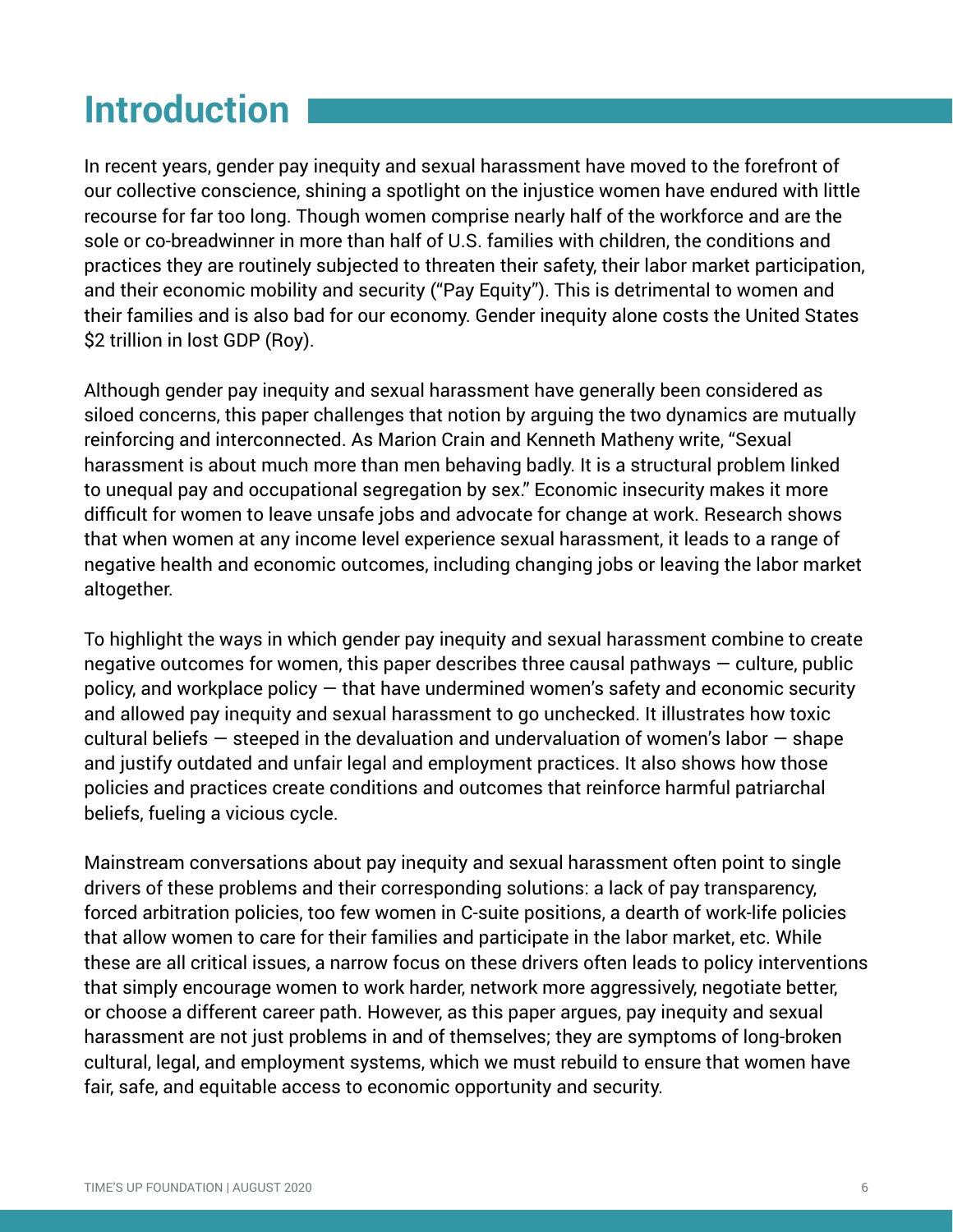<span id="page-7-0"></span>*Pay inequity and sexual harassment are not just problems in and of themselves; they are symptoms of longbroken cultural, legal, and employment systems, which we must rebuild to ensure that women have fair, safe, and equitable access to economic opportunity and security.*

The need to dismantle and rebuild these structures has only become more apparent during the COVID-19 pandemic, as women manage dangerous frontline work, constrained labor market options, and huge increases in child care responsibilities. In particular, COVID-19 has laid bare deep racial and gender inequities and has shown how women's health and economic security are systematically threatened. The uneven impact the global pandemic will have on women's long-term safety and security was not inevitable and can be avoided with better and more inclusive policy decisions.

Meaningfully changing women's employment opportunities and outcomes will require structural change on three fronts. First, we must address the cultural norms that underpin and uphold the devaluation of women, the work that women have traditionally done, and the role of women in the workplace more broadly. Next, we must proactively contest  $-$  and ultimately undo  $-$  the laws and policies that have impeded women's social and economic security and fueled vast gender and racial disparities in income and wealth. Finally, we need private sector employers to enact policies that ensure greater inclusion, fairness, and equity at every stage of the employment process. Those changes should be shaped by women, should respond directly to the injustices and exclusions that women have experienced, and should be designed not simply to tinker around the edges but to overhaul an unjust system.

While this paper focuses on the role of women in the workplace, it also acknowledges that women's lives extend far beyond their place(s) of employment, and that the inequities they face in those workplaces reflect injustices they experience in their homes, in their communities, and in our society. As Loretta Ross and Rickie Solinger write, "Economic justice is not just about closing the income gap. Economic justice also means responding to the total lived experiences of individuals so that they have a fighting chance to thrive, to move up economically, and to contribute to the well-being of their families and communities." Developing effective solutions to pay inequity and sexual harassment will require understanding those issues as rooted in a system founded on sexism and racism  $-$  and particularly *gendered racism* — a system constructed to uphold privilege and power primarily for white male workers.

The first section of this paper describes how the gender pay gap and sexual harassment interact with and reinforce one another. The second section describes the cultural, legal,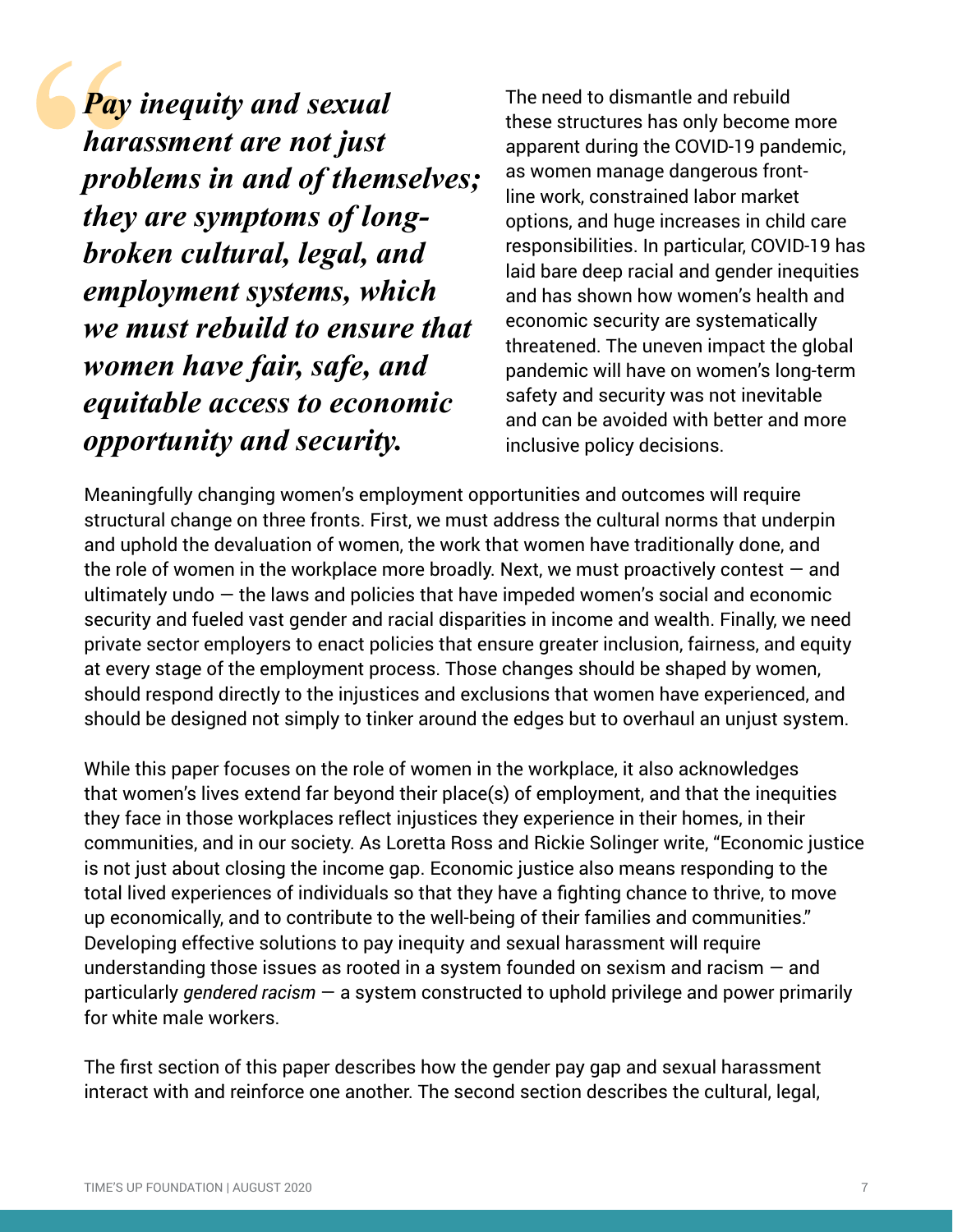*We must proactively contest — and ultimately undo — the laws and policies that have impeded women's social and economic security and fueled vast gender and racial disparities in income and wealth.*

and employment norms that fuel these interlocking trends. The third section explains how women at all levels of the income scale experience these two phenomena and elevates the ways in which race, class, sexuality, and immigration status shape these experiences. The final section will propose a guiding framework for developing a comprehensive set of solutions to the problems.

Transformative change for women workers is not only necessary and just, but also smart. Women are at the center of our families, in their personal capacities and in their professional capacities as caregivers for our young, our old, and our unwell. At the end of 2019, they surpassed men as the

majority of the U.S. workforce, holding up industries at the center of our economy and of many American lives (Omeokwe). The inequity they experience does not just hold them back individually; it contributes to the insecurity of entire communities and represents lost economic growth for all. If women could be safer, more secure, and more prosperous, so too could our nation.

### **The Scope of Gender Pay Inequity and Sexual Harassment**

*Pay inequity and sexual harassment trap women in a cyclical relationship, defining women's experiences in the U.S. labor market.*

#### **Gender Pay Inequity**

The gender pay gap in the U.S. has improved overall since 1980, when women workers made 64 cents for every dollar their male counterparts took home (Graf et al.). However, as of 2018, full-time, year-round women workers still made only 82 cents for every dollar men workers made overall (Semega et al).

When we look squarely at how women of color and LGBTQIA+ individuals are treated in the labor market, the circumstances are even more dire. In 2018, Black and Latinx women made 61.3 and 54.5 percent, respectively, of white men's median yearly income, and some subgroups of Asian American and Pacific Islander women make as little as 50 percent of the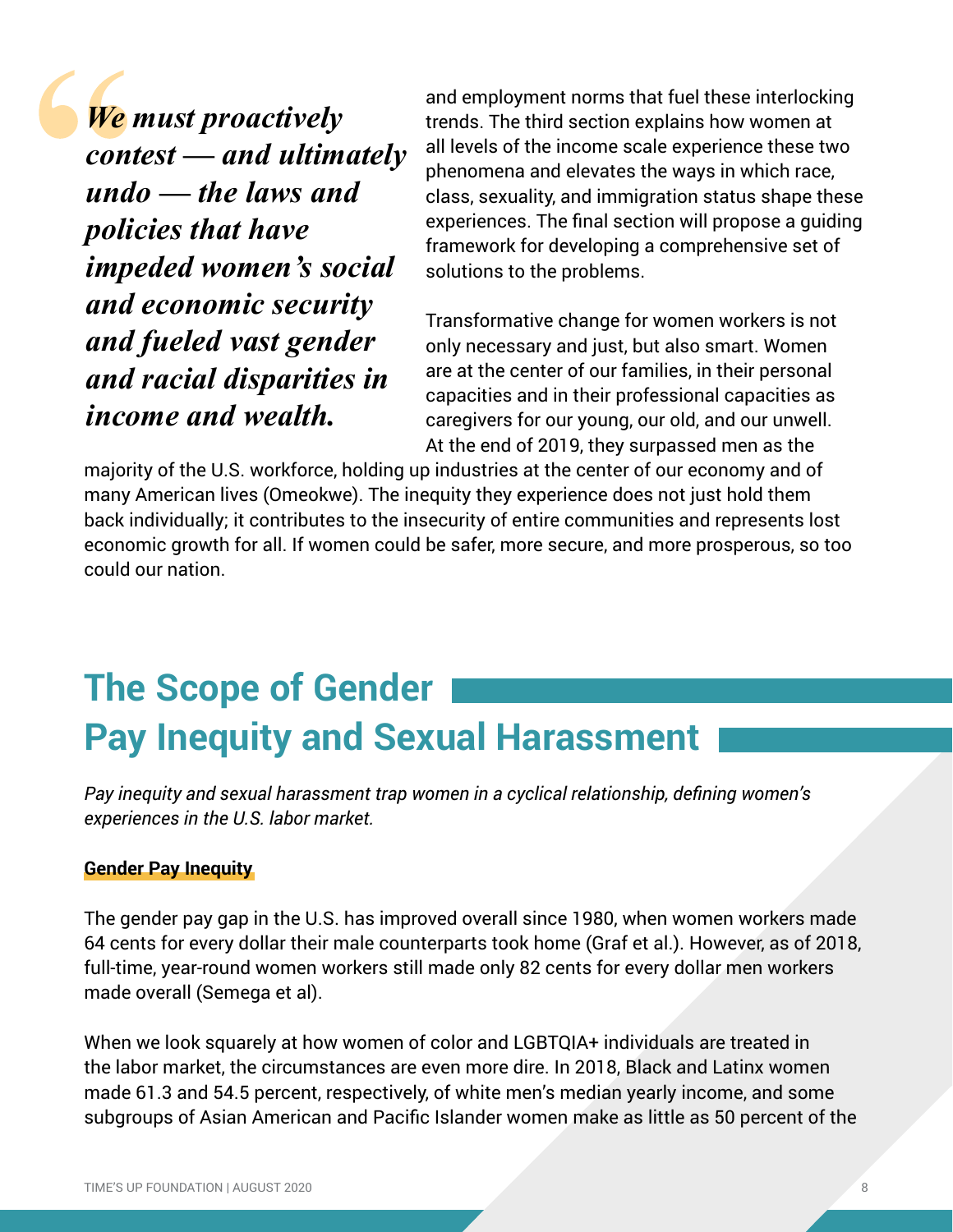income of a white man (Semega et al.). Women in same-sex couples have a median personal income of \$38,000, compared to \$47,000 for men in same-sex couples, and a 2012 study showed that the earnings of transgender women plummeted by nearly a third after they transitioned (Burns). However, difficulties with getting large enough sample sizes has led to a dearth of meaningful economic statistics on LGBTQIA+ workers (as well as for some race and ethnicities) causing entire populations to be rendered invisible in policy and research.

### *If women could be safer, more secure, and more prosperous, so too could our nation.*

The gender pay gap is the result of a range of forces, including gender and racial discrimination, occupational segregation and unequal caregiving responsibilities, and our government's failure to implement a host of work-family policies. Because women are twice as likely as men to work

part-time and inconsistently, it is critical that we consider weekly earnings in addition to annual earnings: Weekly earnings of white women are 81 percent of white men's, and those of Black and Latinx women are 69 and 62 percent, respectively (U.S. BLS "Median").

#### **Sexual Harassment**

In recent years, the #MeToo movement has elevated an essential fact: For as long as women have worked, sexual harassment in the workplace has shaped women's work experiences, economic security, and overall well-being.

Because of intimidation or fear of retaliation, many workers do not report sexual harassment, making it difficult to measure just how pervasive the problem is. One 2019 study, however, showed that 38 percent of women reported experiencing sexual harassment in the workplace, and 81 percent of women reported experiencing assault or harassment of some kind in their lifetime (Kearl et al.).

The intersecting identities of race, gender, sexuality, and immigration status make women particularly vulnerable to both low-paid work and sexual harassment. The National Women's Law Center found that Black women filed sexual harassment charges with the U.S. Equal Employment Opportunity Commission (EEOC) at nearly three times the rate of white, non-Latinx women, and that in every industry, Black women are disproportionately represented among women who filed sexual harassment complaints (Rossie et al.).

Women who are undocumented immigrants are particularly susceptible to unsafe working conditions. They often face language barriers at work, may not know their rights as workers, and because of fear of deportation, may not feel safe reporting sexual harassment. In a 2009 survey of meatpacking workers in Iowa, 91 percent of respondents said that immigrant women do not report sexual violence or harassment in their workplaces (Lewis), and Bernice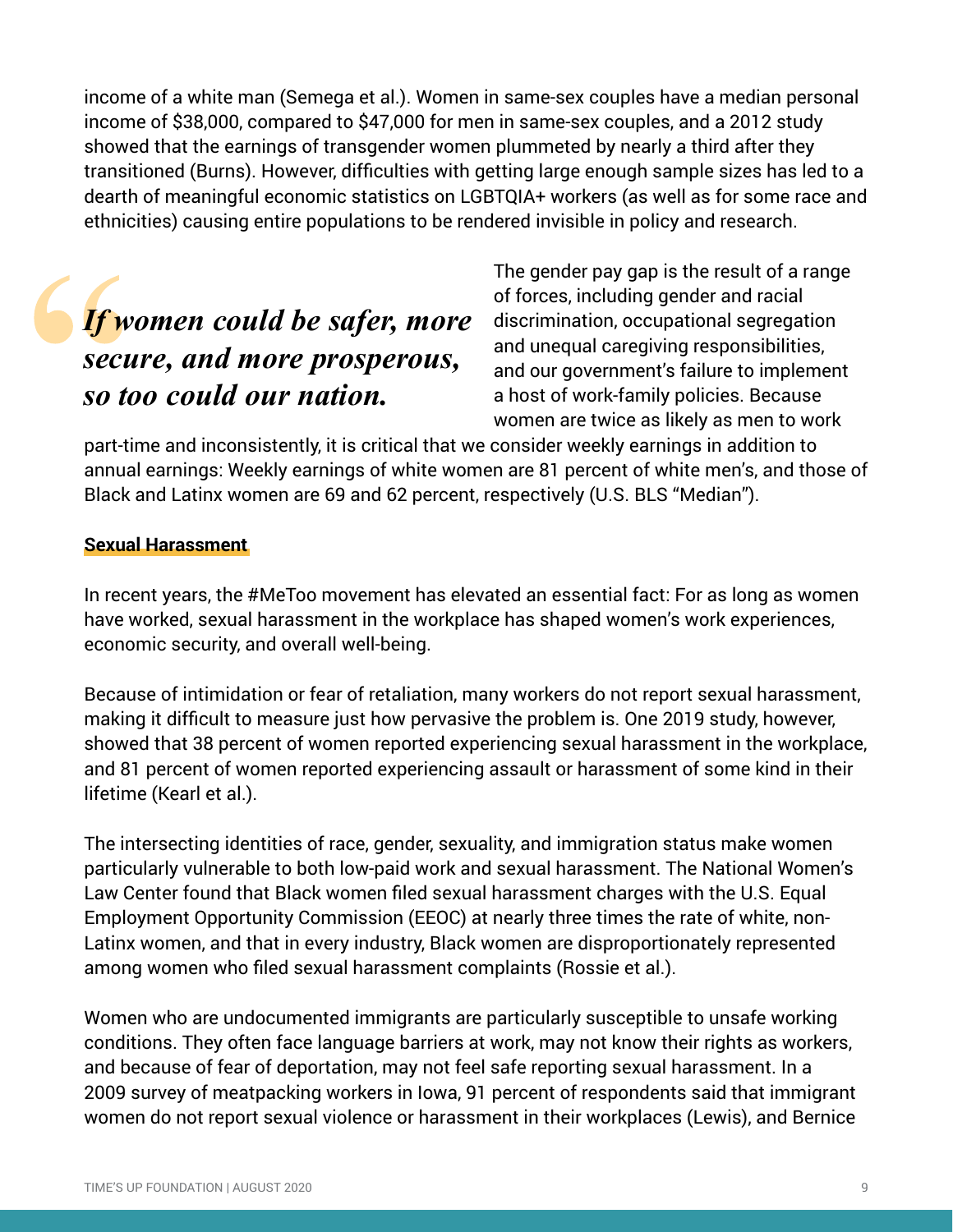Yeung details how commonplace sexual harassment, assault, and rape are in farm labor and janitorial industries (Ramchandani).

Transgender and gender nonconforming individuals are also particularly vulnerable. They report a rate of unemployment double that of the general population, and transgender and gender nonconforming people of color have an unemployment rate four times the national rate. That was before the COVID-19 epidemic thrust millions more Americans into unemployment. In a 2011 survey, 90 percent reported experiencing harassment, discrimination, or mistreatment on the job, and 47 percent reported experiencing negative job outcomes, such as being denied a promotion, getting fired, or not being hired because of their identity (Grant). Unfortunately, data limitations, as mentioned above, have led to a lack of reliable statistics on pay gaps and incidences of sexual harassment for transgender and gender nonconforming individuals, so the true extent to which these communities face such issues is buried and poorly reported.

Another risk factor is physical isolation. Women whose positions require working in isolation — such as hotel workers, office cleaners, home health aides, and remote agricultural workers — are at heightened risk of sexual harassment. One survey revealed that 58 percent of hotel workers have experienced sexual harassment, including male guests exposing themselves, answering the door naked, or outright committing assault (Lewis).

Women with low incomes also face great risk; research shows that industries with lowpaying jobs have the highest rates of sexual harassment charges filed by their employees. Those industries include accommodations and food services, including restaurants; retail trade; health care and social assistance; manufacturing; and administration, support, and waste management and remediation services (Rossie et al.). Many of these industries disproportionately comprise women, specifically immigrants and women of color.

As the COVID-19 crisis persists, all of these existing vulnerabilities are likely to be magnified. Cassino shows that as unemployment rates increase, so do reports of sexual harassment, suggesting that women are more vulnerable to sexual harassment during times of social strain and economic insecurity. Facing an economic downturn and precarious employment, women may feel less comfortable reporting sexual harassment.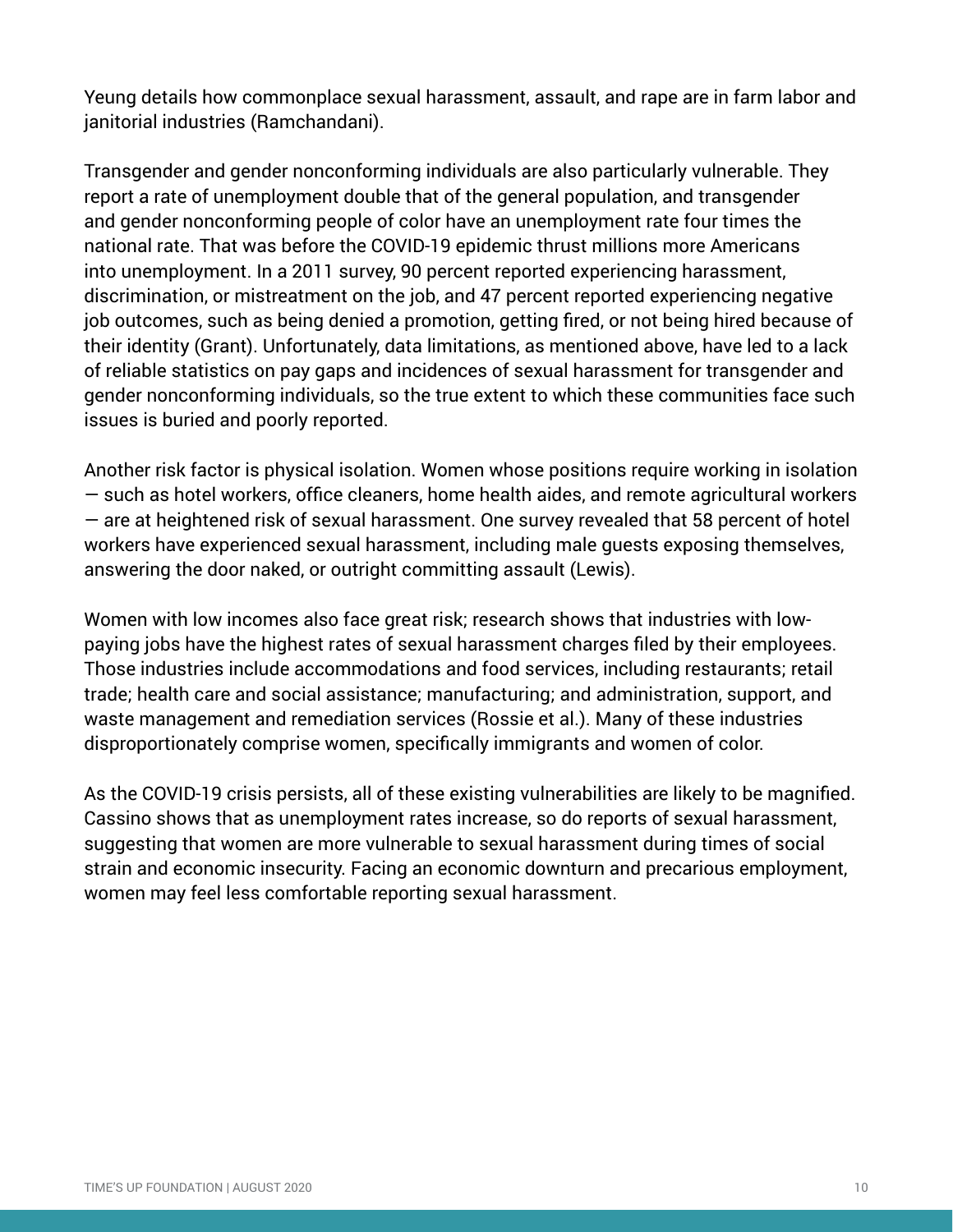# **Mutually Reinforcing Trends**

Sexual harassment and pay inequity come together in a vicious cycle to hold women back. They are linked by a socioeconomic system that routinely devalues women's work, particularly work done by women of color (Kashen). This includes both paid work that happens in the formal and informal labor markets and unpaid labor in the home.

These two trends reinforce each other  $-$  and fuel economic insecurity  $-$  in a number of ways.

- ▶ **Economic insecurity makes it harder for women to leave jobs in which they have experienced sexual harassment or assault, and also makes it difficult for them to fight to change unsafe, hostile and toxic work environments.** Low-wage work is a risk factor for sexual harassment. Economic security does not protect women against sexual harassment or violence, but working in a low-paying, insecure jobs makes it more likely that women will experience one or both, and experiencing harassment or violence makes it harder for women to advance professionally and economically. As the National Partnership for Women and Families argues, in workplaces that do not address sexual harassment women may feel less empowered to negotiate salaries and raises which can ultimately reduce their long-term earnings and advancement ("Sexual Harassment").
- ▶ **Research shows that women who are harassed on the job are more likely to take lower-paying jobs, move to a different field, or exit the labor market altogether, any of which have significant financial implications** (Beras). Sexual harassment harms economic opportunities and outcomes both directly and indirectly: directly as women leave jobs and/or change career paths to escape their harassers, and indirectly as they experience negative health outcomes that impact their ability to participate in the labor market. Women who experience sexual harassment on the job suffer physical and emotional repercussions such as depression, burnout, anxiety, and even posttraumatic stress disorder (Cassino and Besen-Cassin). Others report that experiencing sexual harassment in the workplace has led to less job involvement and satisfaction, as well as "increases in absenteeism, turnover, early retirement and a range of negative health outcomes" (National Partnership, "Sexual Harassment"), all of which can lead to a range of long-lasting economic ramifications.
- ▶ **Retaliation for reporting sexual harassment can reinforce pay inequities.** More than one in three women who report sexual harassment at work also report experiencing retaliation, including demotion, undesirable changes in schedules, reduction in hours,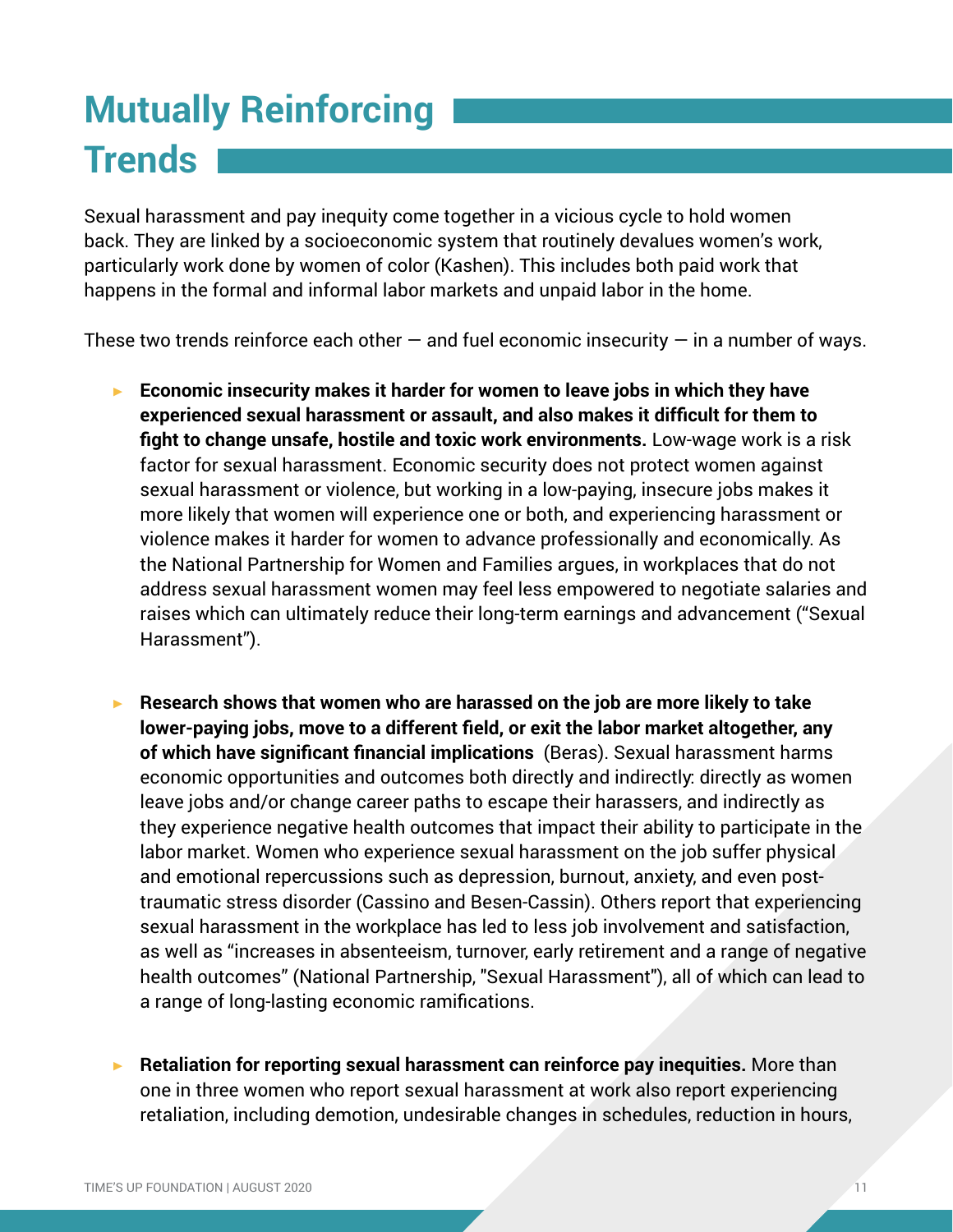or termination. More than half of women who file complaints report being dissatisfied with the response from their employer (National Partnership, "Sexual Harassment"). This helps explain why many women avoid reporting their experiences in the first place.

▶ **Because of the vicious cycle, women cannot simply earn or advance their way out of sexual harassment.** Industries in which women are underrepresented — finance and insurance, real estate, management of companies and enterprises, etc.  $-$  have fewer reports of sexual harassment filed with the EEOC, but sexual harassment is still pervasive in many of those industries. In fact, 35 percent of women in corporate America experience sexual harassment at some point in their careers, from hearing sexist jokes to being touched in a sexual way (Krivkovich et al.). The Institute for Women's Policy Research shows that sexual harassment can restrict access to onthe-job learning and career advancement opportunities: "For women in the academic sciences, engineering, and medicine, a recent study found that harassment affects their career advancement by leading them to give up tenure opportunities, drop out of major research projects, or step down from leadership opportunities to avoid the perpetrator," (Shaw).

Sexual harassment and assault have a pernicious impact on women's short- and longterm employment, financial opportunities, and economic outcomes; not to mention on their physical and mental health. When combined with rampant pay inequities, these two factors work together to lock women in a toxic cycle that is challenging to break. In the next section, we explore the interplay among cultural norms, public policy choices, and workplace practices that uphold this systemic injustice.

# Wealth as a Channel That Connects Pay Inequities and Sexual Harassment

There is perhaps no issue that more clearly illustrates the broken rules of culture, public policy, and the private sector than the persistence of the United States' race and gender wealth gaps. As of 2013, Black and Latinx women had a median net worth of \$200 and \$100, respectively, compared to the median net worth of \$15,640 for white women and \$28,900 for white men (Flynn "Justice").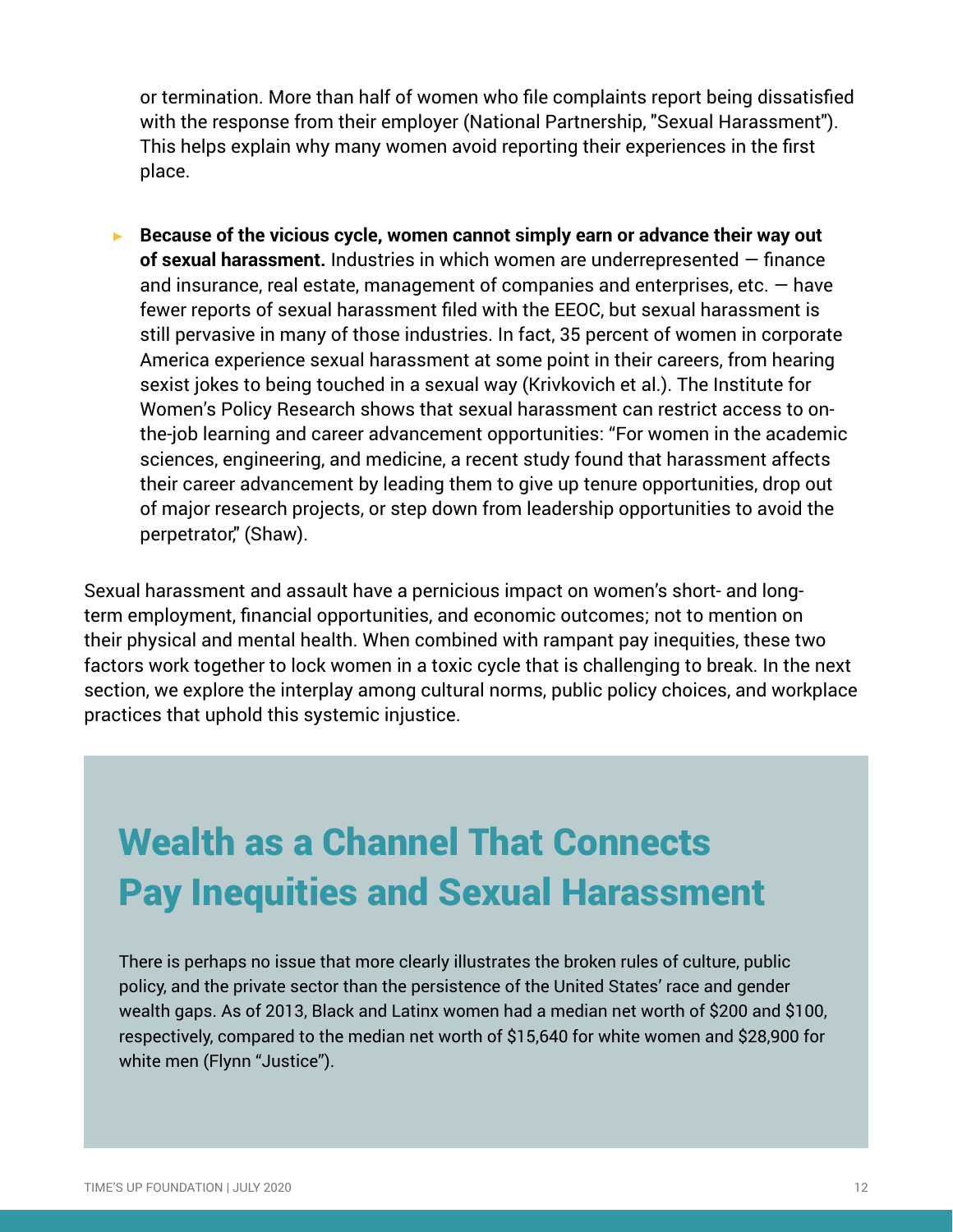Conversations about women's workplace experiences often focus on income but pay little attention to the role of wealth. However, wealth is critically important in the context of this conversation about pay equity and workplace safety, as it buys women freedom to leave and move about the labor market (Chang; Price). Women who have few or no economic resources to fall back on in times of crisis are more likely to remain stuck in a low-paying or unsafe job because they are fully reliant on their wages to sustain themselves and their families.

Wealth and pay equity are iterative: When women earn less than men, it means they save less than men (and go into greater levels of debt). In addition, when women have less wealth, they feel the pain of lower wages more acutely and may be less able to escape poor working conditions. It is a stark illustration of how structural discrimination acts as a revolving door.

Women who lack wealth or economic backstops are fully reliant on their wages to sustain themselves and their families  $-$  a quagmire for the predominantly Black and Latinx women in minimum wage and subminimum wage jobs. These wealth disparities mean that women of color have essentially no assets to rely on in times of crisis, and that makes it all the more likely they will stay in unsafe jobs to receive an income, even if that income is grossly unfair. These dynamics are even more heightened in economic downturns like the COVID-19 crisis.

Policymakers have long argued that women looking to improve their financial opportunities should advance their education and gain more credentials. But this pathway has been a dead end for many, as a lack of familial or individual wealth has driven many young people to take on hefty loans. The cost of higher education means that it is harder for women of color and immigrant women  $-$  who are underpaid and have little wealth  $-$  to invest in education in the first place, which means it is harder for them to move out of low-wage work. When they do invest in education, they end up with a disproportionate amount of student debt, which only further fuels their lack of wealth and makes it harder for them to be economically secure (Zaw; Kahn et al.).

We often consider wealth as critical for investing in opportunities for future generations: home ownership, small business development, educational advancement, etc. It is also a safety net in times of crisis, one that women who experience sexual harassment might need to leave their job.

Women's lack of wealth binds together pay inequities and sexual harassment. Improving outcomes and opportunities for women, ensuring equitable pay, and guaranteeing their safety in the workplace will require deeper analysis of the ways culture, public policy, and workplace policy drive these injustices.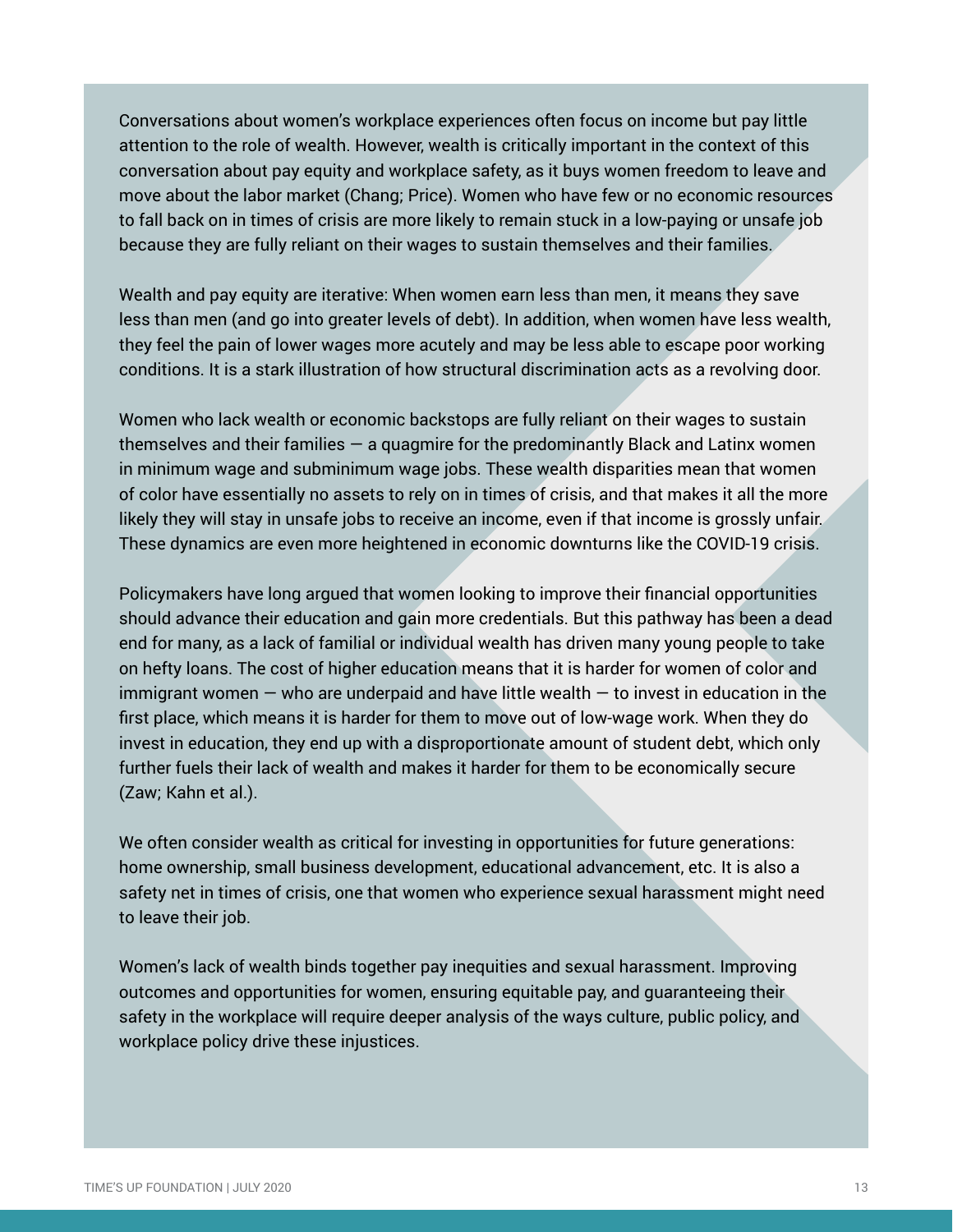# **Three Causal Pathways: Culture, Public Policy, and Workplace Policy**

U.S. culture, policies, and employment practices are woven together in a toxic system that undervalues and devalues women and their work. The cultural understanding of women's roles in the family and in society and the devaluation of their work creates significant vulnerabilities for women and opens the door to pay inequity, sexual harassment, and a host of other circumstances that threaten women's safety and economic security. The United States' failures in the realm of public policy and workplace practices fuel the cyclical relationship between sexual harassment and pay inequity and ultimately reinforce the cultural root causes.

### **Driver: Culture**

Though women have transformed the labor market over the last half-century, patriarchal and racialized cultural notions of women's familial and societal roles — notions about where women belong and *which* women belong where — have been slow to transform (Abramovitz; Roberts; Jones).

A quick scan of history demonstrates that labor performed by women, especially women of color, has long been undervalued. The designating of some work as "women's work" and the under-compensation  $-$  or total lack of compensation  $-$  for such work can be tied directly to long-standing cultural norms rooted in sexism and racism:

- **▶ Notions of acceptability** have long restricted the types of jobs that women have access to while simultaneously maintaining their social position.
- **▶ The undervaluation of women's labor,** most notably caregiving, can be traced directly to the coerced labor of Black women beginning with slavery. Over time, this has translated into our laws, institutions, and norms (Jones). The institutionalization of such norms perpetuates a narrative that women  $-$  and the issues women face disproportionately  $-$  are "less than."
- **But women have also consistently pushed back** on these injustices throughout history, laying the groundwork for generations of women to come.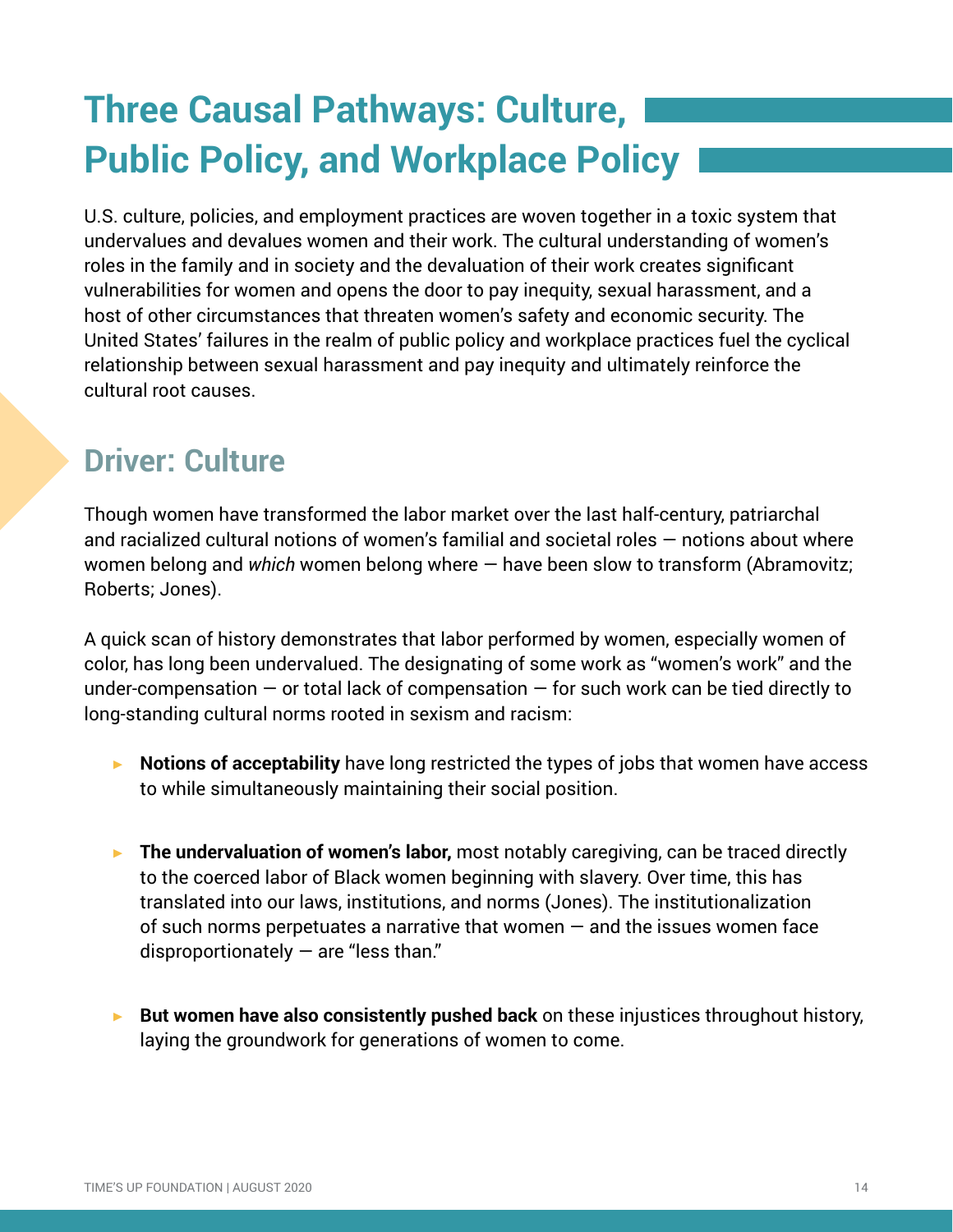#### **Notions of Acceptability**

The gender discrimination that shapes women's labor market experiences today is rooted in early U.S. history, when cultural norms dictated that the socially acceptable place for most (white) women to work was in the home, raising families and maintaining the household (Abramovitz). However, the work of caring for families and households was not considered work at all  $-$  therefore, it was not assigned or thought to contribute any economic value  $$ and instead was considered a set of duties that "good" women should fulfill as part of their domestic responsibilities. Women who had to work outside of the home were othered and labeled "bad" for stepping outside those personal domestic responsibilities even as they relieved other (usually white) women of those very same duties (Abramovitz). As Daphne Spain explains, this physical separation of men and women has been a way for men to maintain power: "Gendered spaces separate women from knowledge used by men to produce and reproduce power and privilege." That continues to be true today.

Early historical notions of what made a "good" woman were steeped in the overlapping racism, sexism, and classism of slavery and the Jim Crow era that followed. For more than two centuries, Black women were legally required to endure inhumane treatment — including sexual and physical abuse  $-$  to "work" in the homes of other families while they were not legally permitted to have homes or families of their own. When slavery ended, a web of Jim Crow laws took its place, relegating Black women to the social and economic margins, forcing them to leave their own homes, and giving them no choice but to work in the homes of others (Roberts). In the decades that followed, these were some of the only jobs available to women of color and immigrant women.

World War II dramatically changed women's workforce participation, bringing approximately 6.7 million additional women into the labor market, an increase of nearly 50 percent (Evan Rose). Though the wartime surge in women's labor market participation would recede, as men returned from war and resumed their jobs and as women were steered back into the home by concerted post-war efforts, it began to normalize the notion of white women working outside the home and ultimately opened a pathway for women to play a bigger role in the workforce (Davis). In many ways, these jobs were an improvement over the insecure and exploitative work of domestic labor, but they were still low-paying and offered few, if any, protections.

Even as new labor market opportunities became available to women in the decades after the New Deal era, rules and guidelines were adapted to ensure exclusions would continue (Flynn et al. "Hidden Rules"). For example, the practice of tipping — today a source of poverty and vulnerability to sexual harassment among working women of all races — emerged in resistance to Black workers moving into formal employment as a way for employers to avoid paying them for their labor (Mabud).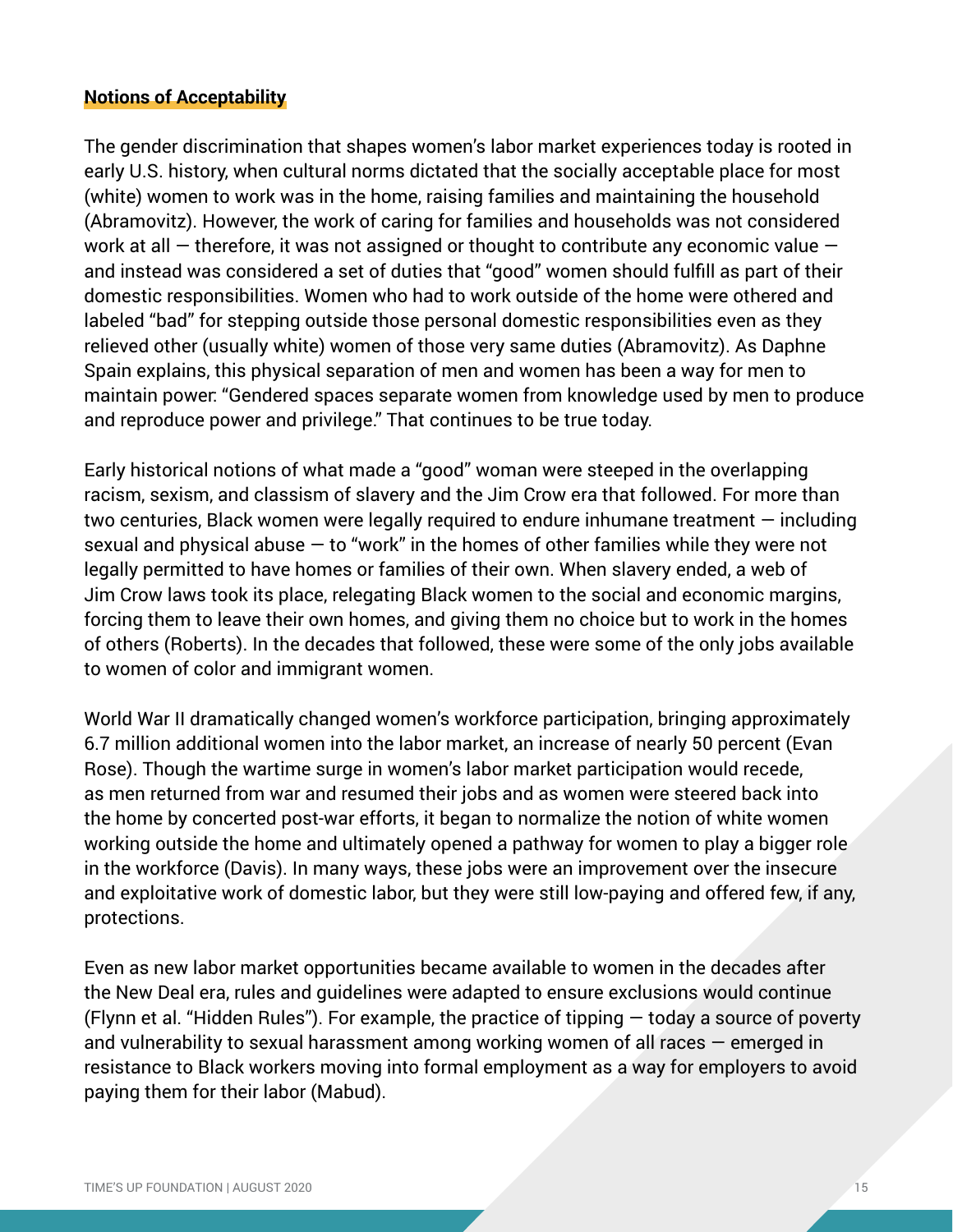Even in higher-paying jobs and sectors, norms about acceptable femininity pervade women's experiences at work. McKinsey has found that 55 percent of women in senior leadership, 48 percent of lesbians, and 45 percent of women in technical fields have reported being sexually harassed. "A common thread connects these groups: Research has found that women who do not conform to traditional feminine expectations  $-$  in this case, by holding authority, not being heterosexual, and working in fields dominated by men  $-$  are more often the targets of sexual harassment" (Krivkovich et al.).

Women in corporate America are more likely to be the "only" woman  $-$  or one of very few women  $-$  at their level in their company; 20 percent of women  $-$  and 40 percent of women in senior-level positions and technical roles — report being "onlys," which makes them more susceptible to a range of challenging and potentially harmful circumstances (Krivkovich et al.). As McKinsey describes, women who are "onlys" are nearly twice as likely to have experienced sexual harassment during their career (Krivkovich et al.).

#### **Culture's Impact on Labor Market Opportunities and Outcomes**

Cultural beliefs both past and present  $-$  and the resulting centuries of race and gender discrimination — shape women's access to and experiences in the labor market today. The prevalence of women, and particularly women of color and immigrant women, in lowwage work is not a coincidence (Levanon et al.; Miller). One phenomenon that explains this imbalance is "channeling," a process by which certain job candidates — particularly those from historically marginalized communities  $-$  are pushed into particular kinds of jobs. For example, the channeling of women, and particularly women of color and immigrant women, into low-wage professions is the result of a range of cultural factors, including implicit bias and the historical devaluation of work inherently seen as "women's work."

Women of color are disproportionately represented among all low-wage earners and public sector workers: 31.8 percent of Latinx women, 27.7 percent of Black women, and 20 percent of Asian American women are employed in service occupations, compared to 7.4 percent of white women. As of 2015, Latinx women were the sole group whose largest share of employment was in the lowest-paying service occupations. More than 6 in 10 single mothers are employed in the retail and service industries, both of which are notorious for low pay, unpredictable scheduling, and a lack of work-life benefits (Hegewisch and Hartmann). Trans women living at the intersections of gender, race, and sexuality often face discrimination that pushes them out of the formal economy and into jobs that lack a broad range of worker protections.

The race and gender segregation of the labor market suppresses wages in positions held predominantly by women. Research shows that when women begin to move into occupations that have been dominated by men, the jobs in those industries actually begin paying less. For example, in cases where large numbers of women became park or camp workers, median wages decreased 57 percentage points, and when more women became ticket agents, wages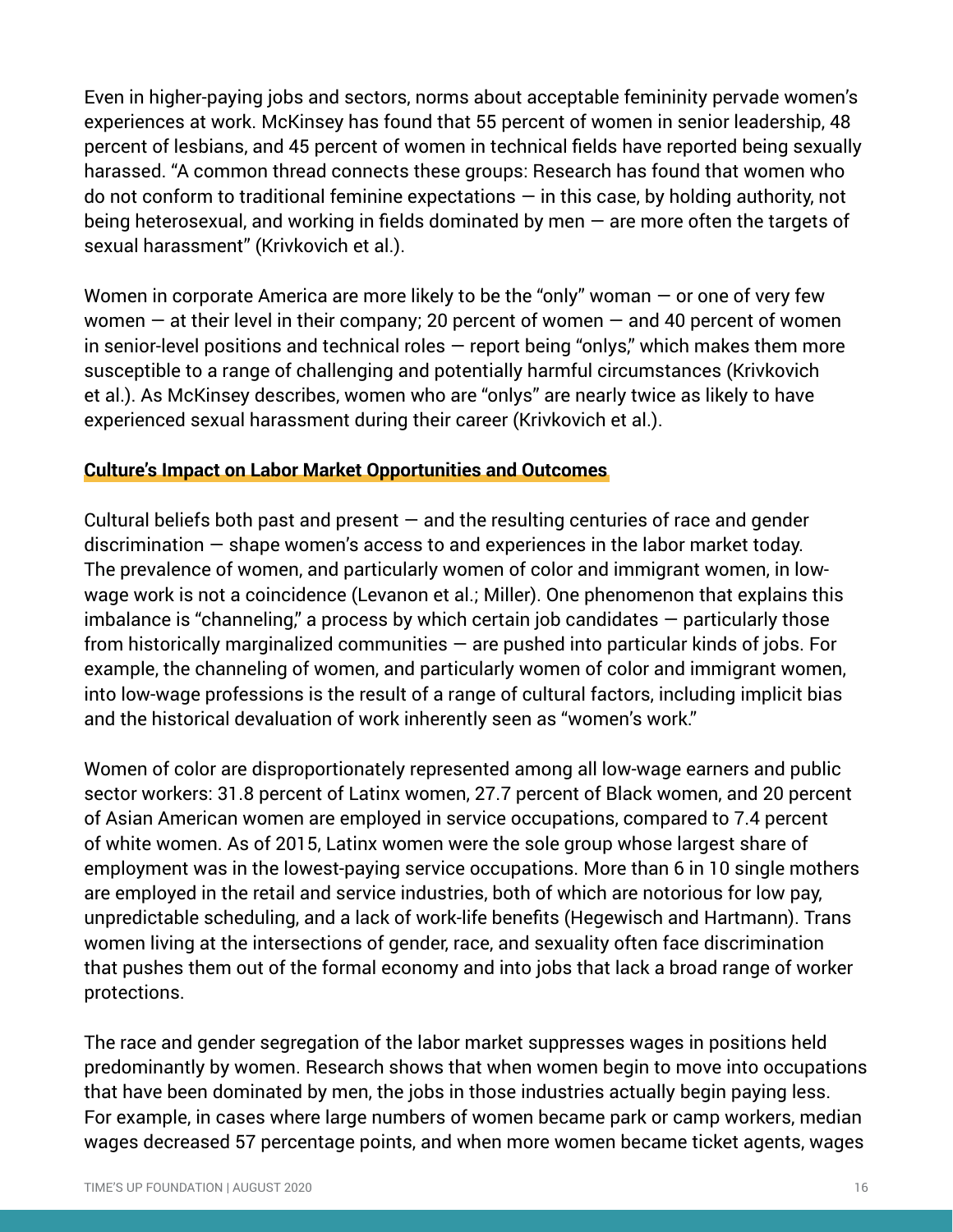dropped 43 percentage points. However, when more men begin to move into a certain field, wages increase, which can create an imbalance in power dynamics, with women being more likely to experience pay inequities and becoming more vulnerable to sexual harassment (Levanon et al.; Miller).

# The Undervaluation of Women's Labor and Its Codification in Laws

The undervaluation of women's labor, particularly the labor of Black women, and gendered professional norms have been sustained by their codification in laws and policies.

For example, the disproportionate representation of women of color in low-wage professions today is a reflection of the racist and sexist rules that governed the labor market nearly 100 years ago. The New Deal era represented a time of unprecedented growth in policies and government jobs and programs that enabled millions of families to move into the middle class (Katznelson). An opportunity that could have been used to correct more than a century of racial economic disparities was instead seized to reinforce racial inequities.

In 1930, 40 percent of Black workers were employed in agriculture, compared to 26 percent of white men, and more than 60 percent of Black women worked as domestic workers, compared to 20 percent of white women (U.S. Census Bureau). Exploiting that gender and racial segmentation, Southern conservatives simply excluded certain professions from labor rights and benefits to deny Black people access to the New Deal: The 1935 Social Security Act, the National Labor Relations Act, and the Fair Labor Standards Act — policies that transformed the labor market for so many white workers  $-$  all excluded domestic and agricultural workers from unemployment benefits and a wide variety of protections such as a 40-hour workweek, a national minimum wage, the ability to unionize, and access to low-cost mortgages and educational opportunities (Gordon; Katznelson; Flynn et al. "Hidden Rules").

More than eight decades later, "demographics continue to act as destiny," and workers in these industries continue to be excluded from the NLRA (Block and Sachs). The legacy of the New Deal era is pervasive today: 95 percent of U.S. domestic workers are women, women of color, or women born in another country (Lin); 73 percent of agricultural workers are immigrants (National Center for Farmworker Health).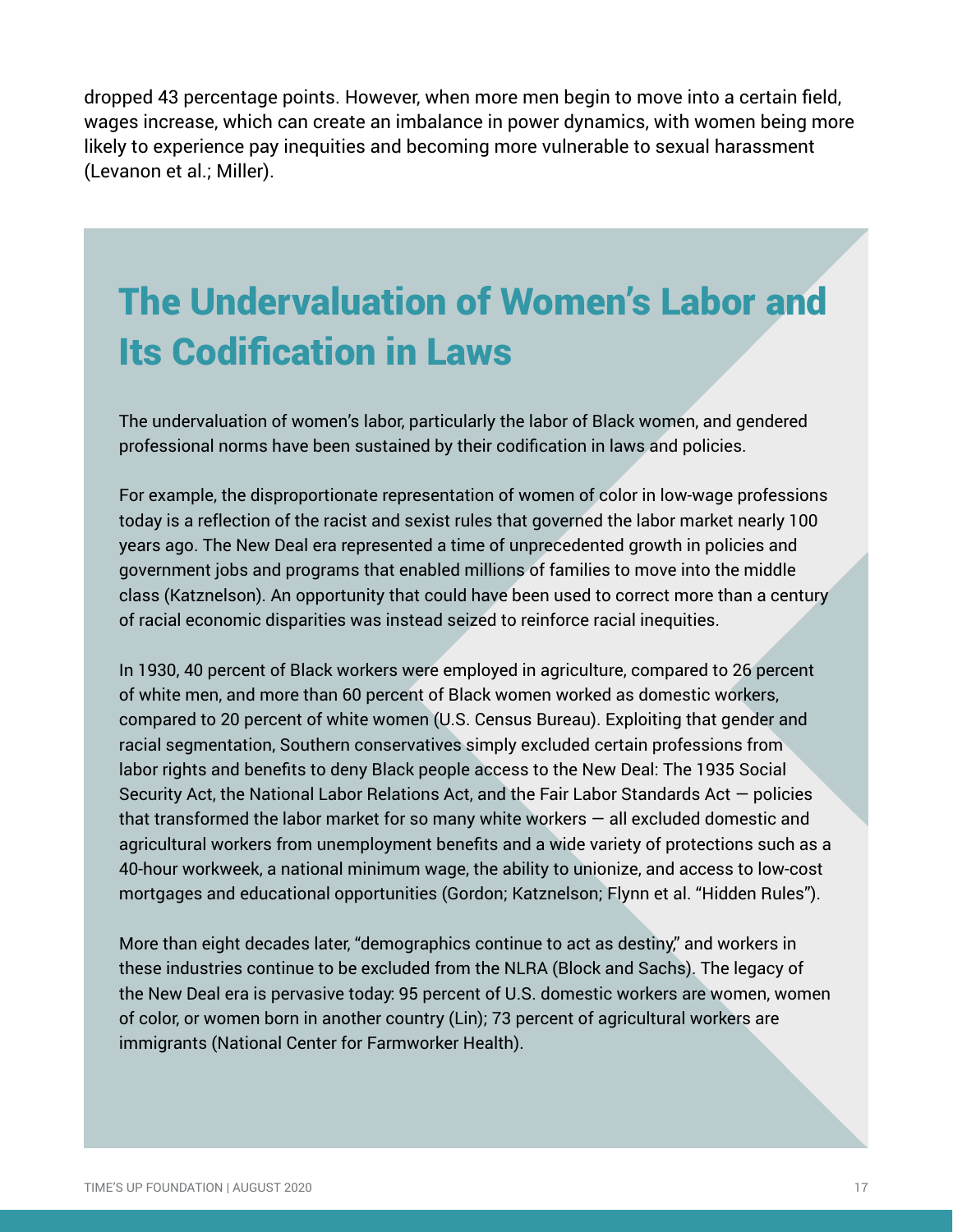### **Driver: Public Policy**

Sexual harassment and pay inequity are not accidental features of our workplaces; they are symptoms of structural barriers built into our broader economic and legal systems. The fact that women routinely feel unsafe at work and are chronically underpaid for their labor is the result of an economic system that is stacked against them: Many women do not have access to paid sick days, paid family leave, or affordable child care, making it more likely they will need to take time away from work and lose income and career advancement opportunities.

Even women who have access to the range of important work-life benefits and receive higher wages face vulnerabilities in the workplace. They are sometimes the only woman in their department or company; they often make less than their male peers; and those who have leadership positions are more likely to experience sexual harassment and might feel less able to report it (Krivkovich et al.). Factors that drive the gender pay gap, ranging from caregiving responsibilities to discrimination, all reinforce women's subordinate position in the labor market. For example, sex-based discrimination contributes to the lack of women in leadership positions in all sectors and makes it all the more likely that women — and particularly women of color and immigrant women  $-$  will end up in the industries characterized by low-paying, unsafe, and insecure work.

The cultural forces described above both shape and are compounded by present-day public policies that facilitate or fail to address the existence of sexual harassment and pay inequity. One result of an economic ideology that puts the spotlight on individuals while making systems invisible is that mainstream conversations about sexual harassment and pay inequity often frame them as inevitable or accidental. But we must acknowledge that these dynamics are driven by choices, and that our policymakers can and should be making choices that address these issues head-on.

Below are just a few of the policy choices that reinforce inequity and insecurity for women in the labor market.

#### **Paid Family and Medical Leave and Affordable Care**

The U.S. is the only developed country that does not mandate paid family leave and paid medical leave or provide universal, affordable, and quality child and elder care for families (Heymann et al.). These failures drive gendered economic inequity at all levels of the income ladder, reinforce unequal gender roles, and make women workers vulnerable to poor and unsafe working conditions. Without these policies, many parents ultimately must choose between maintaining a low-income, insecure job and caring for their children or other dependent family members.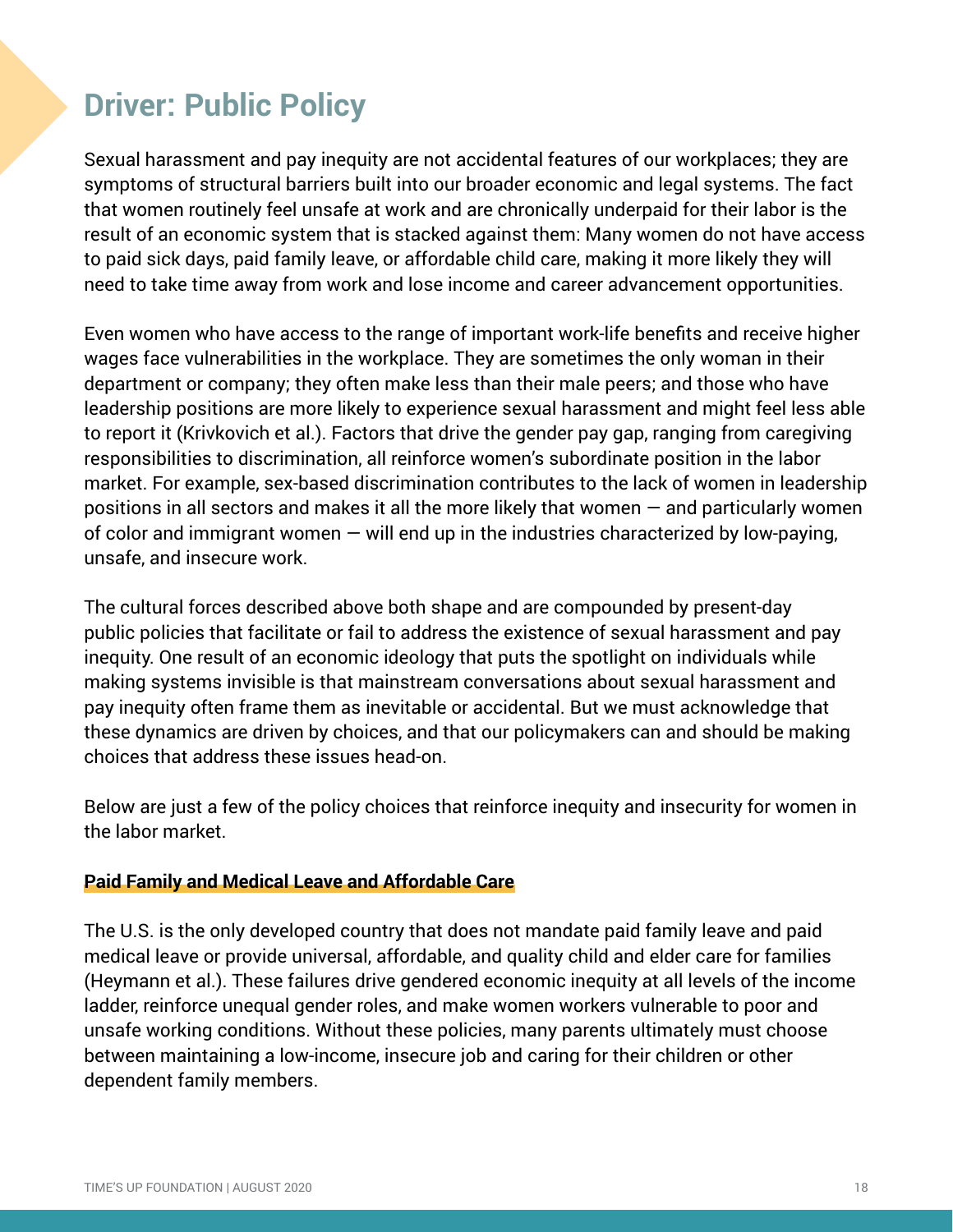Caregiving serves an infrastructural function in our society; it is not only a bedrock sector for many women workers, but is also an industry that allows parents who depend on care for their children and elders to participate fully in the labor market  $-$  and is therefore critical to ensuring that parents can work. Care labor, which is disproportionately performed by women, has long been undervalued. Its historical roots as free labor performed by Black women under the institution of slavery continue to show up today in the low-paid, poorly protected jobs that are disproportionately held by women of color and immigrant women.

The only federal policy that currently covers paid leave is the 1993 Family and Medical Leave Act (FMLA), which guarantees eligible workers up to 12 weeks of unpaid, job-protected leave to spend time with a new child, recover from personal illness, care for a sick family member, or deal with spousal military obligations (A Better Balance). That law is outdated and woefully inadequate. It only applies to companies with more than 50 employees and leaves behind roughly half of the workforce. It does not guarantee any compensation during time off, and research shows that the vast majority of workers do not take leave because they simply cannot afford to do so (U.S. Executive Office). Given the high percentage of U.S. households with children under 18 that depend on a mother's income, it is not surprising that one in four women return to work a mere two weeks after giving birth (Lerner). At the same time, research shows that 90 percent of firms with fewer than 100 staff members have no wageprotected family leave (Chen), and 93 percent of workers with low wages have no access to paid family leave (Gupta et al.).

The lack of affordable care and paid family and medical leave policies reinforces the link between pay inequity and sexual harassment through several channels. First, because of cultural norms that women are expected to take on a greater share of household caregiving responsibilities, women are more likely than men to cut back their hours or step away from formal labor market responsibilities, perpetuating pay inequities. During the COVID-19 pandemic, this dynamic threatens women's long-term pay and career advancement even further, as many households are burdened with significantly increased child care responsibilities that are being shouldered primarily by women. This includes not only the increased at-home care women are providing today, but also the decisions they will be forced to make as workplaces reopen, while schools and child care centers stay closed, and the reduced pay and career advancement opportunities they face for having to accommodate these extra care responsibilities.

At the same time, without paid leave policies, women are more likely to leave their job or cut back hours to perform caregiving labor. One study from Denmark showed that women's earnings dropped significantly after the birth of their first child, after which they ultimately earned 20 percent less than their male partners, due in equal parts to decreased labor force participation, hours of work, and wage rates (Kleven et al.).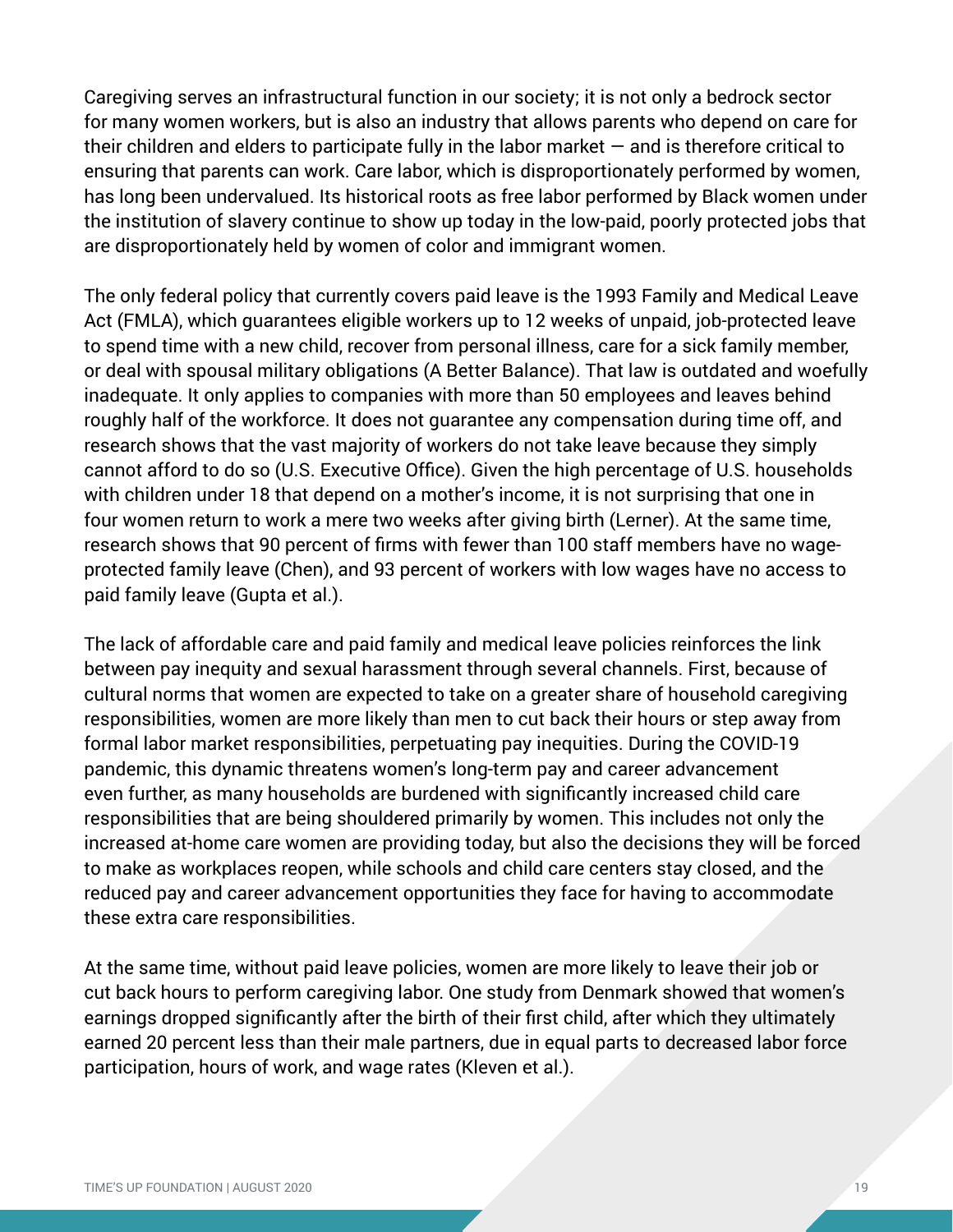These absences from the workplace perpetuate wage gaps, stymie women's abilities to advance in their careers and to be promoted into leadership (Hideg et al.). They also contribute to the lack of women in leadership positions and are a detriment to a companies' ability to promote safe workplaces for women. In fact, research shows that women in workplaces where men outnumber women or where leadership is male-dominated experience sexual harassment more at much higher rates (National Academies of Science).

Moreover, care responsibilities mean that women may be forced by their circumstances to stay in a job that pays little or is unsafe — whether because of sexual harassment or other workplace safety issues. Collectively, the cultural norms that reinforce women's role as "caregivers" and the public policies that fail to provide adequate support disempower women in the workplace and limit their agency and power to push back against unfair or unsafe workplace environments.

For women who have experienced sexual harassment in the workplace, a lack of available paid leave might also limit the ability of women to take time off to address and heal the sometimes severe medical or psychological impacts of harassment, or make it difficult for them to take time off to look for alternate—and safer—employment. One 2016 study of federal employees found that almost one in six employees who experienced sexual harassment took sick or annual leave following their harassment (Shaw et al.).

In recent years, six states have implemented paid leave programs that allow individuals to take paid time off for the birth or adoption of a new child and to care for themselves or a family member. These programs are a significant improvement over the FMLA and cover a much larger proportion of the population. However, the wage replacement levels  $-$  as low as 60 percent of wages — may still make it difficult for low-income women to take leave. They may also serve as a deterrent for men who might otherwise take leave. A 2014 Boston College survey found that 86 percent of men would not use paternity leave unless at least 70 percent of their salary was paid, and 45 percent said the compensation would need to be 100 percent (Harrington et al.). States should continue to improve upon their paid leave plans so that as many people as possible are able to access them.

Though some states have made headway on paid leave programs, federal efforts to fund child care fall woefully short of what is necessary. The fundamental problem in U.S. child care policy is a longstanding underinvestment in federal or state child care support. Efforts to fund child care, which include the Child Care and Development Block Grant and the Child and Dependent Care Tax Credit, are also deeply insufficient  $-$  and are a far cry from the universal access to care that many advocates have long called for. Recent legislative measures, such as the \$3.5 billion in supplemental funding provided in the CARES Act, are an important first step, but Congress needs to do far more to support child care workers and working parents.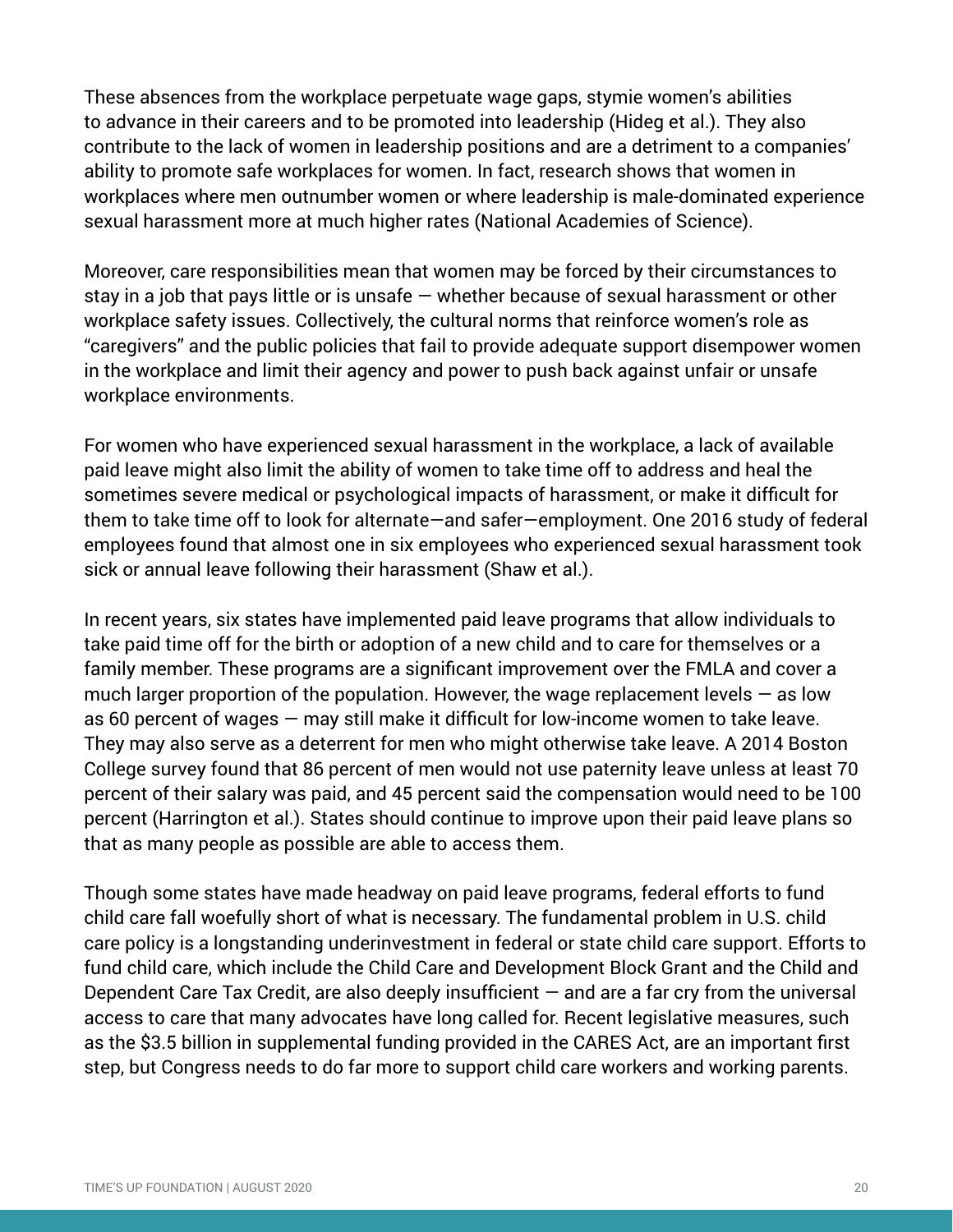#### **Tipped Minimum Wage**

Some of the most insecure jobs in the labor market are those with a tipped minimum wage. Only seven states require employers to pay tipped workers a full minimum wage; other states require employers to pay their workers a mere \$2.13 an hour, making those workers fully reliant on tips for their financial security. Under state unemployment insurance policies, many tipped workers who are laid off are either given benefits only on the basis of their pre-tipped wage or don't qualify for unemployment benefits at all (U.S. Department of Labor).

One of the worst offenders of low wages is the restaurant industry, which represents more than 14 million workers. While 7 percent of American women work in the restaurant industry, an astonishing 37 percent of all sexual harassment claims filed with the EEOC come from the restaurant industry (Rossie et al.). Restaurant Opportunities Center United also found that women restaurant workers who are paid a minimum wage of \$2.13 are twice as likely to experience sexual harassment from customers, co-workers, and managers as women who are paid the same minimum wage as other workers.

Research shows that women in the restaurant industry are more likely to have positions that require them to be in "front of house" where they need to rely on tips for income, compared to men who are more likely to have "back of house" jobs with a guaranteed salary. Similarly, Black women tend to be overrepresented in minimum wage fast food jobs, compared to white men who are overrepresented in upscale fine-dining establishments that present tip opportunities far larger than in the rest of the service industry (Reyes et al.).

The persistence of women's economic insecurity makes them vulnerable to sexual harassment. The imbalanced power dynamics created by a reliance on tips means that women are more likely to put up with bad behavior from customers, managers, and coworkers in order to make ends meet. Low-wage jobs in general create conditions of economic precarity that facilitate sexual misconduct in the workplace, and research demonstrates that eliminating the tipped minimum wage and raising the minimum wage creates much safer work conditions (Restaurant Opportunities).

#### **Declines in Union Membership and Worker Protections**

Union jobs, especially those in the public sector, have been a bastion of economic stability for all workers, but are particularly important for women of color who have historically been overrepresented in public sector jobs. The share of women workers who are part of a union declined from 18 percent in 1983 to 9.6 percent in 2018 (Shaw and Anderson). Black workers are more likely to be unionized than white workers, with 13.3 percent of Black men workers and 11.9 percent of Black women workers claiming union membership, compared with 11 percent of white men workers and 9.6 percent of white women workers (U.S. BLS "Union"). However, many women, including domestic workers and gig workers, are statutorily prohibited from unionizing (Andrias and Rogers).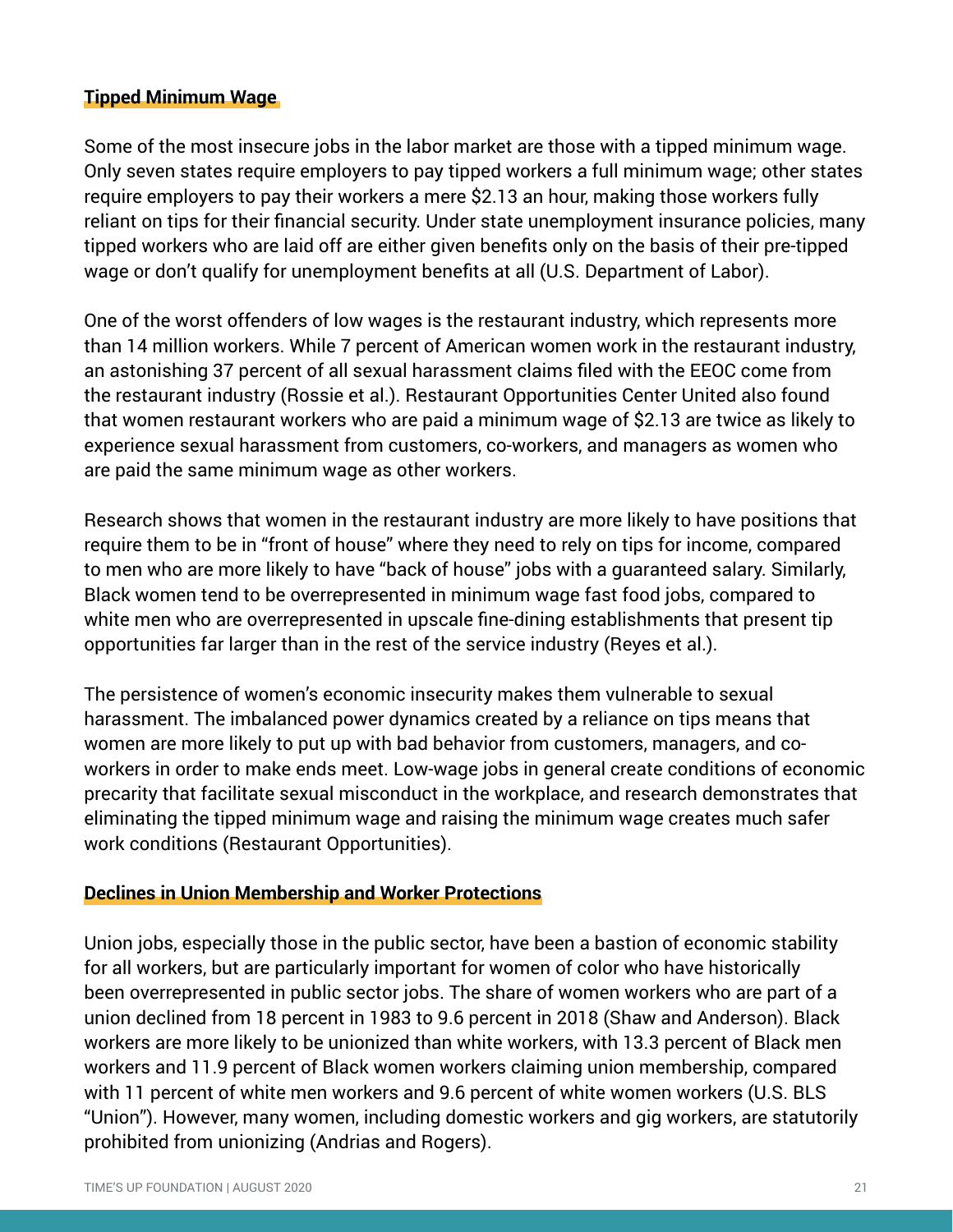Workers in unions are generally guaranteed higher pay, safer work environments, and more stable hours than those in nonunion jobs, and gender pay gaps have been smaller in those positions. This suggests that collective action  $-$  and environments where workers collectively have more power  $-\infty$  is one pathway to greater pay equity, and greater power to stand up against workplace issues such as sexual harassment.

Black and Latinx women who are union members earn 37 and 44 percent more, respectively, than their nonunion peers. Research shows that unionized women workers in low-wage occupations are 32.6 percent more likely to have a pension and 24 percent more likely to have employer-based health insurance. The work-life benefits affiliated with union membership are significant for the health of women and their families and have been proven to have a positive impact on women's long-term economic outcomes. A 2014 study found that "firms with a union presence were 22 percent more likely to allow workers to take parental leave for a new child, 16 percent more likely to allow workers to take medical leave for their own illness, 12 percent more likely to allow workers to take medical leave for pregnancy, and 19 percent more likely to allow workers to take medical leave to care for a family member" (Jones et al.). Moreover, an institutionalized vehicle for collective action may make it more likely that women will feel comfortable raising issues of workplace safety, including incidents of sexual harassment.

However, unions have a checkered history when it comes to standing up against sexual harassment (Avendaño). In the eruption of #MeToo related lawsuits in 2017, unions faced many assault and harassment charges, and a number of high-level union officials either resigned or were discharged (Eidelson "Harassment," "SEIU"; Kullgren). Hertel-Fernandez shows that among a range of issues (including not being paid on time, not being paid in full, experiencing pay discrimination on the basis of gender or race, and being exposed to unsafe working conditions), only sexual harassment appeared not to have an overall union effect. This suggests "that unions may be less well-equipped to help workers deal with these rights violations as compared to other issues, like wage discrimination or workplace safety."

Looking forward, the labor movement must ensure that women workers have access to the benefits of collective action and power and must become champions in rooting out sexual harassment and creating safer, fairer workplaces for all. Eliminating the domestic, agricultural, and gig worker carve-outs for unionization is also critically important, as they bar some of the most vulnerable workers from collective power.

#### **Out-of-Date Labor Laws**

America's labor laws are out of date, perpetuating the legacy of historical race and gender exclusions that left many workers unprotected on the job. These exclusions still have consequences today, impacting more workers as gig economy work becomes increasingly prevalent and union rates continue to decline. As Dixon and Mabud argue, our labor laws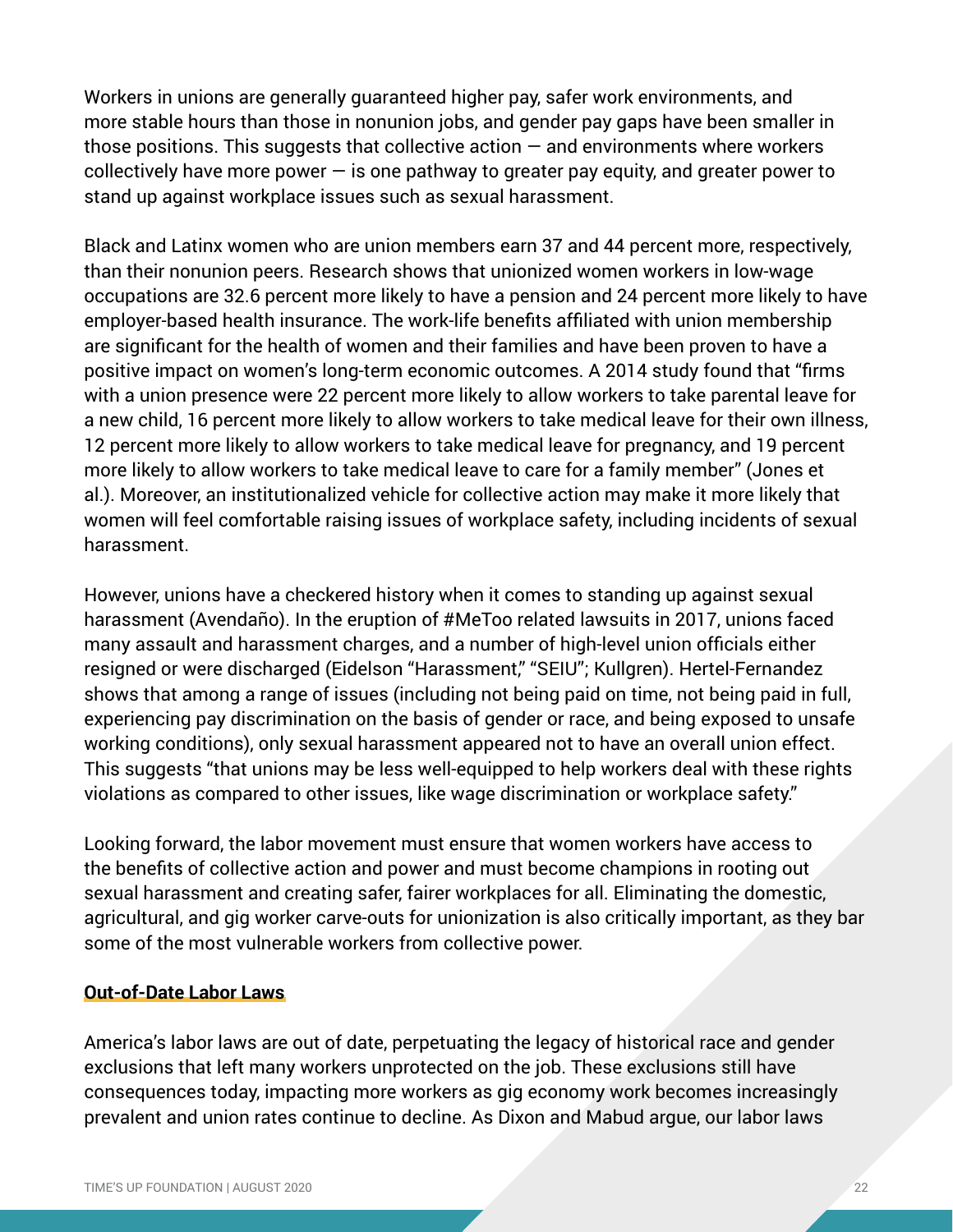reflect the power dynamics that exist in American society, and we have the ability to shape and change those power dynamics.

It's no surprise or coincidence that the industries with the fewest labor protections are disproportionately comprised of women, Black people, and immigrants (Dixon and Mabud; Bernhardt et al.). Today, state labor laws and the National Labor Relations Act, originally designed to protect workers' rights to engage in collective organizing, are ineffective and insufficient. As Jobs With Justice reports, "a full quarter of U.S. employees aren't covered by these laws and have no protected right to organize."

Recent efforts to further curtail worker power have only exacerbated our already failing labor laws. Recent Supreme Court and National Labor Relations Board rulings have impeded undocumented workers' and temporary workers' rights to organize and made their already precarious work even more unstable.

### **Driver: Workplace Policies**

Our toxic cultural norms and the harmful and inadequate public policies that result contribute to workplace policies that undermine the economic security and safety of women at all levels of the income spectrum, with detrimental cascading effects for low-income women. Listed below are a number of the policies and practices that fuel the cyclical trends of sexual harassment and pay inequity. We must see these policies and practices as a symptom of an economy that simply does not work for women; advancing women's health and economic equity in the workplace will require addressing them once and for all.

#### **Gender Discrimination in Hiring and Promotions**

Earlier, this paper illustrated the ways in which cultural norms can result in women being channeled into low-wage jobs or into positions that are less secure or profitable than those men are often given. Similar gender discrimination in hiring and promotions persists at all levels of the income scale.

For example, research from McKinsey finds that corporate America has made almost zero progress in advancing gender equity over the last five years, and that the underrepresentation of women continues to be a major problem. Though women earn more bachelor's degrees than men do, they are still less likely to be hired for entry-level positions, and they are even less likely to be hired into and promoted into managerial roles, positions that set the stage for women's ascension into leadership roles. For every 100 men promoted to manager, only 79 women are promoted to manager. As the authors of the McKinsey report explain, this hiring discrimination at the early stages of women's careers has a profound impact on their career trajectory and leaves fewer women in the pipeline for promotion later in their careers (Krivkovich et al.).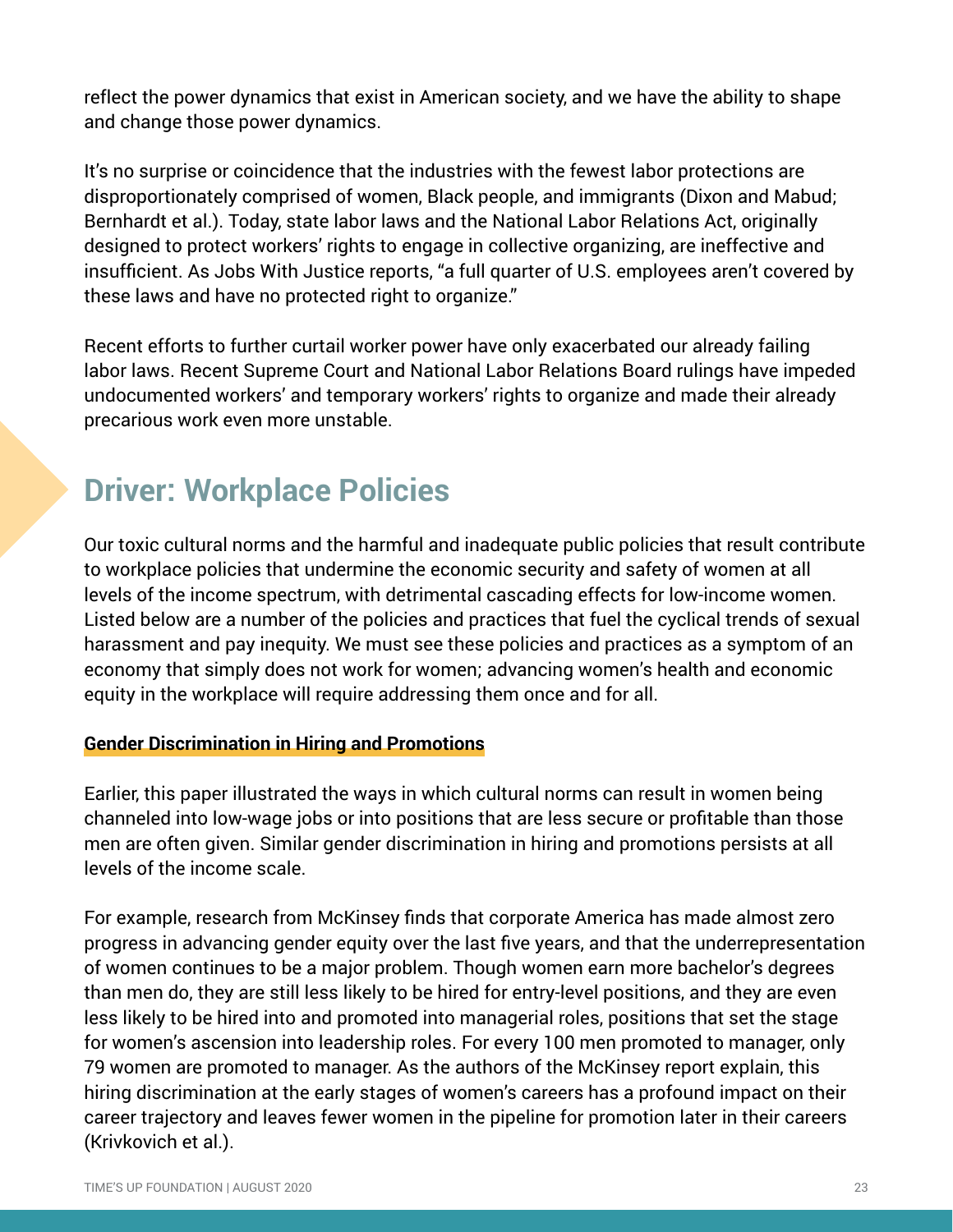If companies started to hire and promote women to managerial positions at the same rates as for men, corporations would achieve gender parity in management within the next decade. However, if companies continue at the current rates, the number of women in management will only increase by a single percentage point over the next decade (Krivkovich et al.).

This is not only a personal and professional loss for the women who could and should be given opportunities to advance their careers; it is also a bad business decision. In 2016, the Peterson Institute for International Economics surveyed 21,980 firms from 91 countries and found that having women at the C-suite level correlates to increases in net margins for companies. "A profitable firm at which 30 percent of leaders are women could expect to add more than 1 percentage point to its net margin compared with an otherwise similar firm with no female leaders. By way of comparison, the typical profitable firm in our sample had a net profit margin of 6.4 percent, so a 1 percentage point increase represents a 15 percent boost to profitability" (Noland et al.).

Other research on U.S. firms has found similar benefits to having more women in C-suite positions and on boards. A 2011 study by Catalyst found that the Fortune 500 companies with the highest proportion of women on their boards performed significantly better than firms with the lowest proportion (Wagner), and a 2015 study by McKinsey found that mixedgender boards outperform all-male boards (Hunt et al.). Other studies found that hedge funds headed by women outperform hedge funds headed by men (Fortado). This research shows us that prioritizing gender parity in organizations and businesses is not only the right thing to do but the smart thing to do.

#### **Forced Arbitration Agreements and Nondisclosure Agreements**

More and more U.S. firms are relying on forced arbitration agreements to solve a range of disputes such as sexual harassment, as well as gender and racial discrimination. Arbitration is an independent and private court system in which the employer chooses the parties to decide the case. Once parties settle a dispute through the arbitration process, they cede their right to have their case heard before a real court. Forced arbitration began to proliferate in the labor market beginning in the mid-1980s, when the Supreme Court determined that the practice could be used for a wide range of employment disputes (Colvin).

Now, more than 55 percent of the U.S. workforce is subject to mandatory arbitration, which means that more than 60 million workers are barred from accessing the U.S. legal system to solve their employment disputes (Colvin). Industries dominated by women workers are much more likely to impose forced arbitration than those dominated by men, illustrating the extent to which employers want to have greater control over their employees, particularly women employees who might be viewed as a threat to the traditional power structures.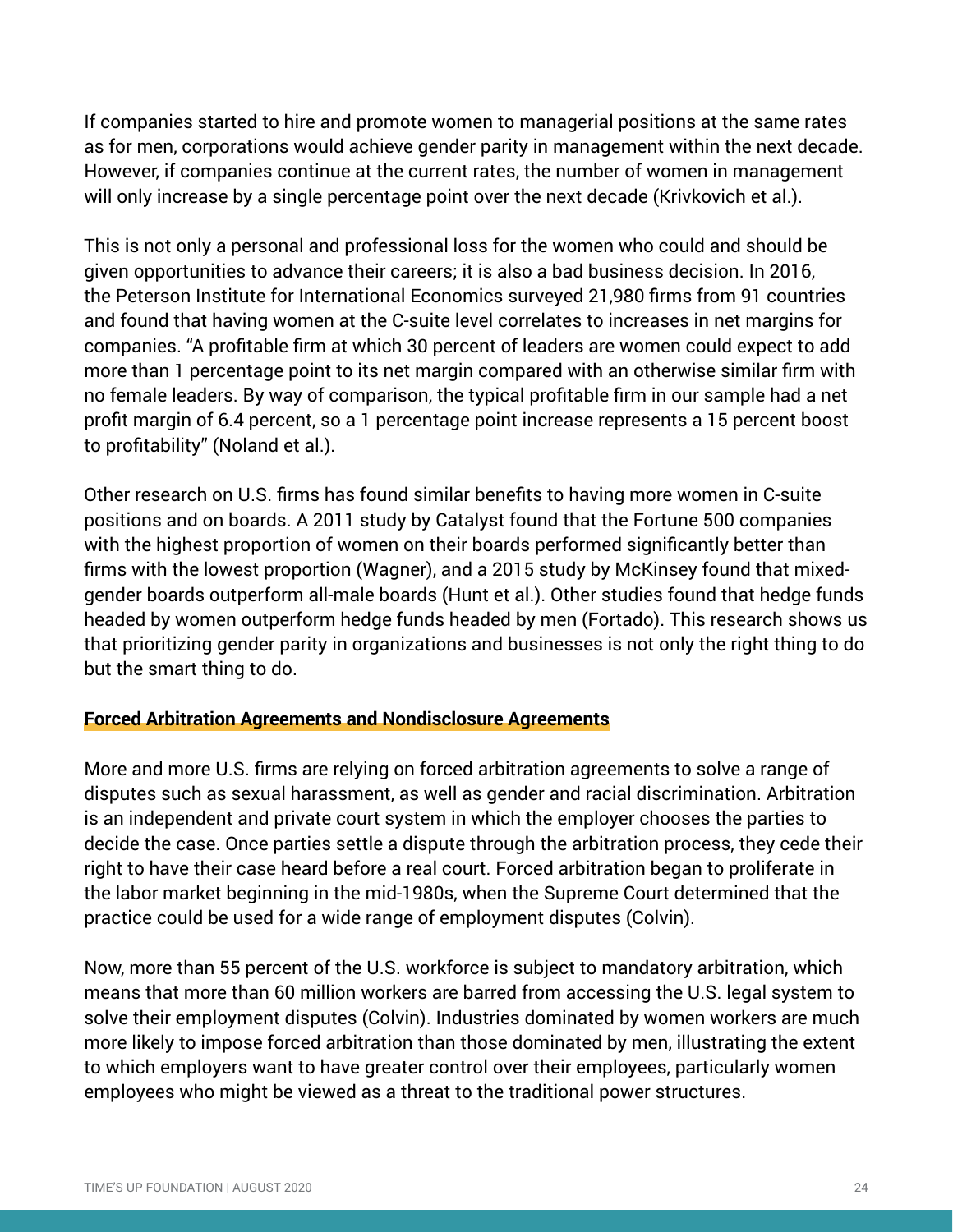In his research about the prevalence and impact of forced arbitration agreements, Colvin describes how allowing employees to have access to the courts is especially important in the current economic context:

*Against this backdrop of increased economic risk and uncertainty for workers and the disruption of traditional protections, laws protecting employment rights such as the minimum wage, the right to equal pay, and the right to a safe workplace free of harassment or discrimination based on race, gender, or religion have become increasingly important as a workplace safety net. However, these protections are at risk of being undermined if there is no effective means of enforcing them. For all the limitations of the courts, litigation has been a vital mechanism for enforcing employment rights, particularly in an era of reduced government agency resources (Colvin).* 

Forced arbitration prevents women from seeking justice for the harm done to them and makes it more difficult for them to advocate for changing workplace policies. The practice also allows companies to hide their bad behavior and avoid being held accountable for their actions.

#### **Perceived Culture of Indifference**

There is a strong perception by employees that companies do not take sexual harassment claims seriously and that they will not take adequate measures to eradicate it. Only 6 in 10 employees felt that over the last year their employers have taken a strong stance against sexual harassment. Only 60 percent of workers believe their employer would sufficiently investigate and address a sexual harassment claim, and only 30 percent believe such a claim would be investigated in a timely manner. Women are far more likely to believe that reporting sexual harassment will not result in a fair investigation and are twice as likely as men to say reporting such an incident would be risky or pointless (Krivkovich et al.).

#### **Noncompete Agreements**

At the beginning of an employment relationship, employers often institute rules that make women vulnerable from the outset. One of those rules is the continued practice of asking employees to sign noncompete agreements that ban them from working in similar industries after their employment is finished. This practice used to be reserved for workers who had access to proprietary information, but a wide range of workers is now subject to these practices, including camp counselors, fast food workers, retail workers and many others (Greenhouse). Today, nearly 30 million working people, including more than 12 million women, are unable to leave their jobs because of noncompete clauses (U.S. Department of the Treasury; Hubbard and Vaheesan).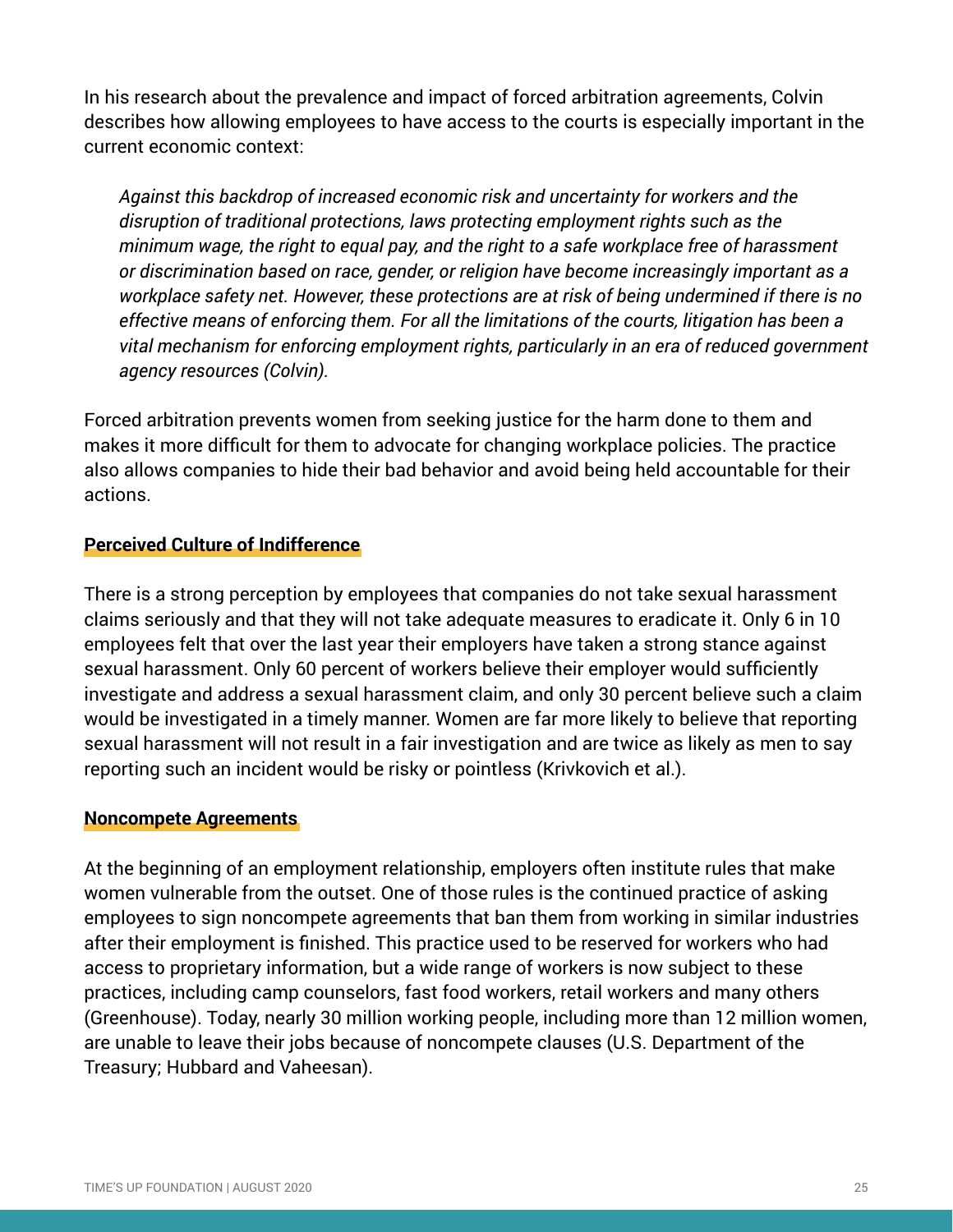As described earlier, women who experience sexual harassment must often resort to finding a new job. One study showed that women who were targets of sexual harassment were 6.5 times more likely to change jobs than women who hadn't been targeted (McLaughlin). However, the prevalence of noncompete agreements  $-$  particularly in low-wage industries that are dominated by women workers  $-$  can make it nearly impossible for women to find a new job in the same industry.

As Hubbard and Vaheesan describe, workers who are subject to a noncompete agreement and looking to leave their job are faced with three choices that are not unlike those facing all workers who experience sexual harassment on the job. First, they can find a job in another line of work or industry, which severely limits employment options and might require a certain amount of skills or training that could be difficult to obtain. Second, they could move outside the geographic reach of the noncompete, which is likely to be out of the question for women whose families  $-$  children, parents, or spouse  $-$  are not mobile, or who do not have access to the financial resources required to facilitate a major geographic move. Lastly, they can choose unemployment for the duration of the noncompete agreement, which is simply not a choice for the vast majority of women workers, who have little to no wealth to fall back on and who are increasingly likely to be the sole breadwinners in their families. Even for women who have the means to stay out of the workforce for a period of time, doing so comes with a cost, and no worker should be expected to refrain from work because they experienced an injustice. When there is a culture of retaliation in an industry, or when the ability to secure work or advance one's career is strongly based on networks, this effect can be compounded.

The issues described in this section do not represent the totality of problematic workplace practices and policies, but they illustrate why the federal government must play an active role in ensuring that all workplaces are safe and equitable. While some individual companies have prioritized equity, many others have a long way to go, and it is unlikely they will get there without the leadership of the government. Additionally, leaving companies with so much flexibility to determine their workplace policies and programs means that inequities in workplace conditions will only deepen. Workers who have historically been marginalized will continue to experience the injustices addressed in this paper, while those who have had better access to labor market opportunities — largely white women who are economically secure — will experience safer and more dignified workplaces.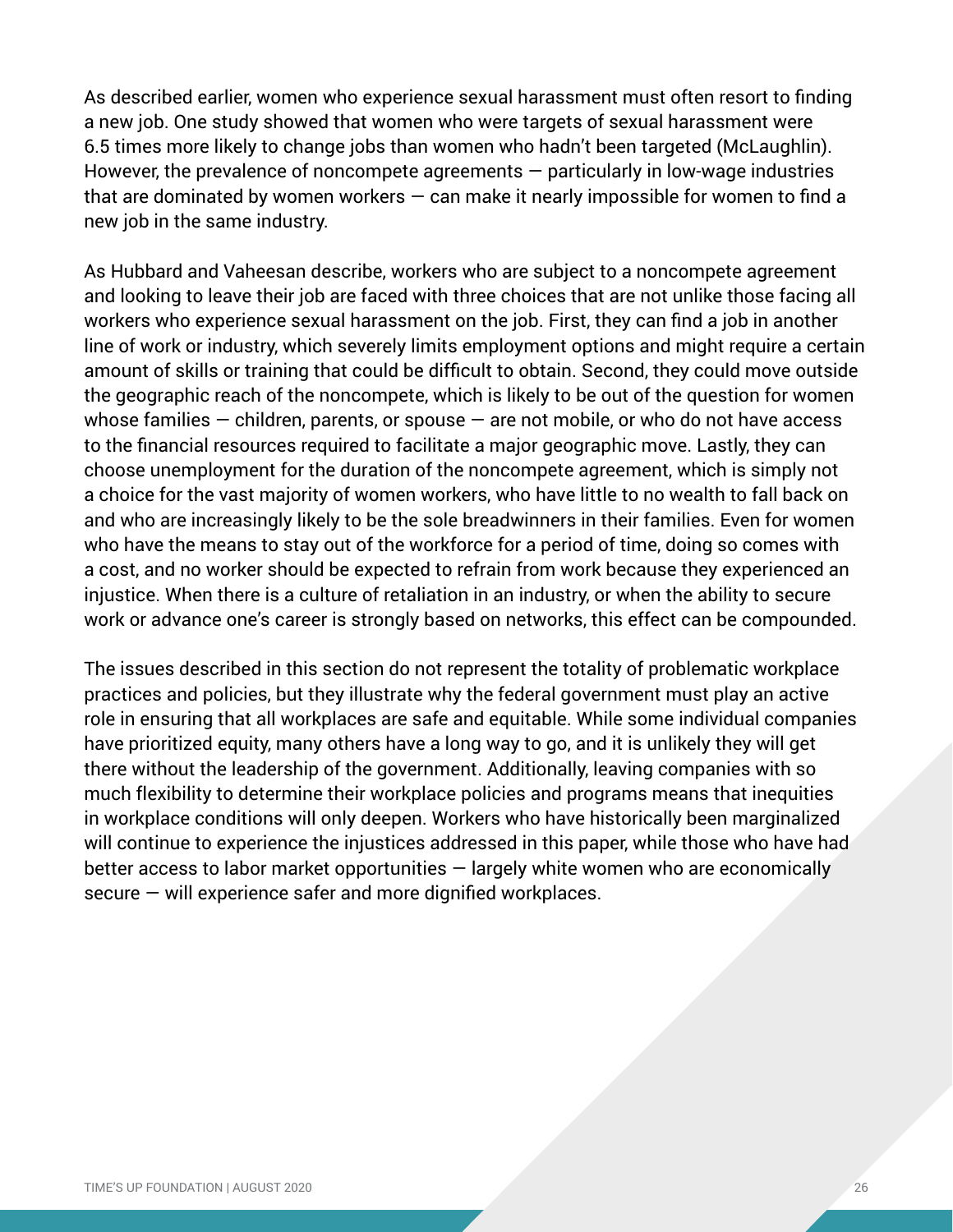## **Conclusion**

This paper makes the case that pay inequity and sexual harassment are mutually reinforcing. The former contributes to women's economic insecurity, and that insecurity makes women more susceptible to sexual harassment and less equipped to address it when it occurs. And when women experience sexual harassment, the cascading effects on their physical and mental health can take a further economic toll.

This paper has illustrated that both of these dynamics are symptoms of a culture that has historically devalued and disrespected women, their work, and their place in society. Just as sexual harassment is related to pay inequity in a vicious cycle, so too are toxic culture and inadequate and harmful public and workplace policies that have been reinforced over the course of American history. Our culture of patriarchy has always limited the possibilities of equity for women in the home, in the workplace, and in public, with particularly pernicious effects for women of color. Ensuring safe, fair, and dignified work for all women requires shifting toxic cultural norms  $-$  as the #MeToo movement and generations of women resisters and revolutionaries have worked so hard to do.

The economic cost of the gender pay gap is astounding. Studies show that over a 40-year career, women overall lose \$418,800 as a result of the wage gap, with women of color losing almost \$1 million dollars in wages (Flynn "Justice"; Fins). That's devastating not only for women and their families but for our economy more broadly. Imagine the debt incurred on account of those missing wages — debt in health care, child care, education, housing, and more. Imagine how transformative that amount of money would have been for women, particularly those who are the sole caretakers in their families: women locked out of secure housing, out of starting small businesses, out of advancing their own and their children's education, out of saving for retirement. Imagine the impact of that amount of money if spread over the economy. Robbing women of fair wages doesn't just hurt women; it hurts everyone.

Sexual harassment and pay inequities are integrally related, and in order to solve these two problems, we must address the broader set of structural barriers that hold women back. That means addressing those who have historically been excluded from the labor market and systematically disadvantaged in the workplace, particularly women of color and immigrant women who have long faced too many barriers to security and safety. Moreover, any efforts to combat these drivers of pay inequity and sexual harassment must be truly inclusive, reaching women in all occupations, in all types of workplaces, and at all levels of the income ladder.

Economic inequity continues to grow, women's labor market participation has declined, and workers are losing full-time employment to contract or part-time work, and in the process are often losing access to benefits that provide safety and economic security. Ensuring broad-based inclusion will require centering the very individuals who have historically been excluded. Finally, policy choices must acknowledge that gender disparities such as pay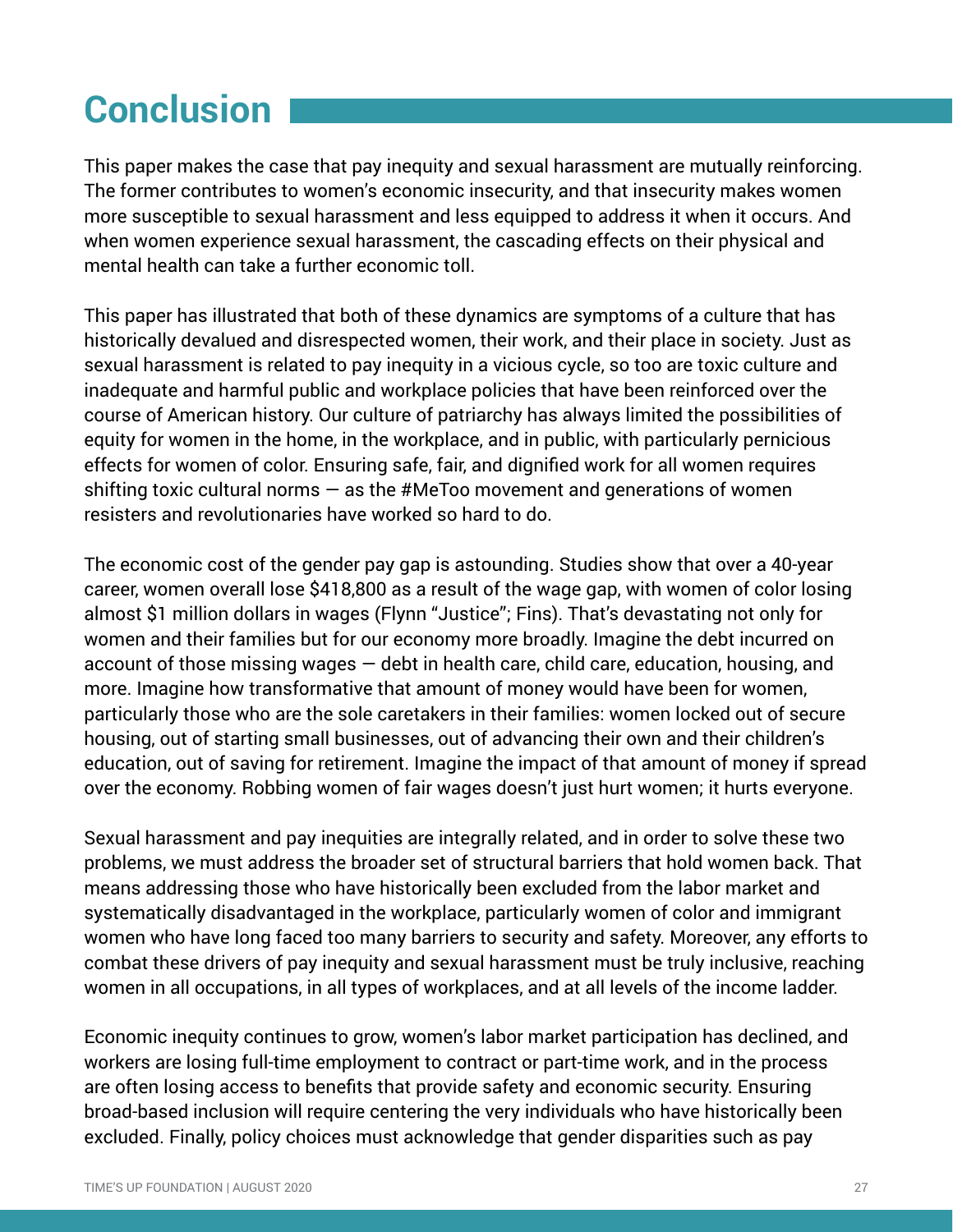inequity and sexual harassment are deep, systemic issues. Tinkering around the edges will simply not suffice, and women deserve far more. Addressing these structural inequities and injustices that drive the gender pay gap and sexual harassment will require a broad vision of equity. Surely there will be efforts and initiatives that tackle single issue areas, but they must be bound together across public policy, workplace policy, and cultural change to cultivate, embrace, and reinforce true equity.

Safety and pay equity are deeply connected, and addressing these problems requires us to recognize and contest the links between them. We know that when women are paid little or are economically insecure more broadly, they are less likely to be able to leave jobs where they feel unsafe. Moreover, existing research shows that sexual harassment can contribute to women leaving a job or exiting the labor market, both of which can have significant financial implications. Even if a woman decides to stay in a job, retaliation for reporting sexual harassment can reinforce pay inequities. Together, this vicious cycle means that women cannot simply earn or advance their way out of sexual harassment. In order to ensure that workplaces are truly safe, fair, and dignified, we must:

- ▶ Focus on preventing sexual harassment before it starts and protecting workers when **it happens.** This means ensuring a clear and nuanced standard of what constitutes sexual harassment at work and a comprehensive understanding of the factors that place people at risk. It also means ensuring that all workers have access to necessary legal protections and supports before and after any incidents.
- ▶ **Advance equity for women by removing barriers to economic security and mobility.** Our public policies should ensure that all workers are treated fairly and equitably at work and have the support they need on and off the job to work and care for their families. Policies should be designed to proactively rebalance long-standing inequities that burden women disproportionately at work and in the home.
- ▶ Increase women's representation, power, and dignity at work. This will require a multipronged effort to lift up the voices of all workers and improve the representation of women at all levels of the income scale in every industry.

Improving the experiences and outcomes of women in the labor market, in their homes, and in society more broadly is no small task. But neither the path forward nor the reasons that injustice persists are mysteries. Racial and gender economic inequity is not inevitable. It has always been the result of a patriarchal culture that disrespects and devalues women and of policy and workplace choices shaped by those cultural norms. Starting by combatting the vicious cycle of sexual harassment and pay inequity will result in safer, fairer, and more dignified work, and going forward, will allow us to make different choices for women, for their families, and for all.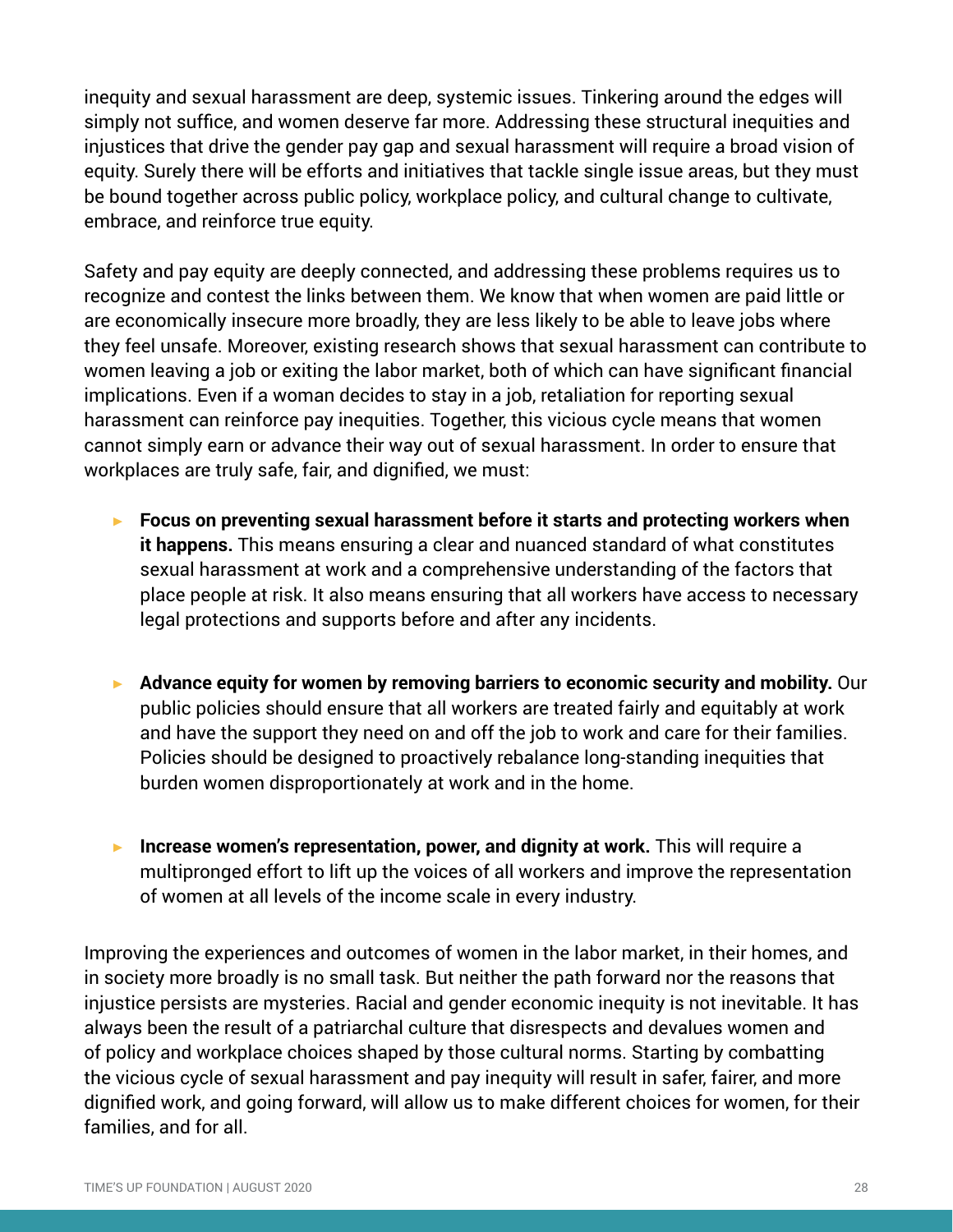### **Works Cited**

A Better Balance. "Comparative Chart of Paid Family and Medical Leave Laws in the United States." 27 Jan. 2020, [www.abetterbalance.org/resources/paid-family-leave-laws-chart/](http://www.abetterbalance.org/resources/paid-family-leave-laws-chart/). Accessed 15 Apr. 2020.

Abramovitz, Mimi. *Regulating the Lives of Women*. South End Press, 1996.

Alon, Titan M., et al. "The Impact of COVID-19 on Gender Equality." *National Bureau of Economic Research*, Apr. 2020, [www.nber.org/papers/w26947](http://www.nber.org/papers/w26947). Working paper.

Andrias, Kate, and Brishen Rogers. "Rebuilding Worker Voice in Today's Economy." *Roosevelt Institute*, Aug. 2018, [rooseveltinstitute.org/rebuilding-worker-voice-todays-economy/](http://rooseveltinstitute.org/rebuilding-worker-voice-todays-economy/).

Avendaño, Ana. "Sexual Harassment in the Workplace: Where Were the Unions?" *Labor Studies Journal*, vol. 43, no. 4, Dec. 2018, pp. 245–262, doi:10.1177/0160449X18809432.

Beras, Erika. "Poll: Nearly Half of the Women Who Experienced Sexual Harassment Leave Their Jobs or Switch Careers." Marketplace, 9 Mar. 2018, [www.marketplace.org/2018/03/09/new-numbers-reflect-lasting-effects](http://www.marketplace.org/2018/03/09/new-numbers-reflect-lasting-effects-workplace-harassment-women/)[workplace-harassment-women/](http://www.marketplace.org/2018/03/09/new-numbers-reflect-lasting-effects-workplace-harassment-women/).

Bernhardt, Annette, et al. "Broken Laws, Unprotected Workers: Violations of Employment and Labor Laws in America's Cities." *National Employment Law Project*, 21 Sept. 2009, [www.nelp.org/publication/broken-laws](http://www.nelp.org/publication/broken-laws-unprotected-workers-violations-of-employment-and-labor-laws-in-americas-cities/)[unprotected-workers-violations-of-employment-and-labor-laws-in-americas-cities/](http://www.nelp.org/publication/broken-laws-unprotected-workers-violations-of-employment-and-labor-laws-in-americas-cities/). Accessed 20 Apr. 2020.

Block, Sharon, and Benjamin Sachs. "Clean Slate for Worker Power: Building a Just Economy and Democracy." *Clean Slate for Worker Power,* Labor and Worklife Program, Harvard Law School, Jan. 2020, [assets.website-files.](http://assets.website-files.com/5ddc262b91f2a95f326520bd/5e28fba29270594b053fe537_CleanSlate_Report_FORWEB.pdf) [com/5ddc262b91f2a95f326520bd/5e28fba29270594b053fe537\\_CleanSlate\\_Report\\_FORWEB.pdf.](http://assets.website-files.com/5ddc262b91f2a95f326520bd/5e28fba29270594b053fe537_CleanSlate_Report_FORWEB.pdf)

Bui, Quoctrung. "50 Years of Shrinking Union Membership, in One Map." *NPR*, 23 Feb. 2015, [www.npr.org/](http://www.npr.org/sections/money/2015/02/23/385843576/50-years-of-shrinking-union-membership-in-one-map) [sections/money/2015/02/23/385843576/50-years-of-shrinking-union-membership-in-one-map.](http://www.npr.org/sections/money/2015/02/23/385843576/50-years-of-shrinking-union-membership-in-one-map)

Burns, Crosby. "The Gay and Transgender Wage Gap." *Center for American Progress*, 16 Apr. 2012, [www.](http://www.americanprogress.org/issues/lgbt/news/2012/04/16/11494/the-gay-and-transgender-wage-gap/) [americanprogress.org/issues/lgbt/news/2012/04/16/11494/the-gay-and-transgender-wage-gap/](http://www.americanprogress.org/issues/lgbt/news/2012/04/16/11494/the-gay-and-transgender-wage-gap/). Accessed 7 Feb. 2020.

Campbell, Alexia Fernández. "How the Legal System Fails Victims of Sexual Harassment." *Vox*, 11 Dec. 2017, [www.vox.com/policy-and-politics/2017/12/11/16685778/sexual-harassment-federal-courts.](http://www.vox.com/policy-and-politics/2017/12/11/16685778/sexual-harassment-federal-courts)

Cassino, Dan, and Yasemin Besen-Cassino. "Race, Threat and Workplace Sexual Harassment: The Dynamics of Harassment in the United States, 1997–2016." *Gender, Work & Organization*, vol. 26, no. 9, 2019, pp. 1221–40. [onlinelibrary.wiley.com/doi/10.1111/gwao.12394.](http://onlinelibrary.wiley.com/doi/10.1111/gwao.12394) Accessed 10 Feb. 2020.

Chang, Mariko. "Women and Wealth: Insights for Grantmakers." *Asset Funders Network*, 2015, [assetfunders.org/](http://assetfunders.org/wp-content/uploads/Women_Wealth_-Insights_Grantmakers_brief_15.pdf) [wp-content/uploads/Women\\_Wealth\\_-Insights\\_Grantmakers\\_brief\\_15.pdf](http://assetfunders.org/wp-content/uploads/Women_Wealth_-Insights_Grantmakers_brief_15.pdf). Accessed Feb. 7, 2020.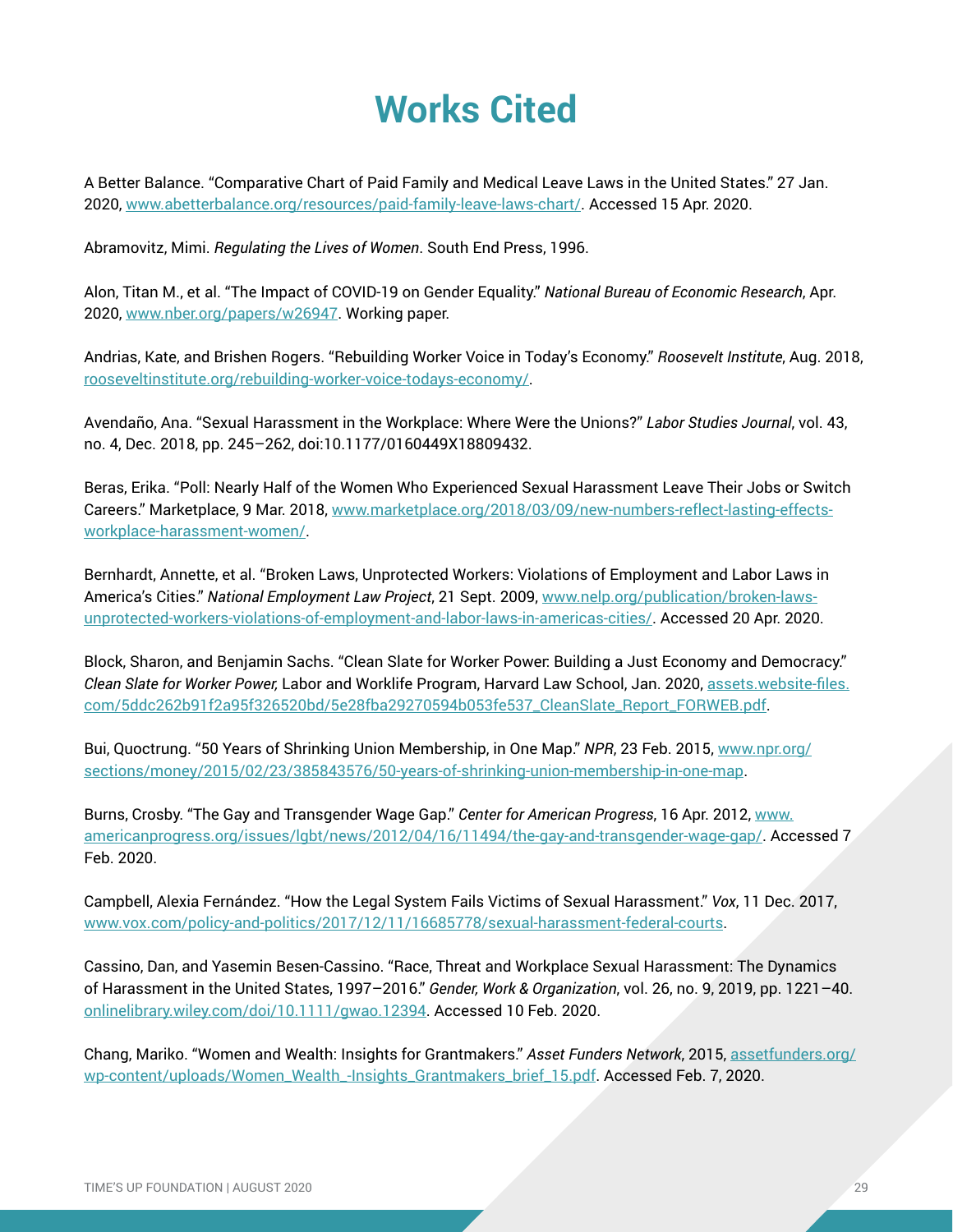Chen, Michelle. "The Family Medical Leave Act Is a Quarter-Century Old This Year — and in Desperate Need of an Update." *The Nation*, 15 Feb. 2018, [www.thenation.com/article/archive/the-family-medical-leave-act-is-a-quarter](http://www.thenation.com/article/archive/the-family-medical-leave-act-is-a-quarter-century-old-this-year-and-in-desperate-need-of-an-update/)[century-old-this-year-and-in-desperate-need-of-an-update/.](http://www.thenation.com/article/archive/the-family-medical-leave-act-is-a-quarter-century-old-this-year-and-in-desperate-need-of-an-update/)

Cobble, Dorothy Sue. *Dishing It Out*. U of Illinois P, 1992.

Colvin, Alexander. "The Growing Use of Mandatory Arbitration." *Economic Policy Institute*, 6 Apr. 2018, [www.epi.](http://www.epi.org/publication/the-growing-use-of-mandatory-arbitration-access-to-the-courts-is-now-barred-for-more-than-60-million-american-workers/) [org/publication/the-growing-use-of-mandatory-arbitration-access-to-the-courts-is-now-barred-for-more-than-60](http://www.epi.org/publication/the-growing-use-of-mandatory-arbitration-access-to-the-courts-is-now-barred-for-more-than-60-million-american-workers/) [million-american-workers/](http://www.epi.org/publication/the-growing-use-of-mandatory-arbitration-access-to-the-courts-is-now-barred-for-more-than-60-million-american-workers/). Accessed 6 Feb. 2020.

Crain, Marion, and Kenneth Matheny. "Sexual Harassment and Solidarity." *George Washington Law Review*, Forthcoming, [papers.ssrn.com/sol3/papers.cfm?abstract\\_id=3150001](http://papers.ssrn.com/sol3/papers.cfm?abstract_id=3150001). Accessed 15 Apr. 2020.

Davis, Kathleen. "How the U.S. Almost Had Universal Childcare Twice." *Fast Company*, 1 Jan. 2016, [www.](http://www.fastcompany.com/3055592/how-the-us-almost-had-universal-childcare-twice) [fastcompany.com/3055592/how-the-us-almost-had-universal-childcare-twice](http://www.fastcompany.com/3055592/how-the-us-almost-had-universal-childcare-twice).

Dixon, Rebecca, and Rakeen Mabud. "We Need a Clean Slate for Worker Justice." *Ms. Magazine*, 28 Jan. 2020, [msmagazine.com/2020/01/28/we-need-a-clean-slate-for-worker-justice/.](http://msmagazine.com/2020/01/28/we-need-a-clean-slate-for-worker-justice/)

Eidelson, Josh. "Harassment, Culture of Fear Flourished at Federal Workers Union, Staff Say." *Bloomberg*, 14 Nov. 2019, [www.bloomberg.com/news/articles/2019-11-14/harassment-culture-of-fear-flourished-at-federal-workers](http://www.bloomberg.com/news/articles/2019-11-14/harassment-culture-of-fear-flourished-at-federal-workers-union)[union](http://www.bloomberg.com/news/articles/2019-11-14/harassment-culture-of-fear-flourished-at-federal-workers-union).

Eidelson, Josh. "SEIU Ousts Senior Leaders for Abusive Behavior Toward Women." *Bloomberg*, 2 Nov. 2017, [www.](http://www.bloomberg.com/news/articles/2017-11-02/seiu-ousts-senior-leaders-for-abusive-behavior-toward-women) [bloomberg.com/news/articles/2017-11-02/seiu-ousts-senior-leaders-for-abusive-behavior-toward-women.](http://www.bloomberg.com/news/articles/2017-11-02/seiu-ousts-senior-leaders-for-abusive-behavior-toward-women)

Flynn, Andrea, et al. *The Hidden Rules of Race*. Cambridge UP, 2017.

Flynn, Andrea. "Justice Doesn't Trickle Down." *Roosevelt Institute*, 24 May 2017, [rooseveltinstitute.org/justice](http://rooseveltinstitute.org/justice-doesnt-trickle-down/)[doesnt-trickle-down/.](http://rooseveltinstitute.org/justice-doesnt-trickle-down/) Accessed 5 Feb. 2020.

Fortado, Lindsay. "Hedge Funds Run by Women Outperform." *Financial Times*, 11 Mar. 2017, [www.ft.com/](http://www.ft.com/content/146a6c5c-0417-11e7-aa5b-6bb07f5c8e12) [content/146a6c5c-0417-11e7-aa5b-6bb07f5c8e12.](http://www.ft.com/content/146a6c5c-0417-11e7-aa5b-6bb07f5c8e12)

Fins, Amanda. "Women and the Lifetime Wage Gap: How Many Woman Years Does It Take To Equal 40 Man Years?" *National Women's Law Center*, March 2020, [https://nwlc-ciw49tixgw5lbab.stackpathdns.com/wp](https://nwlc-ciw49tixgw5lbab.stackpathdns.com/wp-content/uploads/2020/03/Women-and-the-Lifetime-Wage-Gap.pdf)[content/uploads/2020/03/Women-and-the-Lifetime-Wage-Gap.pdf](https://nwlc-ciw49tixgw5lbab.stackpathdns.com/wp-content/uploads/2020/03/Women-and-the-Lifetime-Wage-Gap.pdf).

Gordon, Linda. *Pitied but Not Entitled: Single Mothers and the History of Welfare*, 1890-1935. Harvard UP, 1995.

Graf, Nikki, et al. "The Narrowing, but Persistent, Gender Gap in Pay." *Fact Tank*, Pew Research Center, 22 Mar. 2019, [www.pewresearch.org/fact-tank/2019/03/22/gender-pay-gap-facts/](http://www.pewresearch.org/fact-tank/2019/03/22/gender-pay-gap-facts/). Accessed 5 Feb. 2020.

Grant, Jaime M., et al. "Injustice at Every Turn: A Report of the National Transgender Discrimination Survey." 2011, [www.transequality.org/sites/default/files/docs/resources/NTDS\\_Report.pdf](http://www.transequality.org/sites/default/files/docs/resources/NTDS_Report.pdf). Accessed 14 Apr. 2017.

Greenhouse, Steven. *Beaten Down, Worked Up: The Past, Present, and Future of American Labor*. Knopf Doubleday, 2019.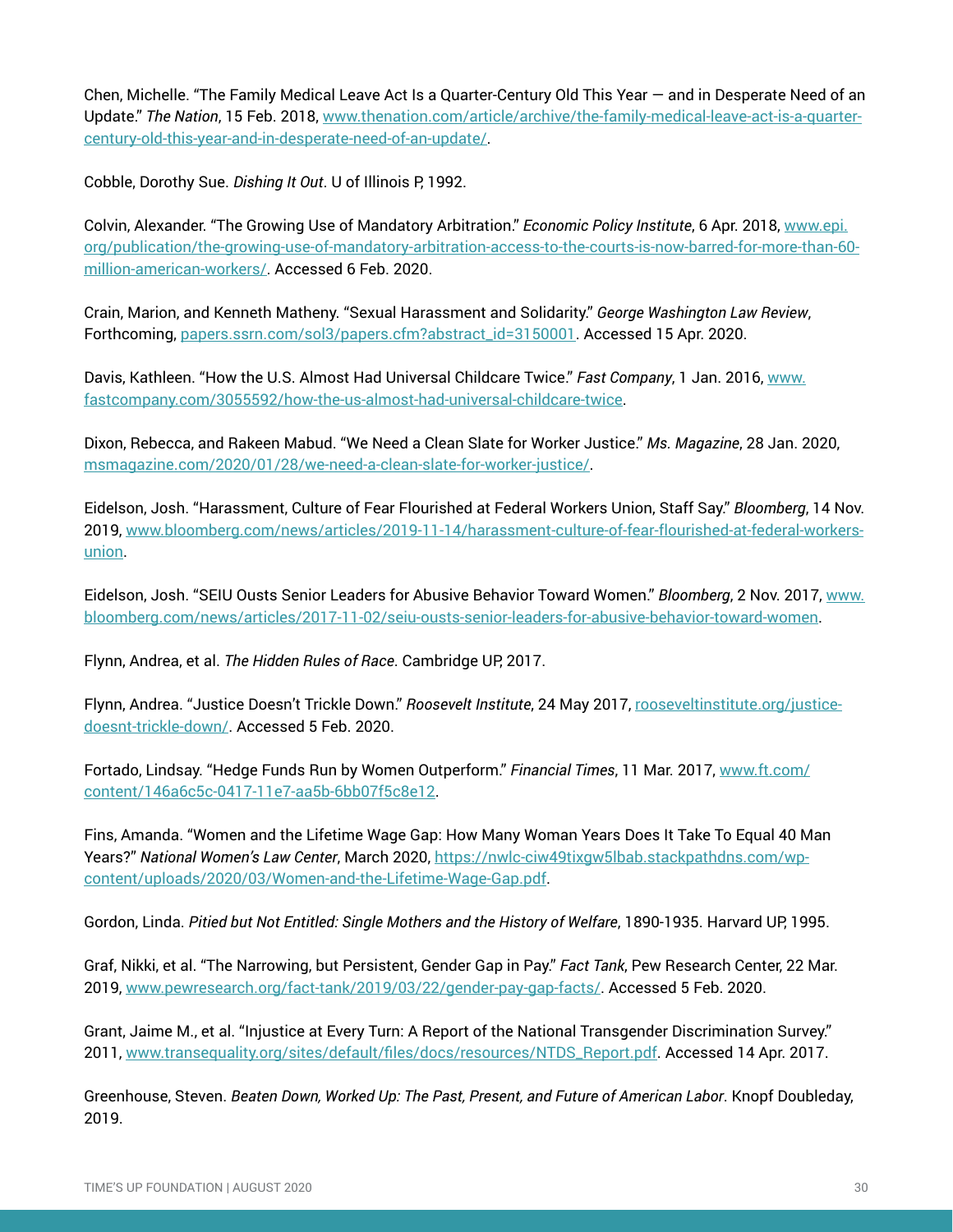Gupta, Pronita, et al. "Paid Family and Medical Leave Is Critical for Low-Wage Workers and Their Families." *Center for Law and Social Policy*, Dec. 2018, [www.clasp.org/sites/default/files/publications/2018/12/2018\\_](http://www.clasp.org/sites/default/files/publications/2018/12/2018_pfmliscriticalfor_0.pdf) [pfmliscriticalfor\\_0.pdf.](http://www.clasp.org/sites/default/files/publications/2018/12/2018_pfmliscriticalfor_0.pdf) Accessed 15 Apr. 2020.

Harrington, Brad, et al. "The New Dad: Take Your Leave." *Boston College Center for Work & Family*, Carroll School of. Management, Boston College, 2014, [www.thenewdad.org/yahoo\\_site\\_admin/assets/docs/BCCWF\\_The\\_New\\_](http://www.thenewdad.org/yahoo_site_admin/assets/docs/BCCWF_The_New_Dad_2014_FINAL.163105536.pdf) [Dad\\_2014\\_FINAL.163105536.pdf.](http://www.thenewdad.org/yahoo_site_admin/assets/docs/BCCWF_The_New_Dad_2014_FINAL.163105536.pdf) Accessed 20 Apr. 2020.

Hegewisch, Ariane, et al. "Separate and Not Equal? Gender Segregation in the Labor Market and the Gender Wage Gap." *Institute for Women's Policy Research*, 31 Aug. 2010, [iwpr.org/publications/separate-and-not-equal](http://iwpr.org/publications/separate-and-not-equal-gender-segregation-in-the-labor-market-and-the-gender-wage-gap/)[gender-segregation-in-the-labor-market-and-the-gender-wage-gap/](http://iwpr.org/publications/separate-and-not-equal-gender-segregation-in-the-labor-market-and-the-gender-wage-gap/). Accessed 20 Feb. 2020.

Hegewisch, Ariane, and Heidi Hartmann. "Occupational Segregation and the Gender Wage Gap: A Job Half Done." *Institute for Women's Policy Research*, 23 Jan. 2014, [www.iwpr.org/publications/pubs/occupational](http://www.iwpr.org/publications/pubs/occupational-segregation-and-the-gender-wage-gap-a-job-half-done)[segregation-and-the-gender-wage-gap-a-job-half-done](http://www.iwpr.org/publications/pubs/occupational-segregation-and-the-gender-wage-gap-a-job-half-done). Accessed 17 Apr. 2020.

Hegewisch, Ariane, and Adiam Tesfaselassie. "The Gender Wage Gap: 2018; Earnings Differences by Gender, Race, and Ethnicity." *Institute for Women's Policy Research*, 11 Sept. 2019, [iwpr.org/publications/annual-gender](http://iwpr.org/publications/annual-gender-wage-gap-2018/)[wage-gap-2018/](http://iwpr.org/publications/annual-gender-wage-gap-2018/). Accessed 5 Feb. 2020.

Hertel-Fernandez, Alex. "American Workers' Experiences with Power, Information, and Rights on the Job." *Roosevelt Institute.* Apr. 2020, [https://rooseveltinstitute.org/wp-content/uploads/2020/04/RI\\_WorkplaceVoice\\_](https://rooseveltinstitute.org/wp-content/uploads/2020/04/RI_WorkplaceVoice_Report_202004.pdf) [Report\\_202004.pdf](https://rooseveltinstitute.org/wp-content/uploads/2020/04/RI_WorkplaceVoice_Report_202004.pdf). Accessed 10 Jun. 2020.

Heymann, Jody, et al. "Contagion Nation: A Comparison of Paid Sick Day Policies in 22 Countries." *Center for Economic Policy Research*, May 2009, [cepr.net/documents/publications/paid-sick-days-2009-05.pdf.](http://cepr.net/documents/publications/paid-sick-days-2009-05.pdf) Accessed 11 May 2020.

Hideg, Ivona, et al. "Do Longer Maternity Leaves Hurt Women's Careers?" *Harvard Business Review*, Sept. 2018. hbr.org, [https://hbr.org/2018/09/do-longer-maternity-leaves-hurt-womens-careers.](https://hbr.org/2018/09/do-longer-maternity-leaves-hurt-womens-careers)

Hubbard, Sally, and Sandeep Vaheesan. "Noncompete Clauses Trap #MeToo Victims in Abusive Workplaces. The FTC Should Ban Them." *USA Today*, 14 May 2019, [www.usatoday.com/story/opinion/2019/05/14/sexually](http://www.usatoday.com/story/opinion/2019/05/14/sexually-harassed-women-trapped-noncompetes-abusive-workplaces-column/1184622001/)[harassed-women-trapped-noncompetes-abusive-workplaces-column/1184622001/.](http://www.usatoday.com/story/opinion/2019/05/14/sexually-harassed-women-trapped-noncompetes-abusive-workplaces-column/1184622001/)

Hunt, Vivian, et al. "Why Diversity Matters." *McKinsey & Company*. 1 Jan. 2015, [www.mckinsey.com/business](http://www.mckinsey.com/business-functions/organization/our-insights/why-diversity-matters)[functions/organization/our-insights/why-diversity-matters.](http://www.mckinsey.com/business-functions/organization/our-insights/why-diversity-matters) Accessed 20 Apr. 2020.

"Improving Labor Law." Jobs With Justice, [www.jwj.org/our-work/issues/improving-labor-law. Accessed 6 Feb.](http://www.jwj.org/our-work/issues/improving-labor-law. Accessed 6 Feb. 2020)  [2020.](http://www.jwj.org/our-work/issues/improving-labor-law. Accessed 6 Feb. 2020)

Jones, Jacqueline. *Labor of Love, Labor of Sorrow: Black Women, Work, and the Family, from Slavery to the Present*. Basic Books, 1985.

Jones, Janelle, et al. "Women, Working Families, and Unions." *Center for Economic and Policy Research*, June 2014, [cepr.net/documents/women-union-2014-06.pdf.](http://cepr.net/documents/women-union-2014-06.pdf)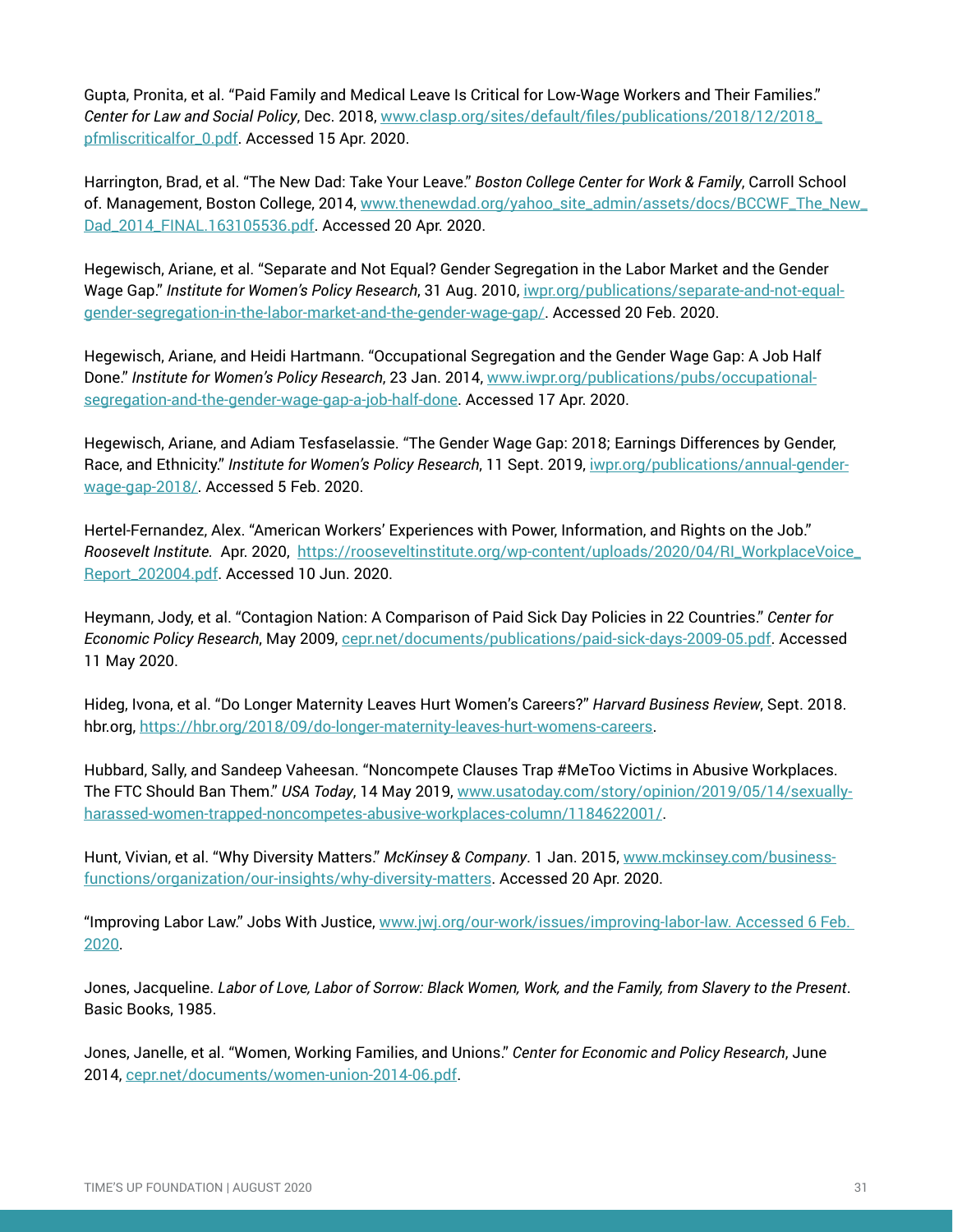<span id="page-32-0"></span>Kahn, Suzanne, et al. "Bridging Progressive Policy Debates: How Student Debt and the Racial Wealth Gap Reinforce Each Other." *Roosevelt Institute*, Sept. 2019, [rooseveltinstitute.org/wp-content/uploads/2019/08/](http://rooseveltinstitute.org/wp-content/uploads/2019/08/RI_Student-Debt-and-RWG-201909.pdf) [RI\\_Student-Debt-and-RWG-201909.pdf.](http://rooseveltinstitute.org/wp-content/uploads/2019/08/RI_Student-Debt-and-RWG-201909.pdf) Accessed 20 Feb. 2020.

Kashen, Julie. "One Way to Support Equal Pay? Stop Sexual Harassment." *The Century Foundation*, 9 Apr. 2019, [tcf.org/content/commentary/one-way-support-equal-pay-stop-sexual-harassment/?agreed=1](http://tcf.org/content/commentary/one-way-support-equal-pay-stop-sexual-harassment/?agreed=1). Accessed 8 Feb. 2020.

Katznelson, Ira. *When Affirmative Action Was White: An Untold History of Racial Inequality in Twentieth-Century America*. W.W. Norton & Company, 2006.

Kearl, Holly, et al. "Measuring #MeToo: A National Study on Sexual Harassment and Assault." *Stop Street Harassment*, UC San Diego Center on Gender Equity and Health, 2019, [www.stopstreetharassment.org/wp](http://ww.stopstreetharassment.org/wp-content/uploads/2012/08/2019-MeToo-National-Sexual-Harassment-and-Assault-Report.pdf)[content/uploads/2012/08/2019-MeToo-National-Sexual-Harassment-and-Assault-Report.pdf.](http://ww.stopstreetharassment.org/wp-content/uploads/2012/08/2019-MeToo-National-Sexual-Harassment-and-Assault-Report.pdf) Accessed 8 Feb. 2020.

Kleven, Henrik, et al. "Children and Gender Inequality: Evidence from Denmark." *National Bureau of Economic Research*, Jan. 2018, [www.henrikkleven.com/uploads/3/7/3/1/37310663/kleven-landais-sogaard\\_nber-w24219\\_](http://www.henrikkleven.com/uploads/3/7/3/1/37310663/kleven-landais-sogaard_nber-w24219_jan2018.pdf) [jan2018.pdf.](http://www.henrikkleven.com/uploads/3/7/3/1/37310663/kleven-landais-sogaard_nber-w24219_jan2018.pdf) Working paper. Accessed 15 Apr. 2020.

Krivkovich, Alexis, et al. "Women in the Workplace." *McKinsey & Company*, Oct. 2018, [www.mckinsey.com/](http://www.mckinsey.com/featured-insights/gender-equality/women-in-the-workplace-2018) [featured-insights/gender-equality/women-in-the-workplace-2018](http://www.mckinsey.com/featured-insights/gender-equality/women-in-the-workplace-2018). Accessed 5 Feb. 2020.

Kullgren, Ian. "Why Didn't Unions Stop Sexual Harassment?" *Politico*, 14 Nov. 2017, [www.politico.com/](http://www.politico.com/story/2017/11/14/why-didnt-unions-stop-sexual-harassment-244883) [story/2017/11/14/why-didnt-unions-stop-sexual-harassment-244883.](http://www.politico.com/story/2017/11/14/why-didnt-unions-stop-sexual-harassment-244883)

Lang, Nico. "This Could Be the Blueprint for LGBTQ Protections in the South." *Vox*, 12 Feb. 2020, [www.vox.com/](http://www.vox.com/identities/2020/2/12/21133204/virginia-lgbtq-civil-rights-bill-discrimination-protection) [identities/2020/2/12/21133204/virginia-lgbtq-civil-rights-bill-discrimination-protection.](http://www.vox.com/identities/2020/2/12/21133204/virginia-lgbtq-civil-rights-bill-discrimination-protection)

Lerner, Sharon. "The Real War on Families: Why the U.S. Needs Paid Leave Now." *In These Times*, 18 Aug. 2015. [inthesetimes.com/article/18151/the-real-war-on-families](http://inthesetimes.com/article/18151/the-real-war-on-families).

Levanon, Asaf, et al. "Occupational Feminization and Pay: Assessing Causal Dynamics Using 1950–2000 U.S. Census Data." *Social Forces*, vol. 88, no. 2, Dec. 2009, pp. 865–91. [academic.oup.com/sf/article](http://academic.oup.com/sf/article-abstract/88/2/865/2235342/Occupational-Feminization-and- Pay-Assessing-Causal)[abstract/88/2/865/2235342/Occupational-Feminization-and- Pay-Assessing-Causal.](http://academic.oup.com/sf/article-abstract/88/2/865/2235342/Occupational-Feminization-and- Pay-Assessing-Causal)

Lewis, A. Elaine. "Who Is at Highest Risk of Sexual Harassment?" *ACLU*, 18 Jan. 2018, www.aclu.org/blog/ womens-rights/womens-rights-workplace/who-highest-risk-sexual-harassment.

"LGBTQ Americans Aren't Fully Protected from Discrimination in 29 States." *Freedom for All Americans*, [www.](http://www.freedomforallamericans.org/states/) [freedomforallamericans.org/states/.](http://www.freedomforallamericans.org/states/) Accessed 4 June 2020.

Lin, James. "A Greedy Institution: Domestic Workers and a Legacy of Legislative Exclusion." *Fordham International Law Journal*, vol. 2, no. 3, 2013, [ir.lawnet.fordham.edu/cgi/viewcontent.cgi?article=2621&context=ilj](http://ir.lawnet.fordham.edu/cgi/viewcontent.cgi?article=2621&context=ilj).

Mabud, Rakeen. "The Racist Roots of Tipping Reemerge in the Gig Economy." *Forbes*, 12 Feb. 2019, [www.forbes.com/sites/rakeenmabud/2019/02/12/the-racist-roots-of-tipping-reappearing-in-the-gig](http://www.forbes.com/sites/rakeenmabud/2019/02/12/the-racist-roots-of-tipping-reappearing-in-the-gig-economy/#4f7814246a66)[economy/#4f7814246a66](http://www.forbes.com/sites/rakeenmabud/2019/02/12/the-racist-roots-of-tipping-reappearing-in-the-gig-economy/#4f7814246a66).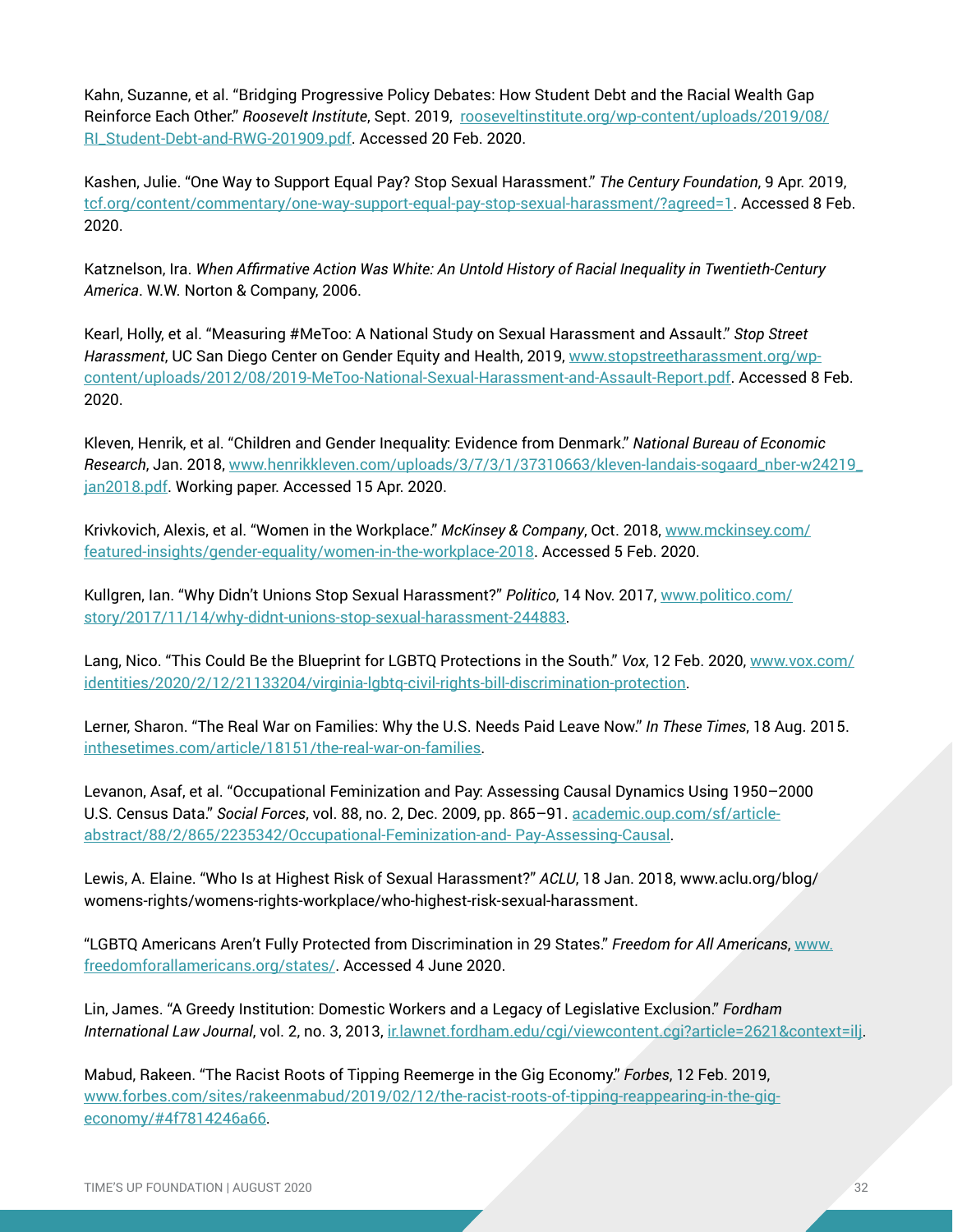MacKinnon, Catharine. *Sexual Harassment of Working Women: A Case of Sex Discrimination*. Yale UP, 1979.

McLaughlin, Heather, et al. "The Cost of Sexual Harassment." *Gender & Society*, 7 June 2017, [gendersociety.](http://gendersociety.wordpress.com/2017/06/07/the-cost-of-sexual-harassment/) [wordpress.com/2017/06/07/the-cost-of-sexual-harassment/](http://gendersociety.wordpress.com/2017/06/07/the-cost-of-sexual-harassment/). Accessed 6 Feb. 2020.

Miller, Claire Cain. "As Women Take Over a Male-Dominated Field, the Pay Drops." *The New York Times*, 18 Mar. 2016, [www.nytimes.com/2016/03/20/upshot/as-women-take-over-a-male-dominated-field-the-pay-drops.html](http://www.nytimes.com/2016/03/20/upshot/as-women-take-over-a-male-dominated-field-the-pay-drops.html).

Musumeci, MaryBeth, et al. "HHS's Proposed Changes to Non-Discrimination Regulations Under ACA Section 1557." *Kaiser Family Foundation*, 1 July 2019, [www.kff.org/disparities-policy/issue-brief/hhss-proposed-changes](http://www.kff.org/disparities-policy/issue-brief/hhss-proposed-changes-to-non-discrimination-regulations-under-aca-section-1557/)[to-non-discrimination-regulations-under-aca-section-1557/](http://www.kff.org/disparities-policy/issue-brief/hhss-proposed-changes-to-non-discrimination-regulations-under-aca-section-1557/). Accessed 20 Apr. 2020.

National Academies of Sciences, Engineering, and Medicine, et al. Sexual Harassment of Women: Climate, Culture, and Consequences in Academic Sciences, Engineering, and Medicine. National Academies Press, 2018, <https://doi.org/10.17226/24994>.

National Center for Farmworker Health. "Agricultural Worker Demographics." March 2020, [www.ncfh.org/](http://www.ncfh.org/uploads/3/8/6/8/38685499/fs_demographics_2018.pdf) [uploads/3/8/6/8/38685499/fs\\_demographics\\_2018.pdf.](http://www.ncfh.org/uploads/3/8/6/8/38685499/fs_demographics_2018.pdf) Accessed 15 Mar. 2020.

National Partnership for Women & Families. "Sexual Harassment and the Gender Wage Gap." Mar. 2020, [www.](http://www.nationalpartnership.org/our-work/resources/economic-justice/fair-pay/sexual-harassment-and-the-gender-wage-gap.pdf) [nationalpartnership.org/our-work/resources/economic-justice/fair-pay/sexual-harassment-and-the-gender](http://www.nationalpartnership.org/our-work/resources/economic-justice/fair-pay/sexual-harassment-and-the-gender-wage-gap.pdf)[wage-gap.pdf](http://www.nationalpartnership.org/our-work/resources/economic-justice/fair-pay/sexual-harassment-and-the-gender-wage-gap.pdf). Accessed 5 Feb. 2020.

National Partnership for Women & Families. "America's Women and the Wage Gap." Mar. 2020, [www.](http://www.nationalpartnership.org/our-work/resources/economic-justice/fair-pay/americas-women-and-the-wage) [nationalpartnership.org/our-work/resources/economic-justice/fair-pay/americas-women-and-the-wage-gap.pdf](http://www.nationalpartnership.org/our-work/resources/economic-justice/fair-pay/americas-women-and-the-wage)

Noland, Marcus, et al. "Is Gender Diversity Profitable? Evidence from a Global Survey." *Peterson Institute for International Economics*, Feb. 2016, [www.piie.com/publications/working-papers/gender-diversity-profitable](http://www.piie.com/publications/working-papers/gender-diversity-profitable-evidence-global-survey)[evidence-global-survey.](http://www.piie.com/publications/working-papers/gender-diversity-profitable-evidence-global-survey) Working paper. Accessed 20 Apr. 2020.

Omeokwe, Amara. "Women Overtake Men as Majority of U.S. Workforce." *The Wall Street Journal*, 10 Jan. 2020, [www.wsj.com/articles/women-overtake-men-as-majority-of-u-s-workforce-11578670615.](http://www.wsj.com/articles/women-overtake-men-as-majority-of-u-s-workforce-11578670615)

Orleck, Annelise. *Common Sense and a Little Fire*. U of North Carolina P, 1995.

"Pay Equity and Discrimination." *Institute for Women's Policy Research*, [iwpr.org/issue/employment-education](http://iwpr.org/issue/employment-education-economic-change/pay-equity-discrimination/)[economic-change/pay-equity-discrimination/](http://iwpr.org/issue/employment-education-economic-change/pay-equity-discrimination/). Accessed 10 Apr. 2020.

Price, Anne. "Don't Fixate on the Racial Wealth Gap: Focus on Undoing Its Root Causes." *Roosevelt Institute*, 5 Feb. 2020, [rooseveltinstitute.org/racial-wealth-gap-undoing-its-root-causes](http://rooseveltinstitute.org/racial-wealth-gap-undoing-its-root-causes)/. Accessed 20 Feb. 2020.

Ramchandani, Ariel. "There's a Sexual-Harassment Epidemic on America's Farms." *The Atlantic*, 29 Jan. 2018, [www.theatlantic.com/business/archive/2018/01/agriculture-sexual-harassment/550109/](http://www.theatlantic.com/business/archive/2018/01/agriculture-sexual-harassment/550109/).

Restaurant Opportunities Center United and Forward Together. "The Glass Floor: Sexual Harassment in the Restaurant Industry." 7 Oct. 2014, [chapters.rocunited.org/wp-content/uploads/2014/10/REPORT\\_The-Glass-](http://chapters.rocunited.org/wp-content/uploads/2014/10/REPORT_The-Glass-Floor-Sexual-Harassment-in-the-Restaurant-Industry2.pdf)[Floor-Sexual-Harassment-in-the-Restaurant-Industry2.pdf.](http://chapters.rocunited.org/wp-content/uploads/2014/10/REPORT_The-Glass-Floor-Sexual-Harassment-in-the-Restaurant-Industry2.pdf)

Reyes, Teófilo, et al. "Ending Jim Crow in America's Restaurants: Racial and Gender Occupational Segregation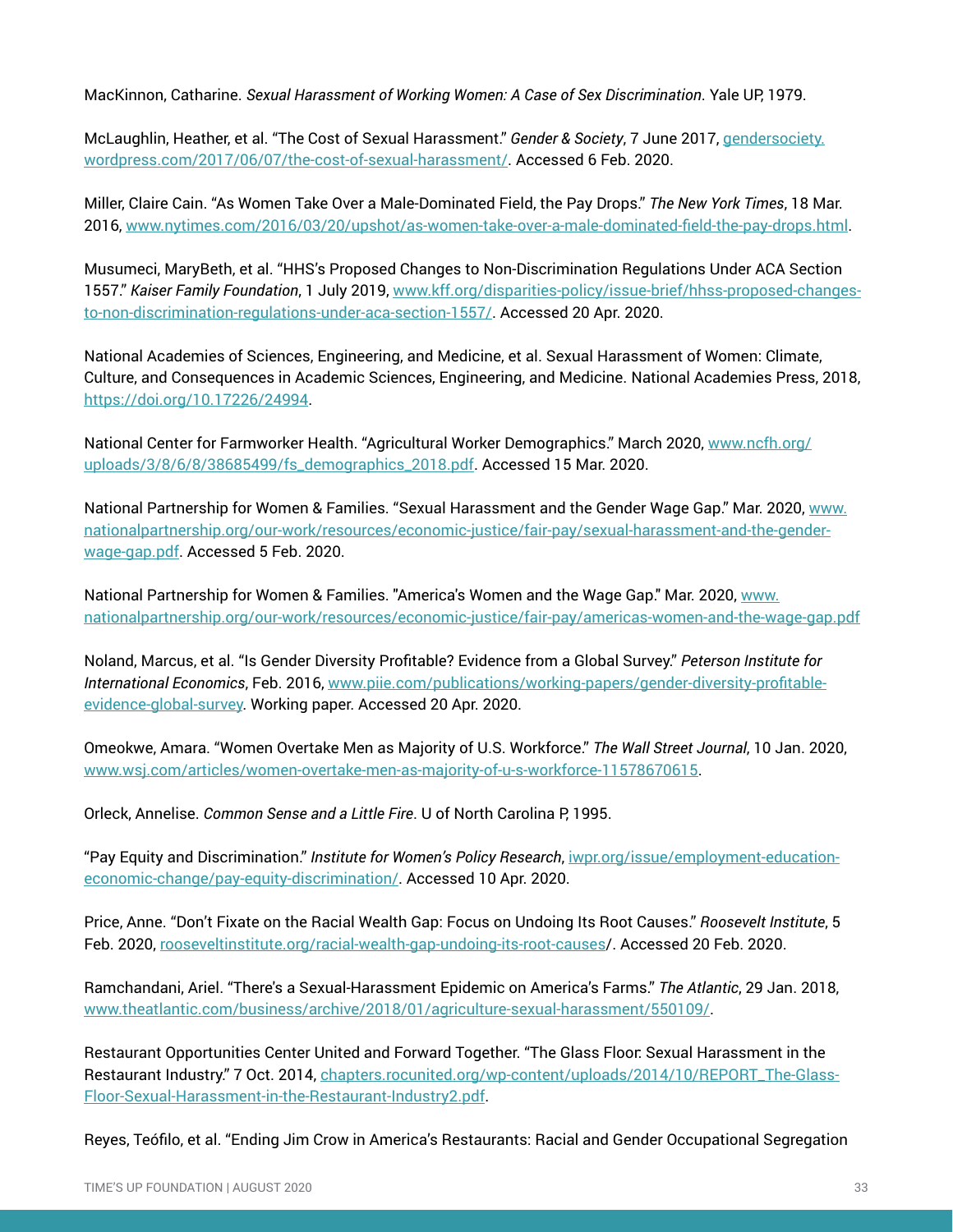in the Restaurant Industry." *Restaurant Opportunities Center United*, 20 Oct. 2015, [chapters.rocunited.org/](http://hapters.rocunited.org/publications/ending-jim-crow-in-americas-restaurants/) [publications/ending-jim-crow-in-americas-restaurants/](http://hapters.rocunited.org/publications/ending-jim-crow-in-americas-restaurants/). Accessed 5 Feb. 2020.

Roberts, Dorothy. *Killing the Black Body: Race, Reproduction and the Meaning of Liberty*. Vintage, 1999.

Rose, Stephen, and Heidi Hartmann. "Still a Man's Labor Market: The Slowly Narrowing Gender Wage Gap." *Institute for Women's Policy Research*, 16 Nov. 2018, [iwpr.org/publications/still-mans-labor-market/](http://iwpr.org/publications/still-mans-labor-market/). Accessed 5 Feb. 2020.

Rose, Evan K. 2018. "The Rise and Fall of Female Labor Force Participation During World War II in the United States." *The Journal of Economic History*, vol. 78, no. 3, 2018, pp. 673–711. doi:10.1017/S0022050718000323.

Roosevelt Institute. "Block Granting Fact Sheet." Feb. 2017, [rooseveltinstitute.org/wp-content/uploads/2017/06/](http://rooseveltinstitute.org/wp-content/uploads/2017/06/blockgranting_onepager_022117-FINAL.pdf) [blockgranting\\_onepager\\_022117-FINAL.pdf.](http://rooseveltinstitute.org/wp-content/uploads/2017/06/blockgranting_onepager_022117-FINAL.pdf) Accessed 11 May 2020.

Ross, Loretta, and Rickie Solinger. *Reproductive Justice*. U of California P, 2017.

Rossie, Amanda, et al. "Out of the Shadows: An Analysis of Sexual Harassment Charges Filed by Working Women." *National Women's Law Center*, 2018, [nwlc.org/resources/out-of-the-shadows-an-analysis-of-sexual](http://nwlc.org/resources/out-of-the-shadows-an-analysis-of-sexual-harassment-charges-filed-by-working-women/)[harassment-charges-filed-by-working-women/.](http://nwlc.org/resources/out-of-the-shadows-an-analysis-of-sexual-harassment-charges-filed-by-working-women/) Accessed 5 Feb. 2020.

Roy, Katica. "Gender Inequity Costs the United States \$2 Trillion in Lost GDP." *Fast Company*, 17 May 2019. [www.](http://www.fastcompany.com/90349777/gender-inequity-costs-the-united-states-2-trillion-in-lost-gdp) [fastcompany.com/90349777/gender-inequity-costs-the-united-states-2-trillion-in-lost-gdp](http://www.fastcompany.com/90349777/gender-inequity-costs-the-united-states-2-trillion-in-lost-gdp).

Semega, Jessica, et al. "Income and Poverty in the United States: 2018." United States, Census Bureau, 10 Sept. 2019, [www.census.gov/library/publications/2019/demo/p60-266.html](http://www.census.gov/library/publications/2019/demo/p60-266.html). Accessed 5 Feb. 2020.

Shaw, Elyse, et al. "Sexual Harassment and Assault at Work: Understanding the Costs." *Institute for Women's Policy Research*, 15 Oct. 2018. [iwpr.org/publications/sexual-harassment-work-cost/](http://iwpr.org/publications/sexual-harassment-work-cost/). Accessed 20 Feb. 2020.

Shaw, Elyse, and Julie Anderson. "The Union Advantage for Women." *Institute for Women's Policy Research*, 22 Feb. 2018, [iwpr.org/publications/union-advantage-women-2018/.](http://iwpr.org/publications/union-advantage-women-2018/) Accessed 20 Feb. 2020.

Siegel, Reva B. "Home as Work: The First Woman's Rights Claims Concerning Wives' Household Labor." *Yale Law Journal*, vol. 103, no. 5, 1994, pp. 1073–1217. JSTOR, [www.jstor.org/stable/797118](http://www.jstor.org/stable/797118).

Spain, Daphne. *Gendered Spaces.* U of North Carolina P, 1992.

Tan, Rebecca. "D.C. Protects Most Workers from Discrimination. But Not Nannies or Housekeepers." *The Washington Post*, 22 Aug. 2019, [www.washingtonpost.com/local/dc-politics/dc-protects-most-workers-from](http://www.washingtonpost.com/local/dc-politics/dc-protects-most-workers-from-discrimination-but-not-nannies-or-housekeepers/2019/08/22/3f0bdbd6-c2dc-11e9-9986-1fb3e4397be4_story.html)[discrimination-but-not-nannies-or-housekeepers/2019/08/22/3f0bdbd6-c2dc-11e9-9986-1fb3e4397be4\\_story.](http://www.washingtonpost.com/local/dc-politics/dc-protects-most-workers-from-discrimination-but-not-nannies-or-housekeepers/2019/08/22/3f0bdbd6-c2dc-11e9-9986-1fb3e4397be4_story.html) [html](http://www.washingtonpost.com/local/dc-politics/dc-protects-most-workers-from-discrimination-but-not-nannies-or-housekeepers/2019/08/22/3f0bdbd6-c2dc-11e9-9986-1fb3e4397be4_story.html).

Turk, Katherine. *Equality on Trial: Gender and Rights in the Modern American Workplace*. U of Pennsylvania P, 2016.

United States, Bureau of Labor Statistics. "Labor Force Statistics from the Current Population Survey." 22 Jan. 2020, [www.bls.gov/cps/cpsaat11.htm](http://www.bls.gov/cps/cpsaat11.htm). Accessed 7 Feb. 2020.

United States, Bureau of Labor Statistics. "Median Usual Weekly Earnings of Full-Time Wage and Salary Workers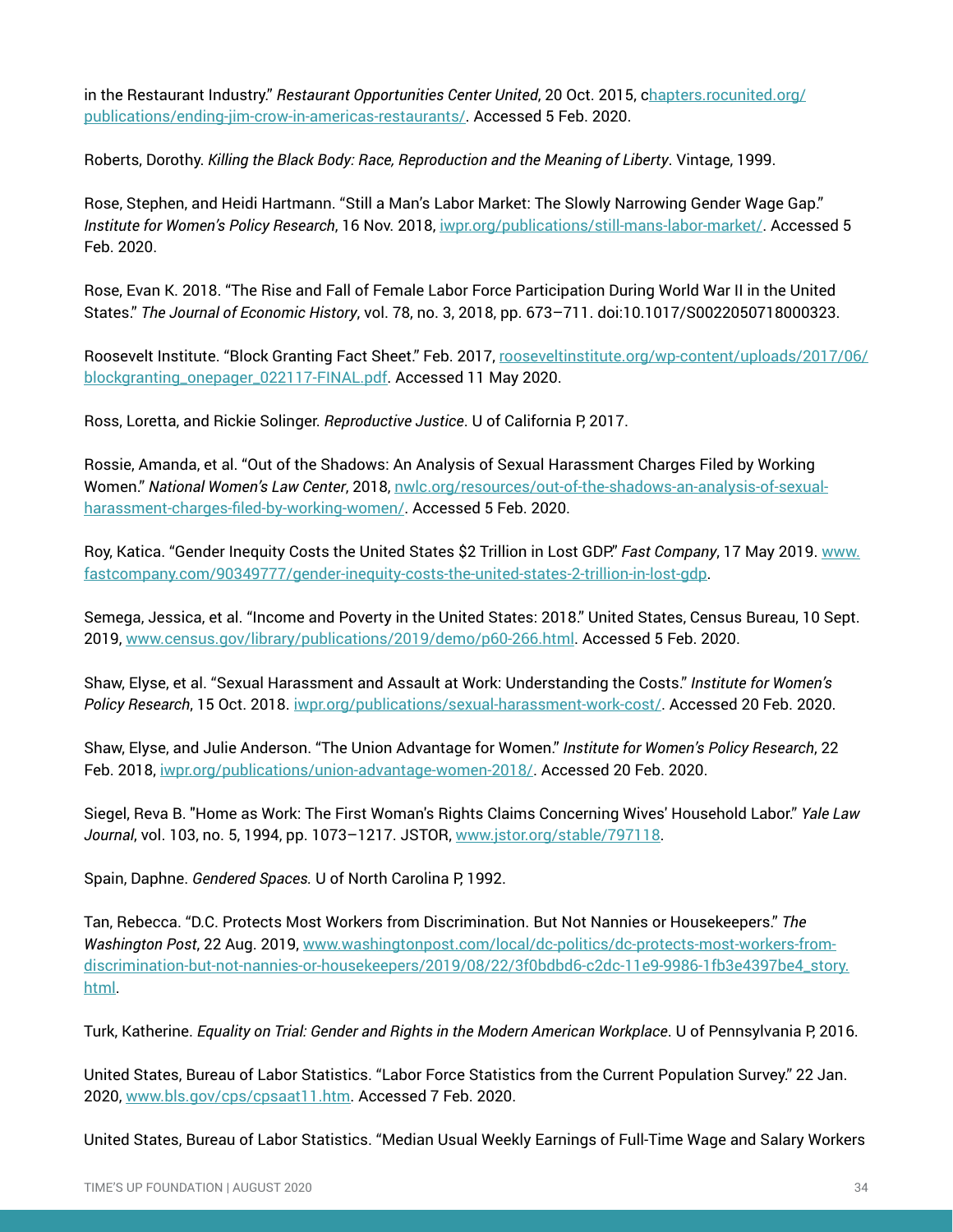by Race, Hispanic or Latino Ethnicity, and Sex." [www.bls.gov/charts/usual-weekly-earnings/usual-weekly](http://www.bls.gov/charts/usual-weekly-earnings/usual-weekly-earnings-current-quarter-by-race-and-sex.htm)[earnings-current-quarter-by-race-and-sex.htm](http://www.bls.gov/charts/usual-weekly-earnings/usual-weekly-earnings-current-quarter-by-race-and-sex.htm). Accessed 7 Feb. 2020.

United States, Bureau of Labor Statistics. "Union Affiliation of Employed Wage and Salary Workers by Selected Characteristics." 22 Jan. 2020, [www.bls.gov/news.release/union2.t01.htm](http://www.bls.gov/news.release/union2.t01.htm). Economic news release. Accessed 7 Feb. 2020.

United States, Census Bureau. "1930 Census: Volume 5. General Report on Occupations: Color and Nativity of Gainful Workers." [www2.census.gov/library/publications/decennial/1930/population-volume-5/41129379v5ch3.](http://www2.census.gov/library/publications/decennial/1930/population-volume-5/41129379v5ch3.pdf) [pdf](http://www2.census.gov/library/publications/decennial/1930/population-volume-5/41129379v5ch3.pdf).

United States, Department of Justice, Office of Justice Programs, Bureau of Justice Statistics. "Data Collection: National Crime Victimization Survey (NCVS)." [www.bjs.gov/index.cfm?ty=dcdetail&iid=245](http://www.bjs.gov/index.cfm?ty=dcdetail&iid=245). Accessed 7 Feb. 2020.

United States, Department of Labor. "Minimum Wages for Tipped Employees." 1 Jan. 2020, [www.dol.gov/](http://www.dol.gov/agencies/whd/state/minimum-wage/tipped) [agencies/whd/state/minimum-wage/tipped.](http://www.dol.gov/agencies/whd/state/minimum-wage/tipped) Accessed 7 Feb. 2020.

United States, Department of the Treasury, Office of Economic Policy. "Non-Compete Contracts: Economic Effects and Policy Implications." Mar. 2016, [www.treasury.gov/resource-center/economic-policy/Documents/](http://www.treasury.gov/resource-center/economic-policy/Documents/UST%20Non-competes%20Report.pdf) [UST%20Non-competes%20Report.pdf.](http://www.treasury.gov/resource-center/economic-policy/Documents/UST%20Non-competes%20Report.pdf)

United States, Executive Office of the President, Council of Economic Advisors. "The Economics of Unpaid Leave." Jun. 2014, [obamawhitehouse.archives.gov/sites/default/files/docs/leave\\_report\\_final.pdf](http://obamawhitehouse.archives.gov/sites/default/files/docs/leave_report_final.pdf). Accessed 20 Apr. 2020.

Wagner, Harvey M. "Report: The Bottom Line: Corporate Performance and Women's Representation on Boards (2004–2008)." Catalyst, 1 Mar. 2011, [www.catalyst.org/research/the-bottom-line-corporate-performance-and](http://www.catalyst.org/research/the-bottom-line-corporate-performance-and-womens-representation-on-boards-2004-2008/)[womens-representation-on-boards-2004-2008/](http://www.catalyst.org/research/the-bottom-line-corporate-performance-and-womens-representation-on-boards-2004-2008/). Accessed 14 Feb. 2020.

Yeung, Bernice. *In a Day's Work: The Fight to End Sexual Violence Against America's Most Vulnerable Workers*. The New Press, 2020.

Zaw, Khaing, et al. "Women, Race & Wealth." *Samuel DuBois Cook Center on Social Equity, Insight Center for Community Economic Development*, Jan. 2017, [www.insightcced.org/wp-content/uploads/2017/01/January2017\\_](http://www.insightcced.org/wp-content/uploads/2017/01/January2017_ResearchBriefSeries_WomenRaceWealth-Volume1-Pages-1.pdf) [ResearchBriefSeries\\_WomenRaceWealth-Volume1-Pages-1.pdf.](http://www.insightcced.org/wp-content/uploads/2017/01/January2017_ResearchBriefSeries_WomenRaceWealth-Volume1-Pages-1.pdf) Accessed 20 Feb. 2020.